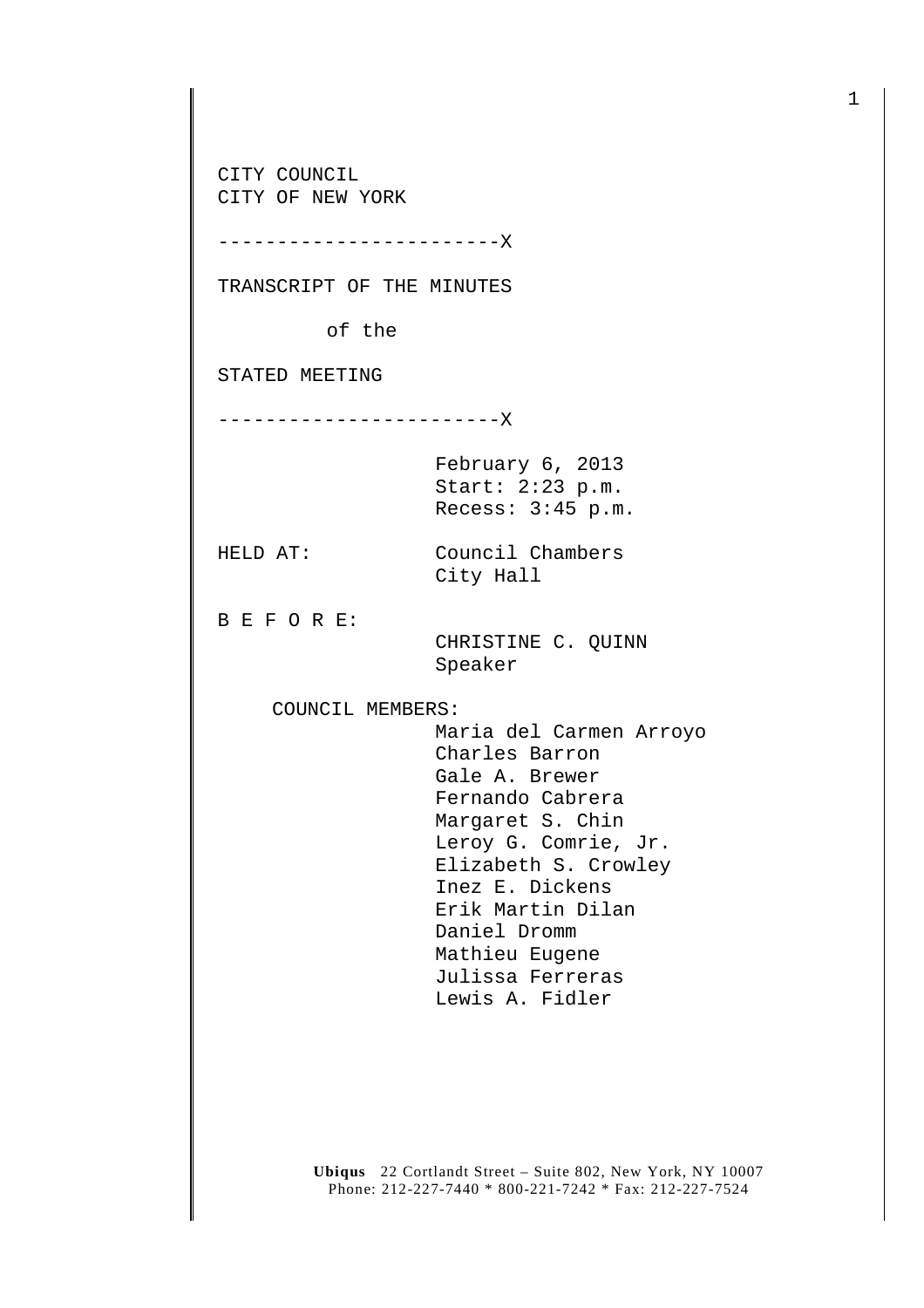## A P P E A R A N C E S

COUNCIL MEMBERS:

Helen D. Foster Daniel R. Garodnick James F. Gennaro Vincent J. Gentile Sara M. Gonzalez David Greenfield Daniel J. Halloran III Vincent M. Ignizio Robert Jackson Letitia James Andy King Peter A. Koo G. Oliver Koppell Karen Koslowitz Brad S. Lander Jessica S. Lappin Stephen T. Levin Melissa Mark-Viverito Darlene Mealy Rosie Mendez Michael C. Nelson James S. Oddo Annabel Palma Domenic M. Recchia, Jr. Diana Reyna Joel Rivera Ydanis A. Rodriguez Deborah L. Rose James Sanders, Jr. Eric A. Ulrich James Vacca Peter F. Vallone, Jr. James G. Van Bramer Albert Vann Mark S. Weprin Jumaane D. Williams Ruben Wills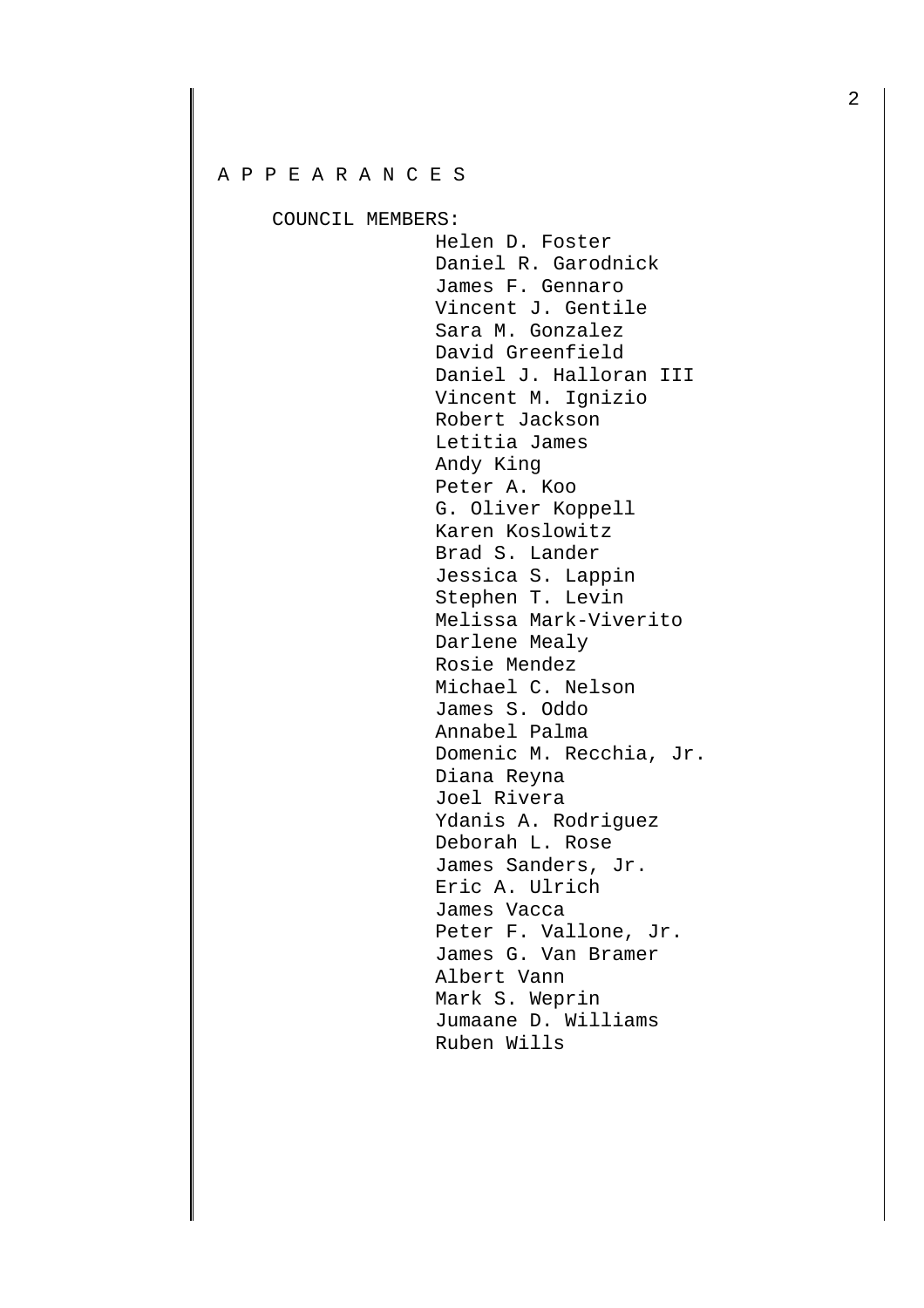## A P P E A R A N C E S (CONTINUED)

Walter Sinche Founder Alianza Ecuatoriana Internacional

Danny Landberg Coach of the varsity football team Erasmus Hall High School

Martin Jacobson Coach of the varsity soccer team Martin Luther King, Jr. High School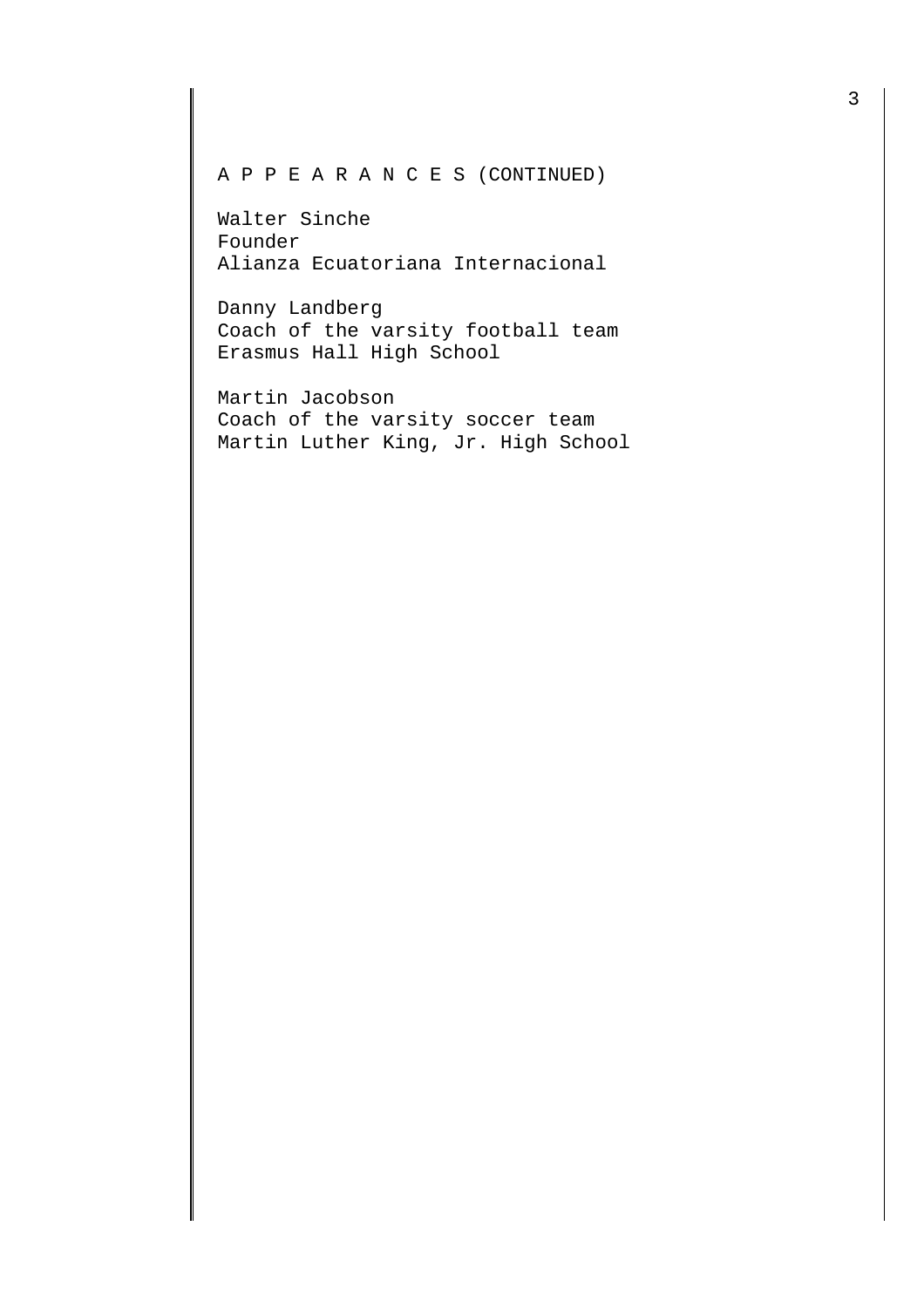| $\mathbf 1$    | $\overline{4}$<br>STATED MEETING                   |
|----------------|----------------------------------------------------|
| $\overline{2}$ | SPEAKER QUINN: We are going to                     |
| 3              | start our three ceremonials. The first one is      |
| $\overline{4}$ | being led by Council Member Danny Dromm. Correct?  |
| 5              | Is that what you just said? Alright. Council       |
| 6              | Member Dromm with Alianza Ecuatoriana              |
| 7              | Internacional, if they could make they would make  |
| 8              | their way up. Our Ecuadorian friends, come on,     |
| $\mathsf 9$    | make your way up. Come on down. Don't be shy.      |
| 10             | Danny, Julissa, Jimmy, everybody wants to say      |
| 11             | hello.                                             |
| 12             | [background conversation]                          |
| 13             | COUNCIL MEMBER DROMM: Alright,                     |
| 14             | Madam Speaker. Thank you very much. We are very    |
| 15             | pleased today to be able to honor Andean culture,  |
| 16             | and we were supposed to do this actually a while   |
| 17             | ago in June when they have their annual new year,  |
| 18             | and then we were supposed to do it, and we were    |
| 19             | interrupted again by the hurricane, but it is the  |
| 20             | year of Andean culture, so it's a good thing that  |
| 21             | we got it in before Friday's snowstorm, but they   |
| 22             | are used to that in those Andes Mountains as well. |
| 23             | Today we pay tribute to the importance of Andean   |
| 24             | culture by honoring Alianza Ecuatoriana            |
| 25             | Internacional for its outstanding support of the   |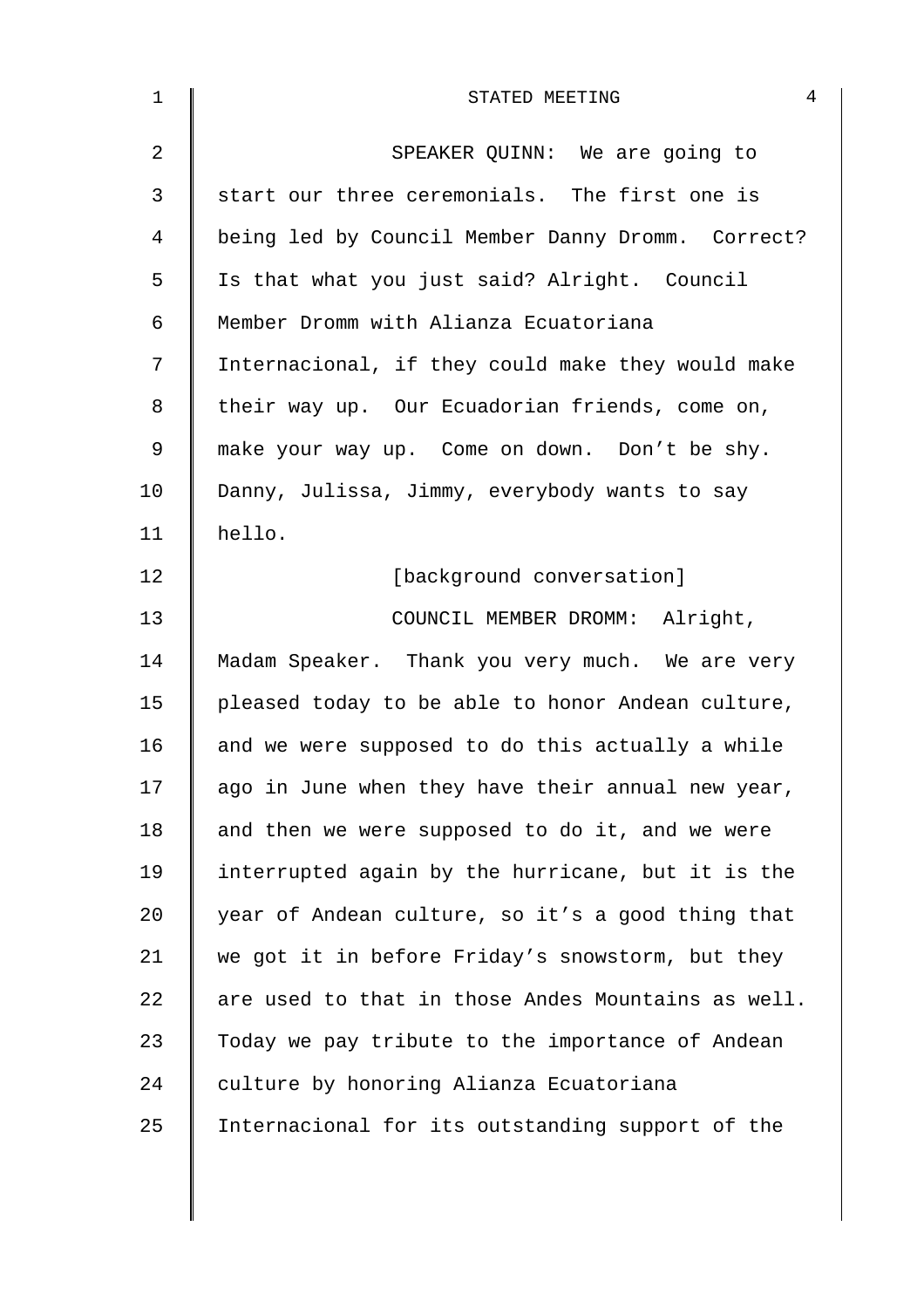| $\mathbf 1$    | 5<br>STATED MEETING                                |
|----------------|----------------------------------------------------|
| $\overline{a}$ | Latin American immigrant community in District 25  |
| 3              | and across the country. We also honor and          |
| 4              | recognize the Andean Amazonic New York or Ano      |
| 5              | Nuevo Andino Amazonico. Being a nation of          |
| 6              | immigrants the United States owes its success to   |
| 7              | the countless people who have made new home here,  |
| 8              | and from sea to shining sea, who believe in the    |
| 9              | American dream including many who have arrived     |
| 10             | with nothing but a dream of a better life. They    |
| 11             | have been integral to the success of New York City |
| 12             | form our earliest days to the future we share with |
| 13             | them today. These include roughly half a million   |
| 14             | citizens from the Andean region, Ecuador, Peru,    |
| 15             | Colombia and Bolivia, in our city and another      |
| 16             | million in the surrounding states. In addition to  |
| 17             | the thousands of Ecuadorians in Corona, Queens,    |
| 18             | Colombians in Jackson Heights, Peruvians in        |
| 19             | Elmhurst, and Bolivians in East Elmhurst, there    |
| 20             | are an increasing number making positive impacts   |
| 21             | as residents of the Bronx, Brooklyn, Staten Island |
| 22             | and Manhattan, so this is not only a Queens,       |
| 23             | Jackson Heights, Elmhurst, Corona thing, this is a |
| 24             | city-wide celebration of our Andean culture and    |
| 25             | here to say a few words-should we do that or the   |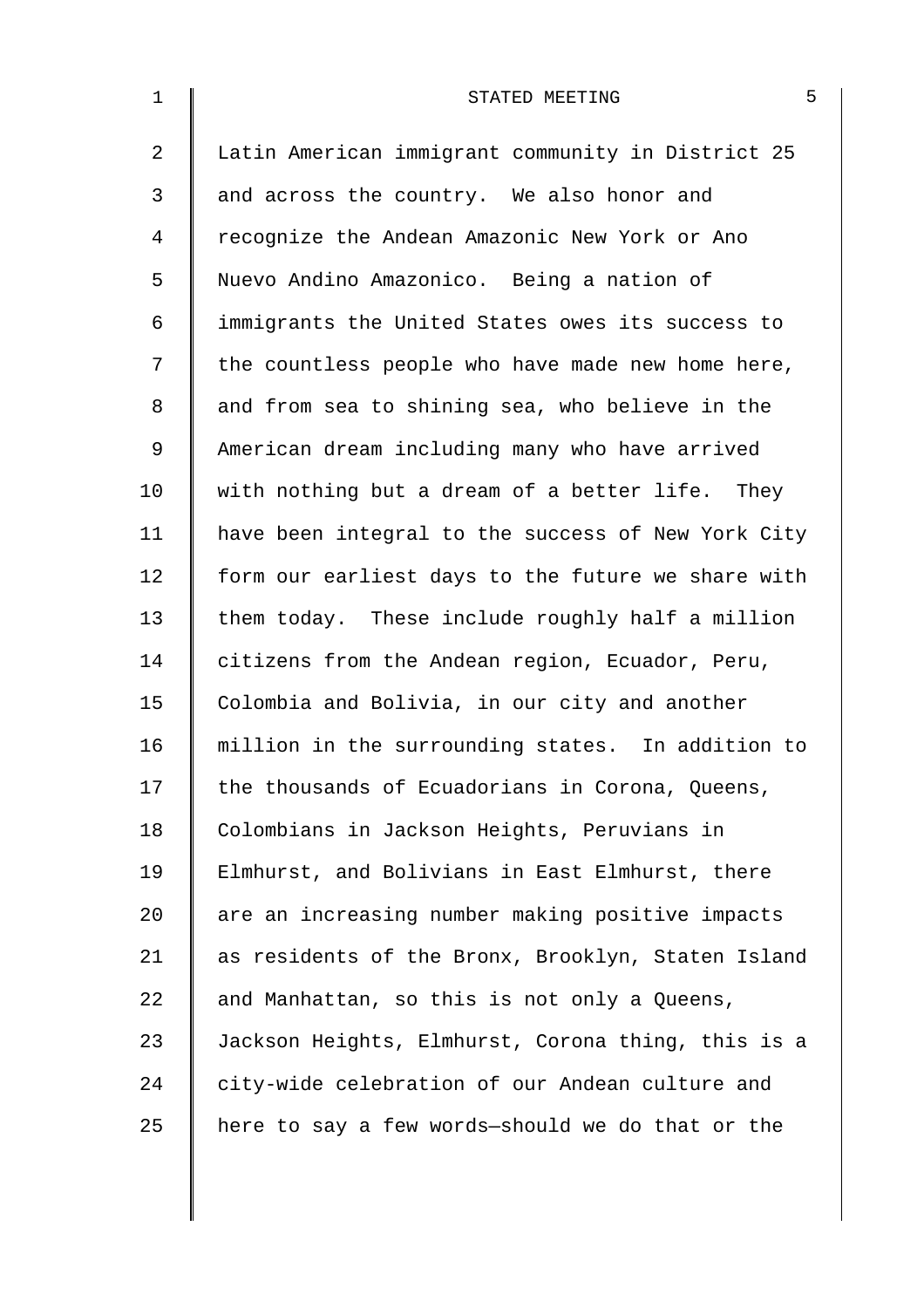| $\mathbf{1}$   | 6<br>STATED MEETING                                |
|----------------|----------------------------------------------------|
| $\overline{a}$ | proclamation first? Mr. City Clerk, may I have the |
| 3              | reading of the proclamation please?                |
| 4              | CLERK: Council, City of New York                   |
| 5              | Proclamation. Whereas, the Council of the City of  |
| 6              | New York is proud to honor Alianza Ecuatoriana     |
| 7              | Internacional for its outstanding support of the   |
| 8              | Latin American immigrant community across the      |
| 9              | country. And whereas, being a nation of            |
| 10             | immigrants, the United States owes its success to  |
| 11             | the countless people who have made a new home here |
| 12             | from sea to shining sea including many who have    |
| 13             | arrived with nothing but a dream of a better life. |
| 14             | They have been integral to the success of New York |
| 15             | City from our earliest days to the future we share |
| 16             | today. These include roughly half a million        |
| 17             | citizens from the Andean region, Ecuador, Peru,    |
| 18             | Colombia and Bolivia, in our city and another      |
| 19             | million in the surrounding states. In addition to  |
| 20             | the thousands of Ecuadorians in Corona, Queens,    |
| 21             | Colombians in Jackson Heights, Peruvians in        |
| 22             | Elmhurst and Bolivians in East Elmhurst, there are |
| 23             | an increasing number making positive impacts as    |
| 24             | residents of the Bronx, Brooklyn, Staten Island    |
| 25             | and Manhattan. And whereas, several Ecuadorian     |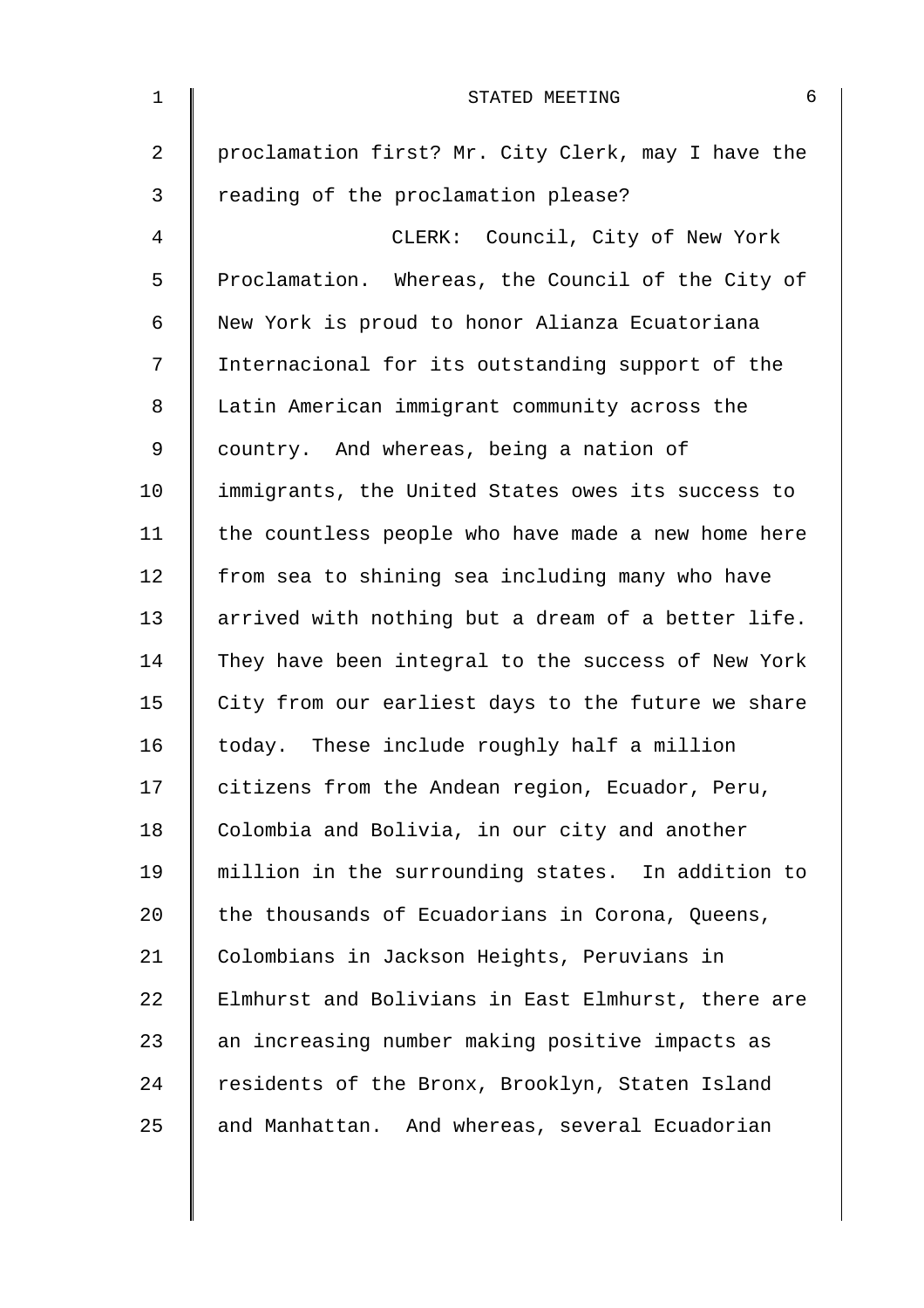| $\mathbf 1$    | 7<br>STATED MEETING                                |
|----------------|----------------------------------------------------|
| $\overline{2}$ | immigrants were killed by perpetrators of hate     |
| 3              | crimes, Alianza Ecuatoriana Internacional or AEI,  |
| $\overline{4}$ | organized to bring attention to growing violence   |
| 5              | against Latino immigrants. The organization        |
| 6              | provided support to the families who were directly |
| 7              | affected by the hate crimes, kept the issue alive  |
| 8              | in the media and worked with public officials and  |
| 9              | community members to develop a response. The hate  |
| 10             | motivated attacks propelled AEI to educate others  |
| 11             | about Ecuadorian culture, while strengthening      |
| 12             | Ecuadorians' identity. And whereas today AEI is    |
| 13             | developing services to meet the community's long   |
| 14             | term needs in the areas of immigrant rights,       |
| 15             | education, employment, health and culture, to      |
| 16             | address immigrant rights. AEI is educating         |
| 17             | Ecuadorians about the U.S. system of government,   |
| 18             | immigration laws and procedures. And whereas,      |
| 19             | since 2008, AEI has addressed community health     |
| 20             | concerns and promoted Andean culture. It's annual  |
| 21             | run walkathon - - well known Ecuadorian athletes   |
| 22             | and celebrities join forces to promote a healthier |
| 23             | lifestyle. Now therefore be it known that the      |
| 24             | Council of the city of New York gratefully honors  |
| 25             | Alianza Ecuatoriana Internacional for fostering a  |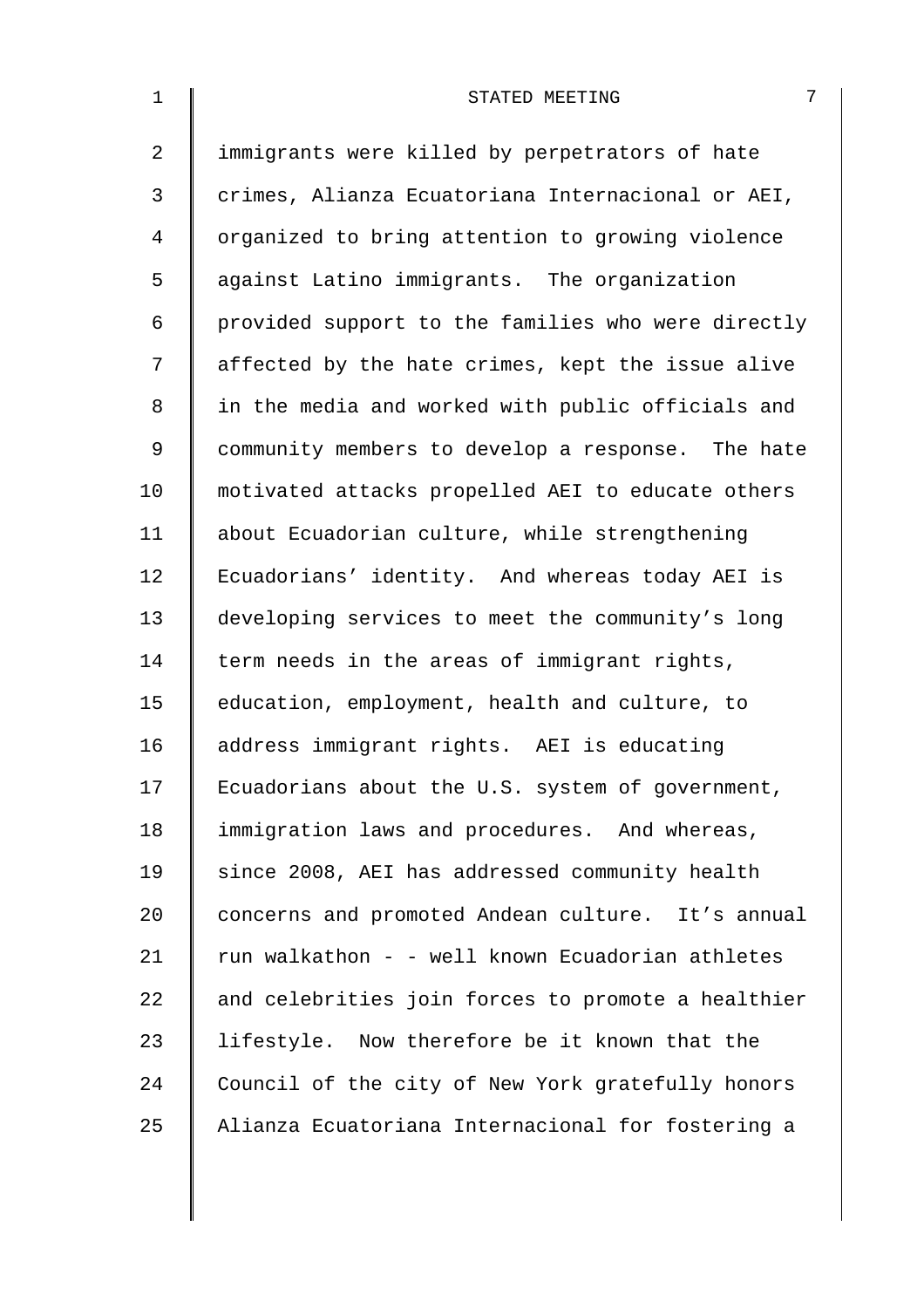| 1              | 8<br>STATED MEETING                                     |
|----------------|---------------------------------------------------------|
| $\overline{2}$ | greater understanding of Andean culture, reducing       |
| 3              | hate crimes and hereby recognize its Ano Nuevo          |
| 4              | Andino Amazonico in New York City. Christine C.         |
| 5              | Quinn, Speaker for the entire council, Daniel           |
| 6              | Dromm, Council Member 25 <sup>th</sup> District Queens. |
| 7              | COUNCIL MEMBER DROMM: Thank you                         |
| 8              | very much, and before I turn it over to Walter to       |
| 9              | say a few words, you know, I had the opportunity,       |
| 10             | Madam Speaker, to visit Peru recently and I went        |
| 11             | to the Puno [phonetic] region where this woman is       |
| 12             | from, and the Uros Indians still to this very day       |
| 13             | live on Lake Titicaca, which borders with Bolivia       |
| 14             | and they cut the reeds, and they are water level,       |
| 15             | but then the ones that have been cut, they tie and      |
| 16             | they create islands that they live on even to this      |
| 17             | very day, so it was a fascinating experience.           |
| 18             | [background conversation]                               |
| 19             | COUNCIL MEMBER DROMM: Exactly-the                       |
| 20             | creative use of land and water. Anyway, ladies          |
| 21             | and gentleman, I would like to now present Walter       |
| 22             | Sinche.                                                 |
| 23             | WALTER SINCHE: This is a very                           |
| 24             | historic moment and day. Thanks for giving this         |
| 25             | recognition to the Alianza Ecuatoriana                  |
|                |                                                         |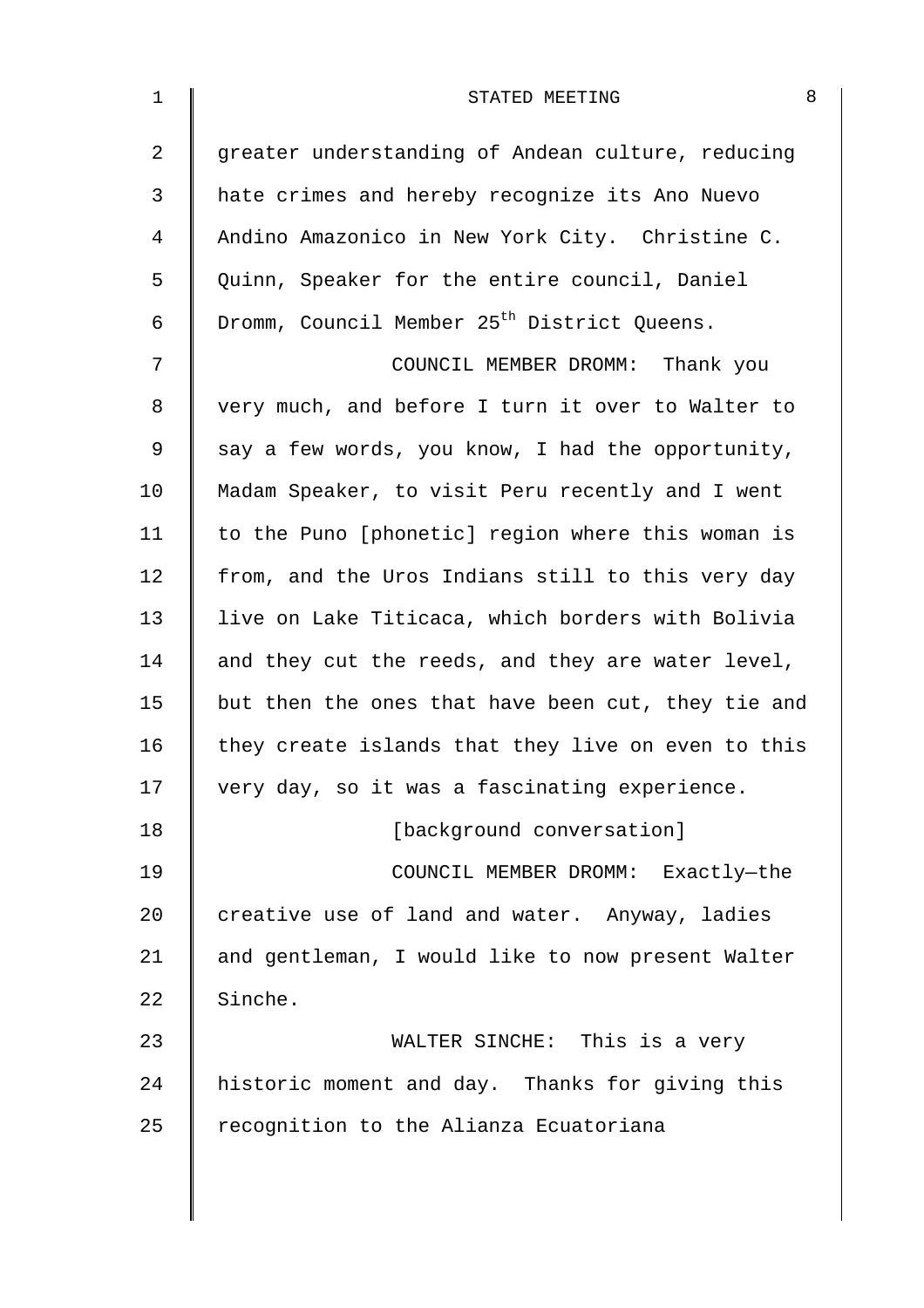| 1  | 9<br>STATED MEETING                                |
|----|----------------------------------------------------|
| 2  | Internacional, - - Andean people not only from New |
| 3  | York City for the Tri-State area, but the great    |
| 4  | things that are happening here is happening right  |
| 5  | here today in New York, and I am very thankful for |
| 6  | this dream come true. Mr. Daniel Dromm and all of  |
| 7  | the City Council - - I'm very honored to be in a   |
| 8  | place with a lot of great things happening, and    |
| 9  | hopefully, this will be a great future for us also |
| 10 | working with you in the near future. Thank you.    |
| 11 | I'm very happy.                                    |
| 12 | SPEAKER QUINN: Thank you very much                 |
| 13 | and congratulations. Danny, the third time was     |
| 14 | the charm, and thank you for having this event to  |
| 15 | remind us the great diversity within our diversity |
| 16 | in New York City so congratulations everybody.     |
| 17 | Thank you. Thanks, Danny.                          |
| 18 | [applause]                                         |
| 19 | SPEAKER QUINN: Okay. We are next                   |
| 20 | going to ask the folks from this event to move out |
| 21 | because we have a pretty large group that is       |
| 22 | coming down for the next ceremonial, so if the     |
| 23 | first ceremonial could move to the back or the     |
| 24 | committee room, that would be great. Thanks,       |
| 25 | guys. 'Cause we want--the next ceremonial is       |
|    |                                                    |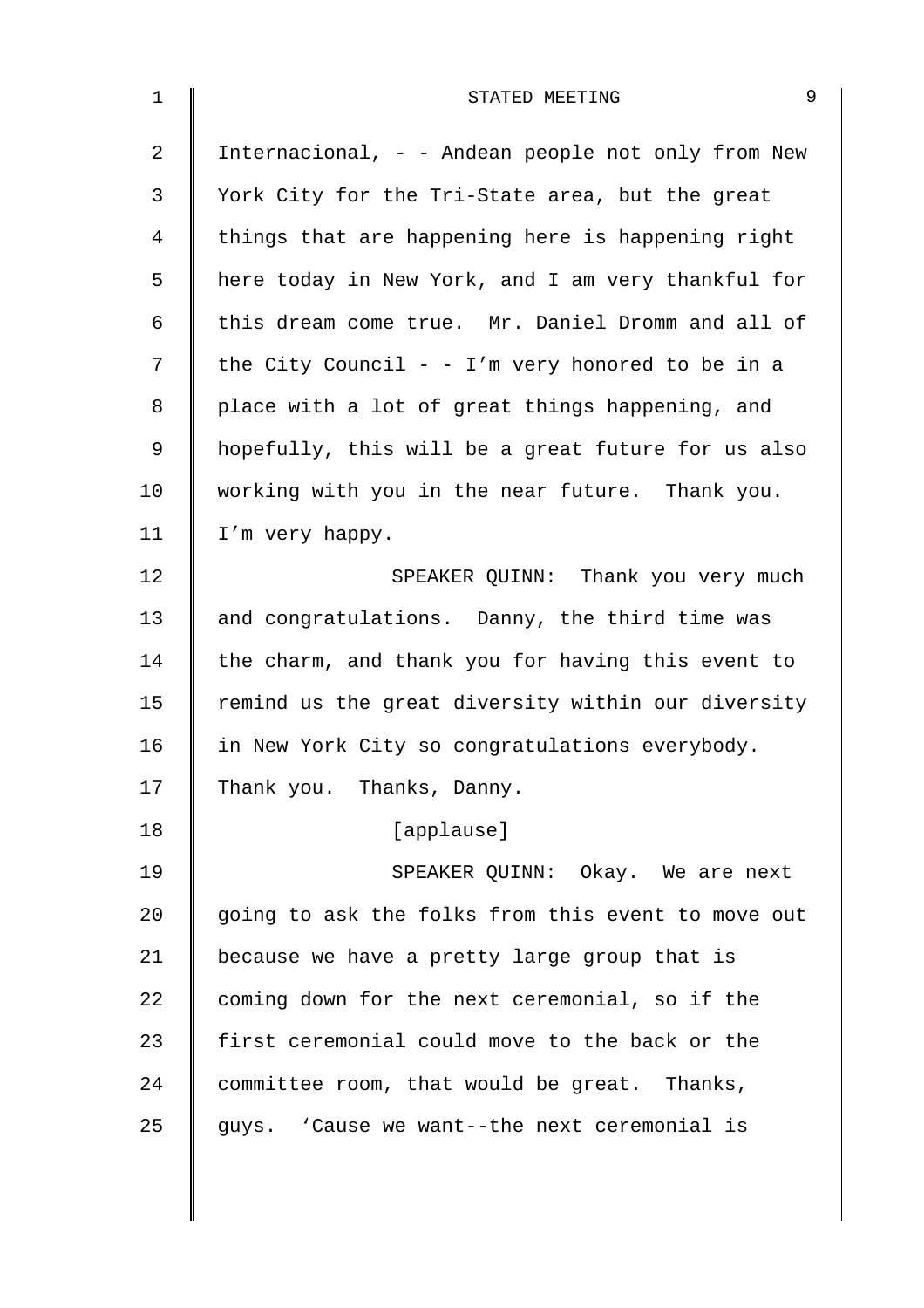| $\mathbf 1$    | 10<br>STATED MEETING                               |
|----------------|----------------------------------------------------|
| $\overline{a}$ | going to be led by Council Member Dr. Mathieu      |
| 3              | Eugene, and it is an honor of the Dutchmen, the    |
| 4              | Erasmus Hall High School varsity football team, so |
| 5              | if we could ask Dr. Eugene and the team to come on |
| 6              | down. You guys step forward a little bit, so they  |
| 7              | can fall in behind.                                |
| 8              | COUNCIL MEMBER EUGENE: Thank you                   |
| $\mathsf 9$    | very much, Madam Speaker. Would the champions      |
| 10             | please come? Those are the champions. Come on,     |
| 11             | very good. For the third consecutive year, the     |
| 12             | championship stays in Brooklyn. Thank you very     |
| 13             | much, Madam Speaker. I would like to congratulate  |
| 14             | the Erasmus Hall Dutchmen football team on their   |
| 15             | undefeated season that culminated in winning the   |
| 16             | city championship Tuesday, December $4th$ , 2012.  |
| 17             | Woo. Congratulations, guys. It was Erasmus' ever   |
| 18             | first public school interleague championship for   |
| 19             | football, and we could not be more proud to have   |
| 20             | the champions as part of the 40 district, the      |
| 21             | district I am fortunate to serve. Thank you guys.  |
| 22             | Thank you so much. Thank you. In Brooklyn for      |
| 23             | the third consecutive year - - 2011, - - won in    |
| 24             | 2010. - - in Brooklyn. The Dutchmen's victory is   |
| 25             | a proud achievement not just for Erasmus Hall but  |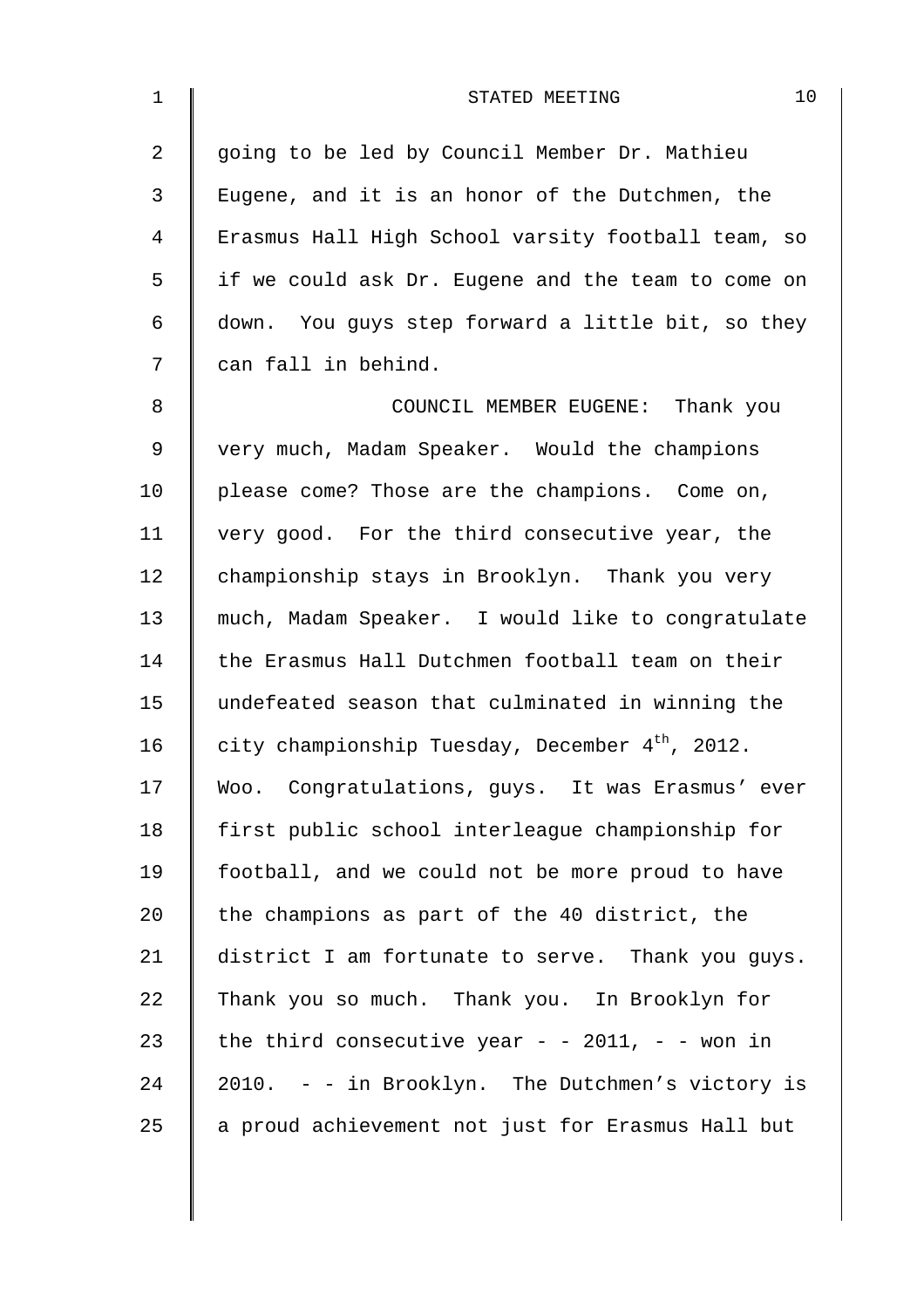| $\mathbf 1$    | STATED MEETING                                    | 11 |
|----------------|---------------------------------------------------|----|
| $\overline{2}$ | for the entire community. It highlights the       |    |
| 3              | importance of and positive impact that physical   |    |
| 4              | and academic education have on our children.      |    |
| 5              | These young men led by their coach, Danny         |    |
| 6              | Landberg, exemplify perseverance, dedication and  |    |
| 7              | discipline that will help lead them to success as |    |
| 8              | they go forward in life. As someone who runs a    |    |
| 9              | youth organization also dedicated to these        |    |
| 10             | principles, I am aware of how important leaders   |    |
| 11             | such as Coach Landberg can be in young people's   |    |
| 12             | lives. I on behalf of all the lives he has        |    |
| 13             | touched extend my deepest gratitude for the       |    |
| 14             | dedication he shows to the young men he coaches   |    |
| 15             | and to the community a large on a daily basis.    |    |
| 16             | This championship is yet another proud chapter in |    |
| 17             | Erasmus Hall's 116 years of history. With this    |    |
| 18             | football team, we could be looking - - students   |    |
| 19             | who will end up in the Super Bowl, maybe someone  |    |
| 20             | along the line of my fellow Haitian New York      |    |
| 21             | Giant, Jason Pierre-Paul, JPP. The community is   |    |
| 22             | fortunate to have such a great institution,       |    |
| 23             | Erasmus High School. Great teachers, principal,   |    |
| 24             | staff and students. As the well-deserved          |    |
| 25             | celebration takes place, remember what the - -    |    |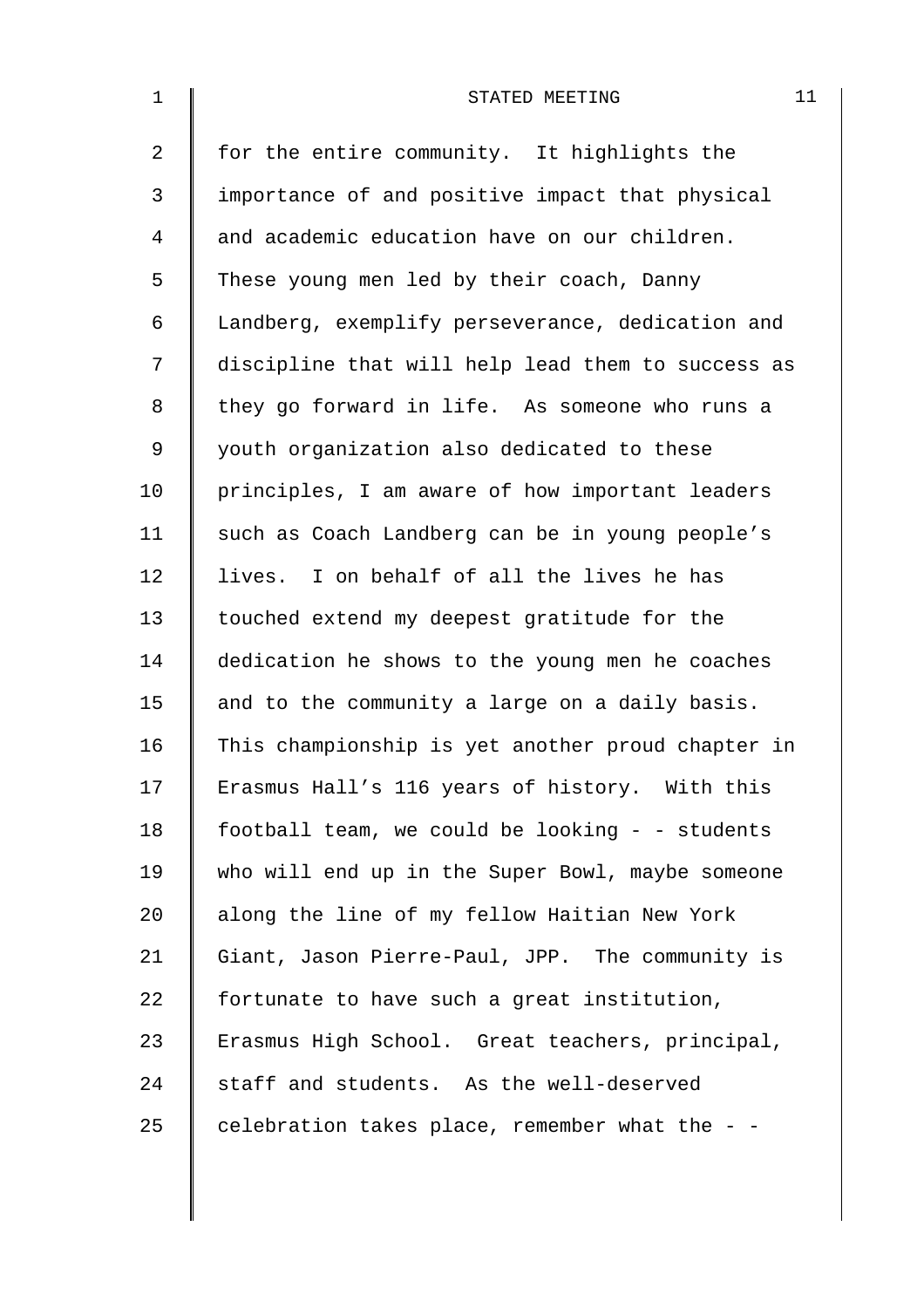| $\mathbf 1$    | 12<br>STATED MEETING                               |
|----------------|----------------------------------------------------|
| $\overline{a}$ | champions. Champions do not become champions when  |
| $\mathfrak{Z}$ | they win the event, but in the hours, weeks,       |
| 4              | months and years they spend preparing for it. The  |
| 5              | victorious - - itself is - - the demonstration of  |
| 6              | their championship character. Let me conclude by   |
| 7              | saying that we always said that we have to provide |
| 8              | to our young people to the students the best       |
| 9              | education possible. Let me say that good           |
| 10             | education is not only about providing them with    |
| 11             | mathematics, science, biochemistry, but we have to |
| 12             | provide them with all of the resources that they   |
| 13             | need to become positive and proactive citizens,    |
| 14             | and that is exactly what you are doing at Erasmus  |
| 15             | High School. Guys, thank you so much. I am so      |
| 16             | proud of you. Congratulations to all of you.       |
| 17             | Coach, thank you very much. Madam Speaker? Would   |
| 18             | you please read the proclamation for us?           |
| 19             | MALE VOICE: Council, city of New                   |
| 20             | York Proclamation. The Council of the city of New  |
| 21             | York is proud to honor and congratulate Erasmus    |
| 22             | Hall High School's varsity football team, the      |
| 23             | Dutchmen, for winning the 2012 public school       |
| 24             | athletic league championship division football     |
| 25             | title game. And whereas, Erasmus Hall High School  |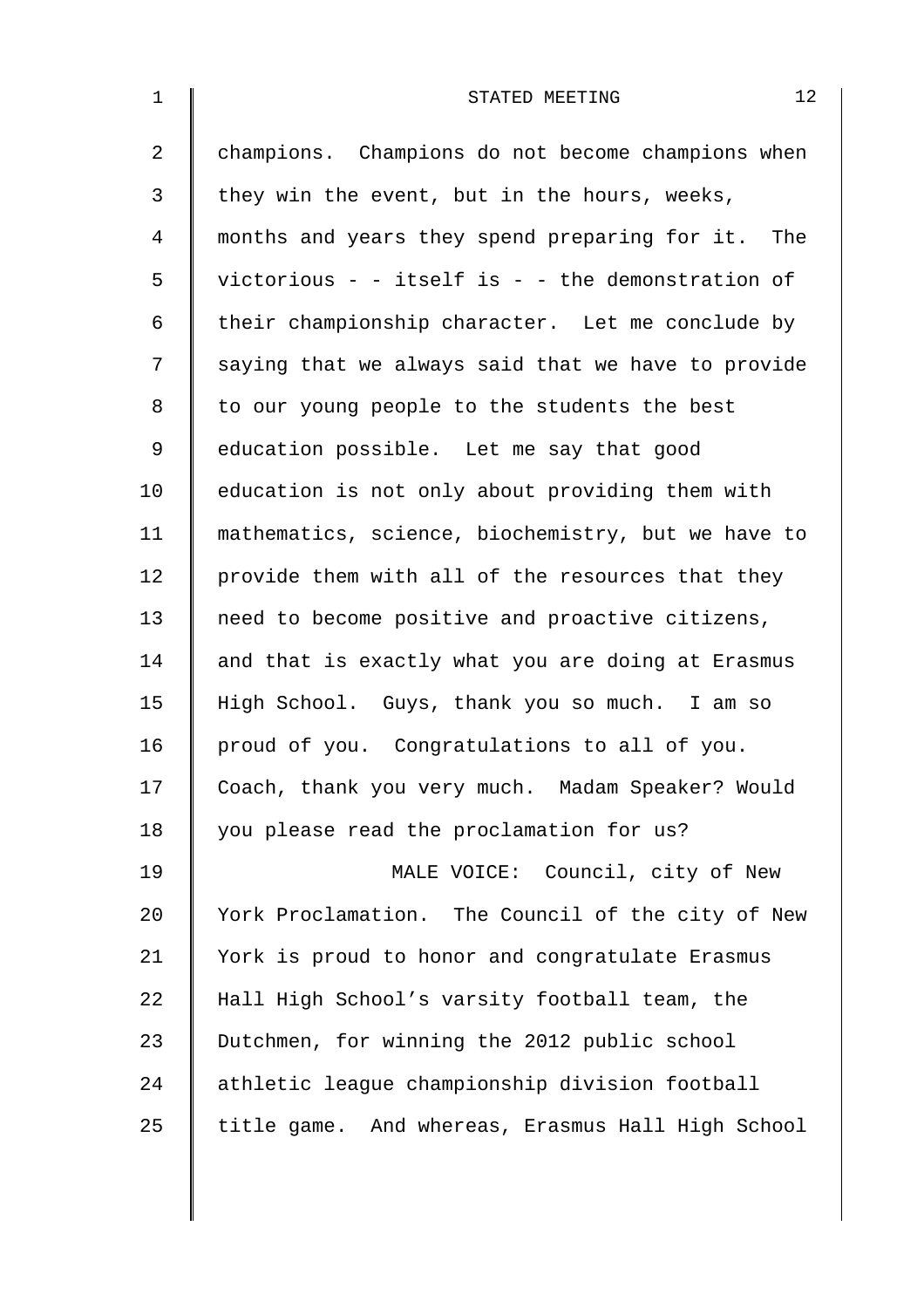| $\mathbf{1}$ | 13<br>STATED MEETING                                 |
|--------------|------------------------------------------------------|
| 2            | has a long history of excellence in athletics        |
| 3            | having won the B championships in football in 1986   |
| 4            | and again in 1987; however, this victory was the     |
| 5            | first PSAL championship division title that the      |
| 6            | school has won since its inception. And whereas,     |
| 7            | after a devastating loss to Abraham Lincoln High     |
| 8            | School during the 2011 title game, the Dutchmen      |
| $\mathsf 9$  | did not lose faith. Instead this season they         |
| 10           | chose to come back stronger and more determined      |
| 11           | than ever. Through teamwork, discipline and          |
| 12           | dedication, the Dutchmen went into the               |
| 13           | championships with an undefeated season. And         |
| 14           | whereas, prior to the title game, the Erasmus High   |
| 15           | Dutchmen preserved in spite of the challenges        |
| 16           | presented by Hurricane Sandy in late October into    |
| 17           | early November. During this horrific event, their    |
| 18           | coach Mr. Danny Landberg faced his own personal      |
| 19           | difficulties having almost lost his home during      |
| 20           | the storm. And whereas, despite these setbacks,      |
| 21           | the Erasmus Hall Dutchmen football team went on to   |
| 22           | beat the Tottenville Pirates 15-14 and in doing      |
| 23           | so, winning the city championship. Today the         |
| 24           | Dutchmen are the pride of Flatbush, Brooklyn.<br>Now |
| 25           | therefore be it known that the Council of the city   |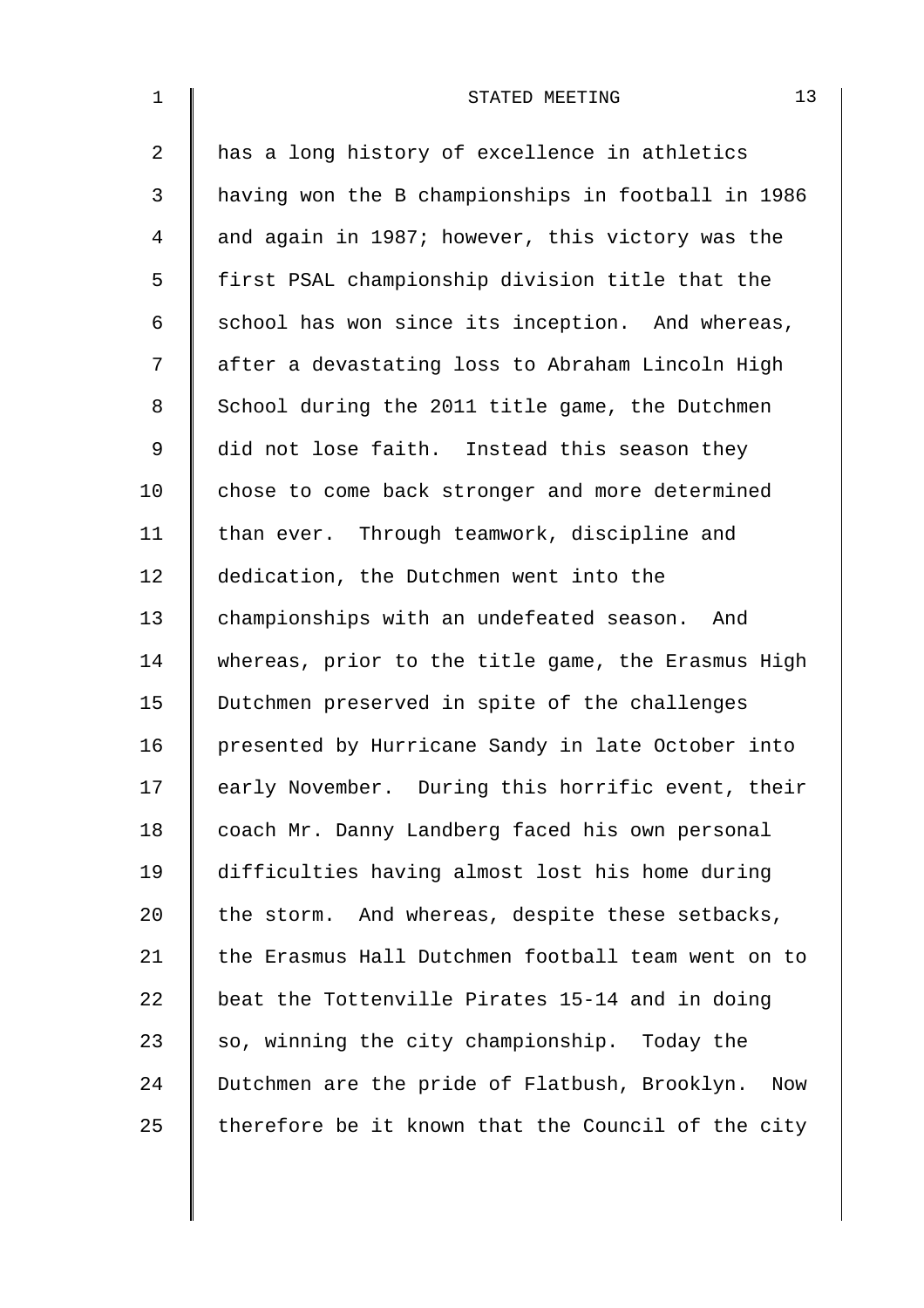| $\mathbf 1$    | 14<br>STATED MEETING                                        |
|----------------|-------------------------------------------------------------|
| $\overline{a}$ | of New York proudly honors the Dutchmen, the                |
| 3              | Erasmus Hall High School varsity football team,             |
| 4              | for their outstanding teamwork and victory in the           |
| 5              | 2012 New York City PSAL championship. Christine             |
| 6              | C. Quinn, Speaker for the entire Council, Mathieu           |
| 7              | Eugene, Council Member 40 <sup>th</sup> District, Brooklyn. |
| 8              | SPEAKER QUINN: Before I talk about                          |
| 9              | the team, I have a really important question, who           |
| 10             | is this?                                                    |
| 11             | FEMALE VOICE: Coach - - daughter.                           |
| 12             | SPEAKER QUINN: Well, let's hear it                          |
| 13             | for the coach's daughter. Alright. She was the              |
| 14             | good luck charm everybody. Right? Alright. Well,            |
| 15             | I just wanted to on behalf of all of my colleagues          |
| 16             | congratulate all of you, to thank you guys for              |
| 17             | your great perseverance after the storm, remaining          |
| 18             | focused, keep moving forward, supporting your               |
| 19             | coach while he was dealing with his challenges              |
| 20             | with his home, and you guys are just another                |
| 21             | reason why we are so proud of Erasmus in New York           |
| 22             | City and why we in the Council want to make sure            |
| 23             | we support important athletic programs like yours           |
| 24             | across this city. But I have one question, did              |
| 25             | you show Fort Hamilton any mercy? Well,                     |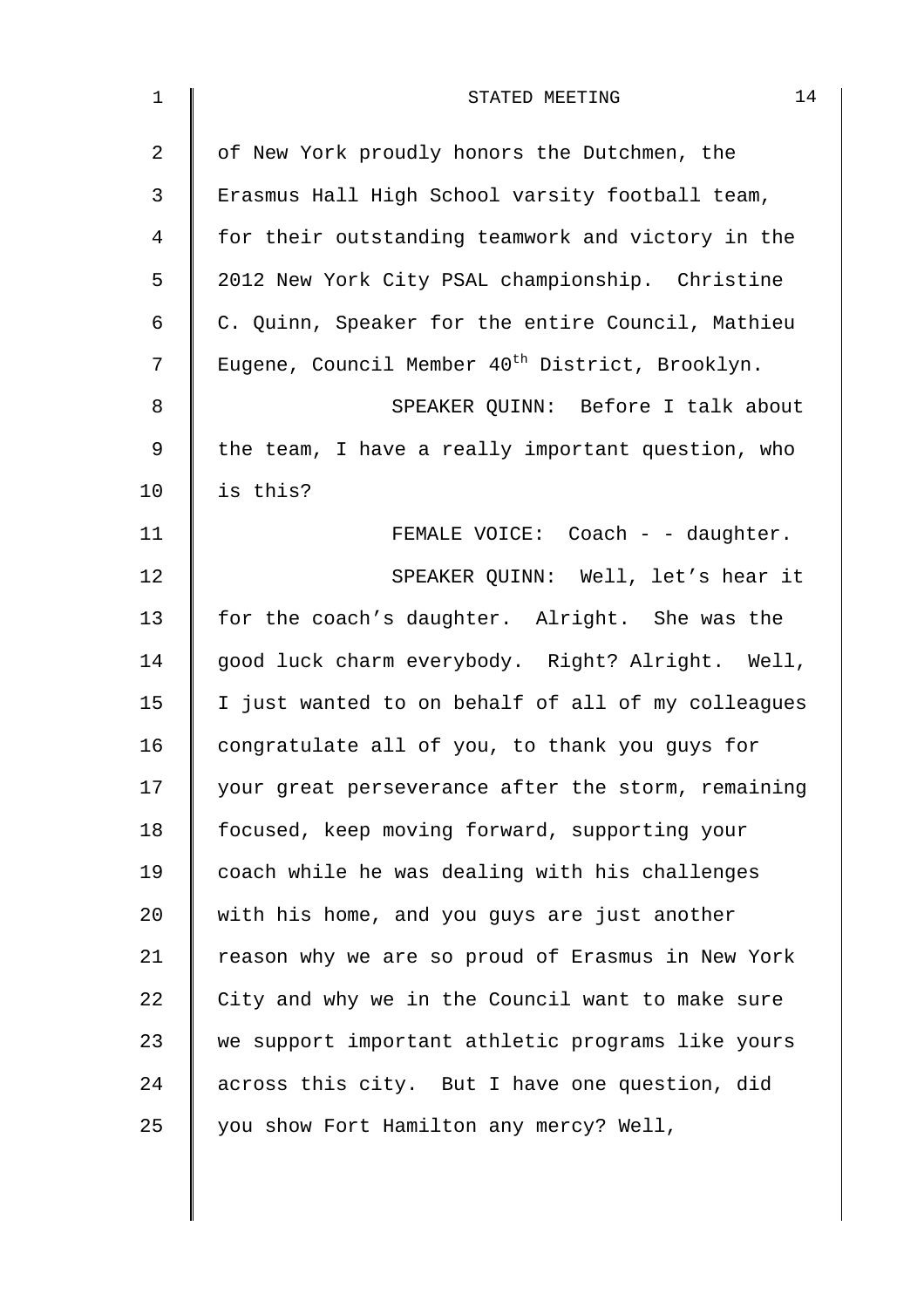| $\mathbf 1$ | 15<br>STATED MEETING                               |
|-------------|----------------------------------------------------|
| 2           | congratulations and do you want to hear from the   |
| 3           | coach, Dr. Eugene?                                 |
| 4           | DANNY LANDBERG: We just want to                    |
| 5           | thank the city of New York for acknowledging us    |
| 6           | today. It is really important to us for all of     |
| 7           | the things that our kids do, and how hard they     |
| 8           | work. I don't think it's every understood how      |
| 9           | hard our kids work, and the more time that they    |
| 10          | put in after school while other kids go home. Our  |
| 11          | kids - - have to be student athletes and have to   |
| 12          | give all to their academics as well, and we are    |
| 13          | very proud of our kids moving onto college and so  |
| 14          | forth. We are very thankful to Mathieu Eugene for  |
| 15          | all of his support and help in our community, and  |
| 16          | it means a lot to us. We'd just like to keep that  |
| 17          | going every year. Thank you.                       |
| 18          | SPEAKER QUINN: Alright.                            |
| 19          | Congratulations, guys. We are going to ask you     |
| 20          | guys to kind of move out of the middle, and we are |
| 21          | going to bring in another important team-the       |
| 22          | Martin Luther King Jr. High School varsity soccer  |
| 23          | team. So if we could move the football players     |
| 24          | out and the soccer team in and out of the last 17  |
| 25          | years Martin Luther King won the championship 14   |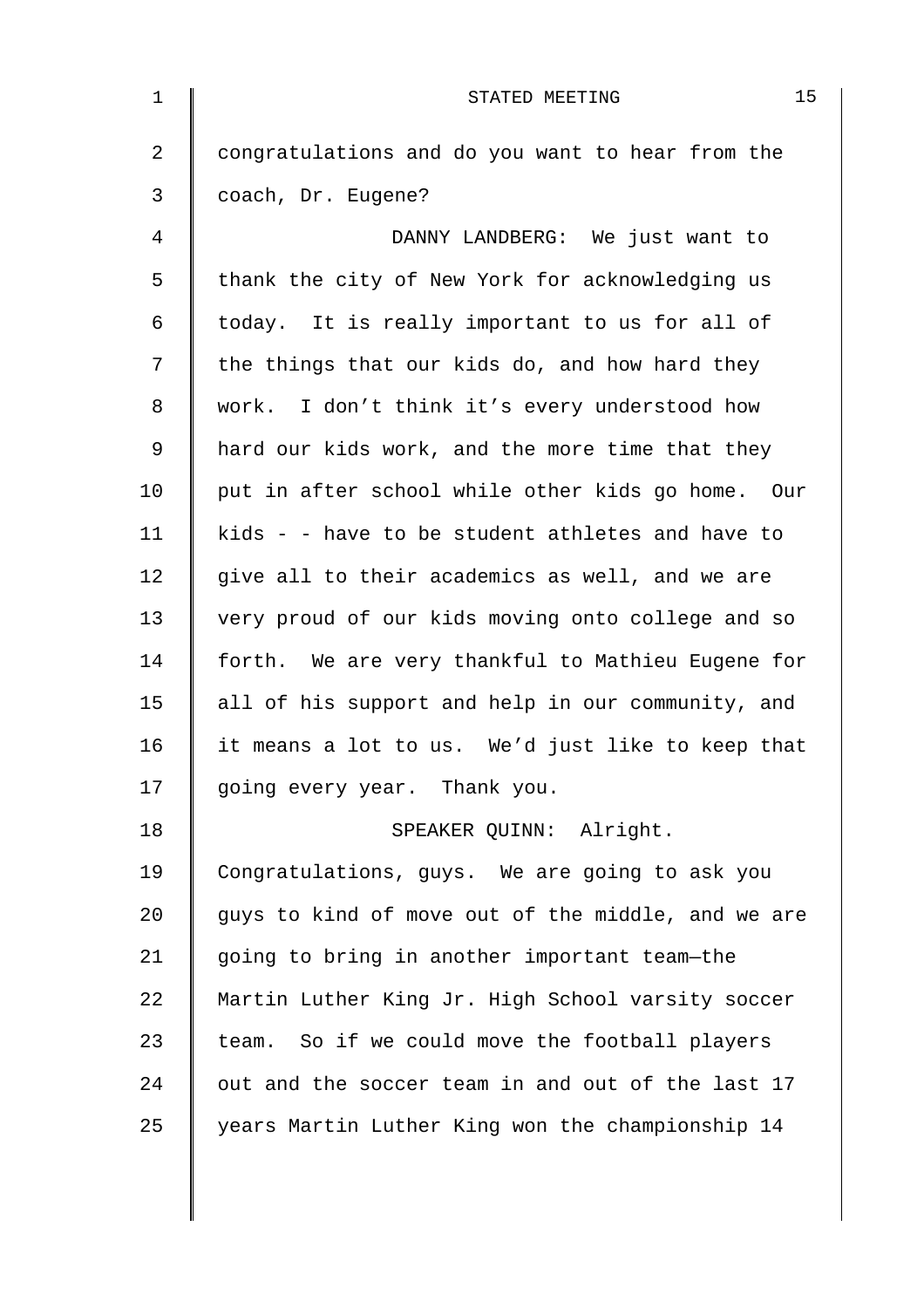| $\mathbf 1$    | 16<br>STATED MEETING                                 |
|----------------|------------------------------------------------------|
| $\overline{a}$ | times, which is pretty incredible, so Gale and the   |
| $\mathfrak{Z}$ | soccer team are going to make their way up. I        |
| 4              | think they have been here a couple of times          |
| 5              | before.                                              |
| 6              | COUNCIL MEMBER BREWER: Thank you                     |
| 7              | very much. I am Gale Brewer. I represent Martin      |
| 8              | Luther King Jr. High School, and we are here with    |
| 9              | an amazing team as the speaker indicated. They       |
| 10             | are very scary. They have won 14 out of 17 in the    |
| 11             | last 17 years, and that is a PSAL. I think you       |
| 12             | will hear more about it in the proclamation, but     |
| 13             | we are very proud of them because $-$ - Martin       |
| 14             | Jacobson, who is a west sider in addition being in   |
| 15             | charge of the athletics at this-actually, there      |
| 16             | are quite a few schools on the campus. Students      |
| 17             | and the athletes draw from all of the schools, and   |
| 18             | I think Principal Noonan is here wherever he is,     |
| 19             | and he is an amazing supporter of this team.<br>What |
| 20             | is wonderful is if you drive up or walk up or        |
| 21             | bicycle up Amsterdam Avenue you will see - - High    |
| 22             | School, and usually the big huge letters that say    |
| 23             | soccer wins, but more importantly, it is a school    |
| 24             | that also emphasizes academics, emphasizes support   |
| 25             | for the athletes, follows them and I often every     |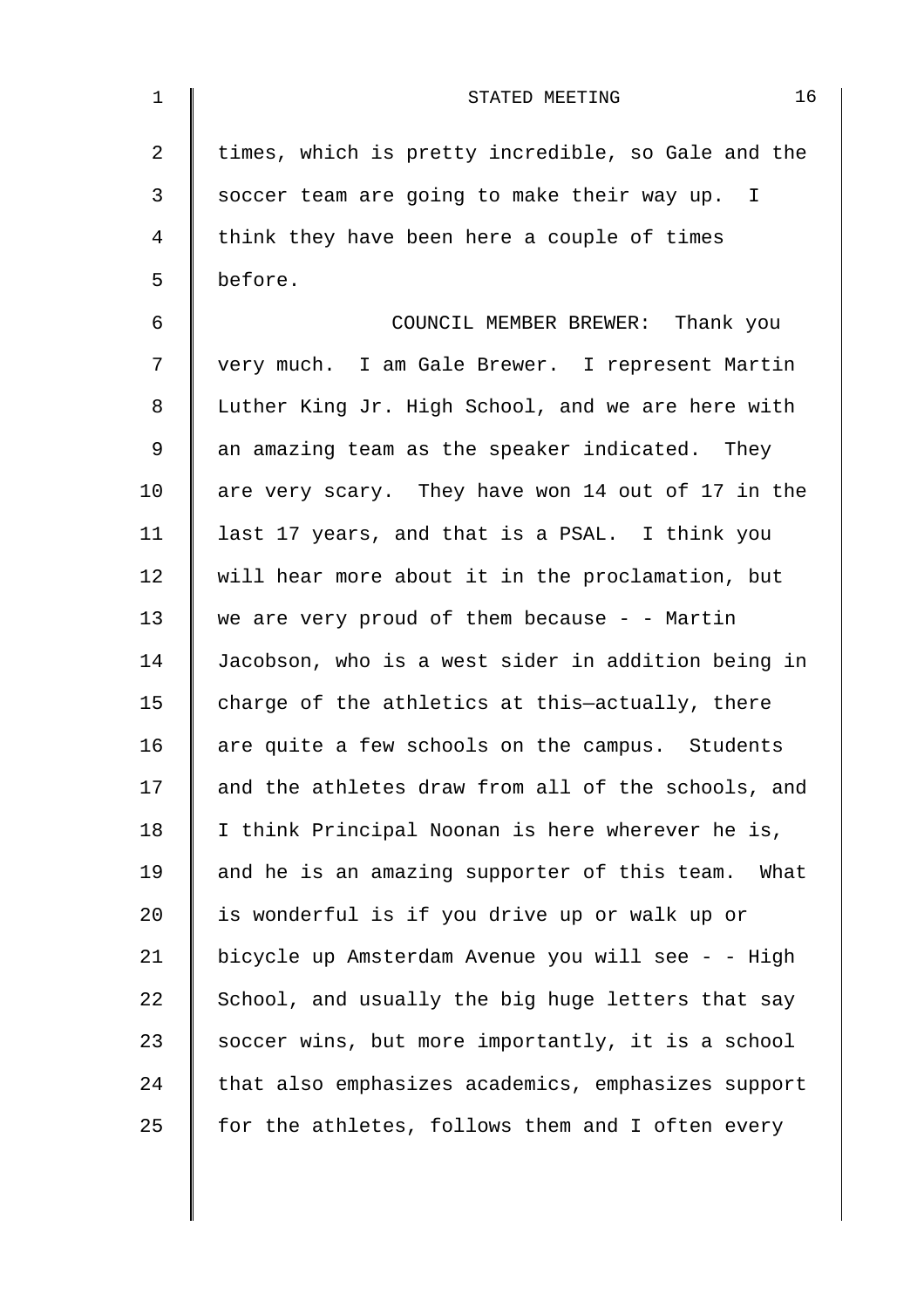| $\mathbf 1$    | 17<br>STATED MEETING                                           |
|----------------|----------------------------------------------------------------|
| $\overline{2}$ | year go to the concluding dinner at the school,                |
| 3              | and alums come by, parents come, and people are                |
| 4              | very supportive year after year after year, and it             |
| 5              | has a lot to do with this amazing coach who really             |
| 6              | cares about the young people, and I think they                 |
| 7              | appreciate it. So Madam Speaker, we are very                   |
| 8              | proud of them. We know that other schools are                  |
| $\mathsf 9$    | scared to death of them. Everybody I know in                   |
| 10             | soccer is, but what the other schools and what the             |
| 11             | city should know is that it is a proud team also               |
| 12             | because they have a very rounded perspective on                |
| 13             | athletes and academics. Thank you very much. May               |
| 14             | the clerk please read the proclamation?                        |
| 15             | CLERK: Council, city of New York                               |
| 16             | Proclamation. Whereas, the Council of the city of              |
| 17             | New York is proud to honor the Martin Luther King              |
| 18             | Jr. High School varsity soccer team in celebration             |
| 19             | of their 14 <sup>th</sup> win of the New York City Public High |
| 20             | School Championship. In the past 17 years and                  |
| 21             | thanks all players, coaches, staff, teachers and               |
| 22             | parents for the support they have shown to the                 |
| 23             | team members in all facets of their lives. And                 |
| 24             | whereas, since 1994 when Martin Luther King Jr.                |
| 25             | High School's varsity soccer team came under the               |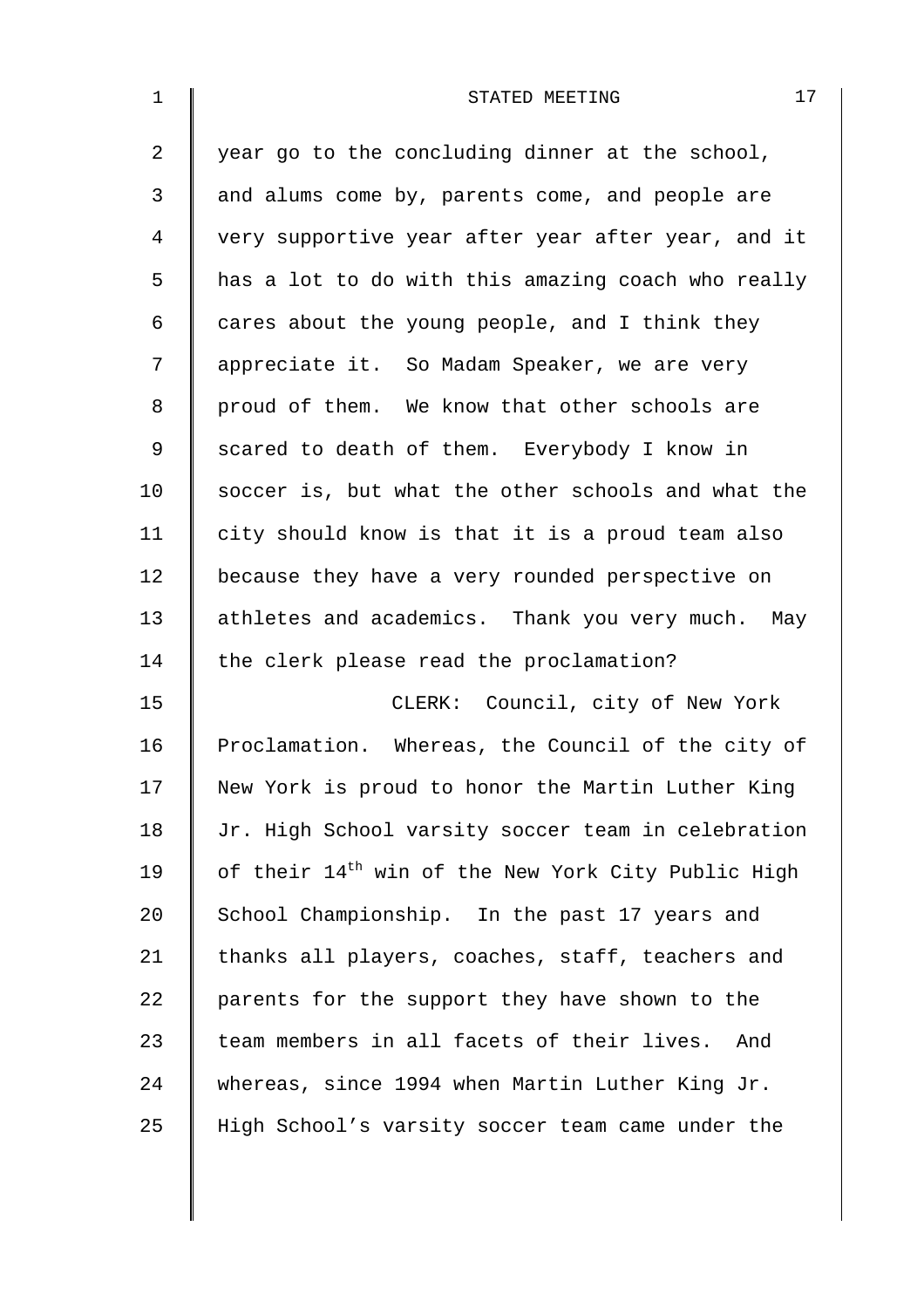| $\mathbf 1$    | 18<br>STATED MEETING                                            |
|----------------|-----------------------------------------------------------------|
| $\overline{2}$ | guidance of Coach Martin Jacobson, its teams have               |
| 3              | amassed a 344-25-14 record and have been                        |
| 4              | nationally ranked multiple times over the last 17               |
| 5              | years. In November 2012, the team defeated                      |
| 6              | Aviation High School to win its 14 <sup>th</sup> New York City  |
| 7              | Public High School Championship. And whereas, the               |
| $\,8\,$        | Martin Luther King soccer team finished the season              |
| $\mathsf 9$    | with an overall record of 21-1. Additionally, the               |
| 10             | team was ranked 10 <sup>th</sup> in the country in the National |
| 11             | Soccer Coaches Association of America's final poll              |
| 12             | of the season. The team's supportive network                    |
| 13             | within the school has created a team that not only              |
| 14             | practices together, but eats lunch and attends                  |
| 15             | class together. And whereas, the Martin Luther                  |
| 16             | King soccer team has one of the highest graduation              |
| 17             | rates of any team in New York City public schools               |
| 18             | with more than 90 percent of players completing                 |
| 19             | their high school education. The team has seen                  |
| 20             | hundreds of players go on to college and many have              |
| 21             | gone on to play soccer at the professional level                |
| 22             | demonstrating the importance of team sports to                  |
| 23             | educational success. Now therefore be it known                  |
| 24             | that the council of the city of New York proudly                |
| 25             | honors the Martin Luther King Jr. High School                   |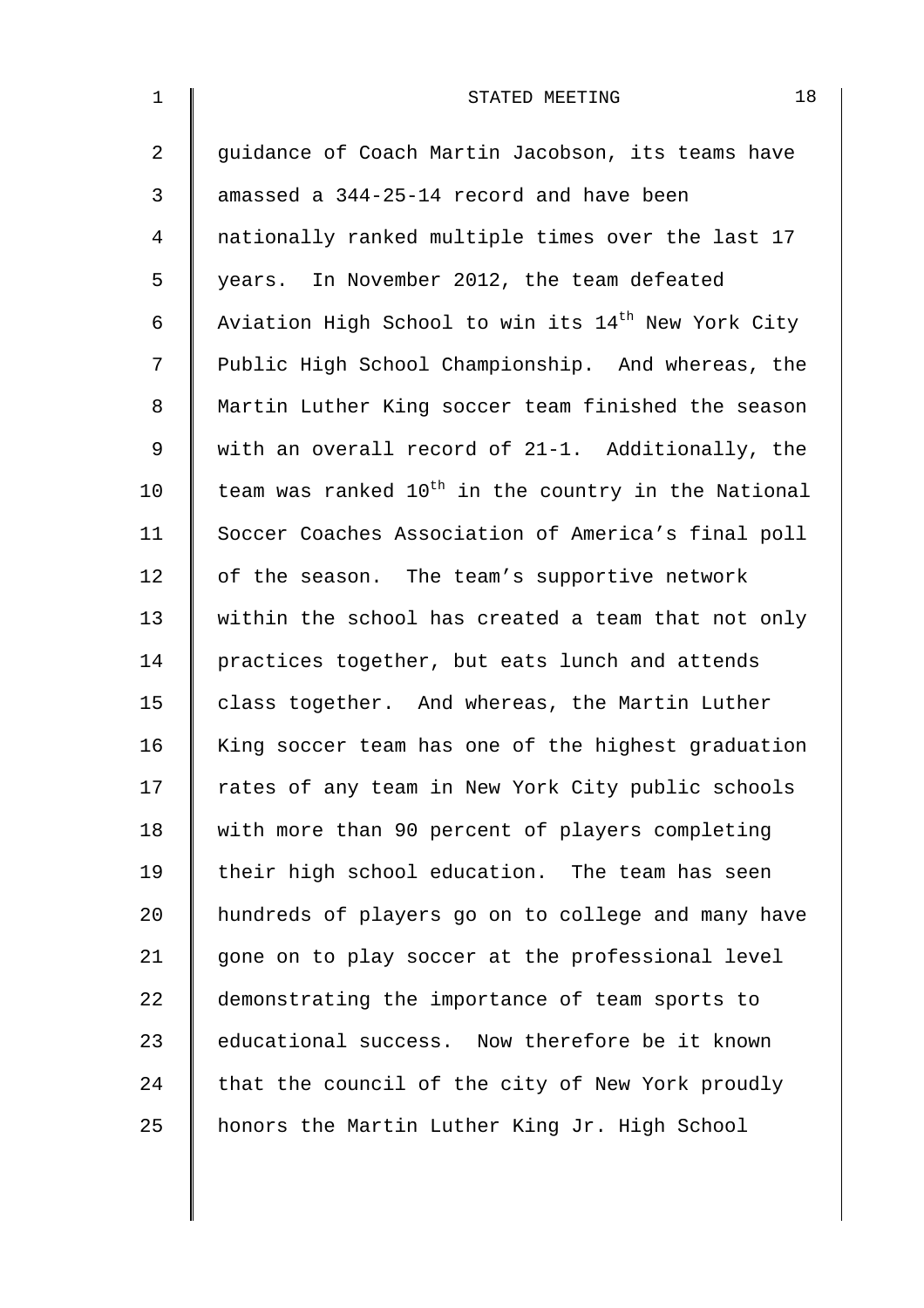| $\mathbf 1$    | 19<br>STATED MEETING                                           |
|----------------|----------------------------------------------------------------|
| $\overline{a}$ | varsity soccer team for their 14 <sup>th</sup> New York City   |
| 3              | Public School Championship and its exemplary work              |
| 4              | in fostering educational success through team                  |
| 5              | sports. Christine C. Quinn, Speaker for the                    |
| 6              | entire Council, Gale A. Brewer, Council Member 6 <sup>th</sup> |
| 7              | District, Manhattan.                                           |
| 8              | SPEAKER QUINN: You guys are just                               |
| $\mathsf 9$    | about regulars on the City Council calendar. It                |
| 10             | is almost so guaranteed that you will win, but of              |
| 11             | course, it's not a guarantee; it's a guarantee                 |
| 12             | 'cause you work hard, you are focused, you show                |
| 13             | up, you have great principals and teachers and                 |
| 14             | coaches who work with you, and it's really                     |
| 15             | impressive in the proclamation the graduation and              |
| 16             | the college acceptance and college completion                  |
| 17             | rates, so we just want you to know how proud we                |
| 18             | are of you in the City Council, particularly on                |
| 19             | the West Side that Gale and I are lucky enough to              |
| 20             | represent, and you guys really are just great role             |
| 21             | models for other students across the city as your              |
| 22             | staff is for staffs across the city, so                        |
| 23             | congratulations. I can't wait for you to be back               |
| 24             | in this building next year champions again. Let's              |
| 25             | give the coach a sec.                                          |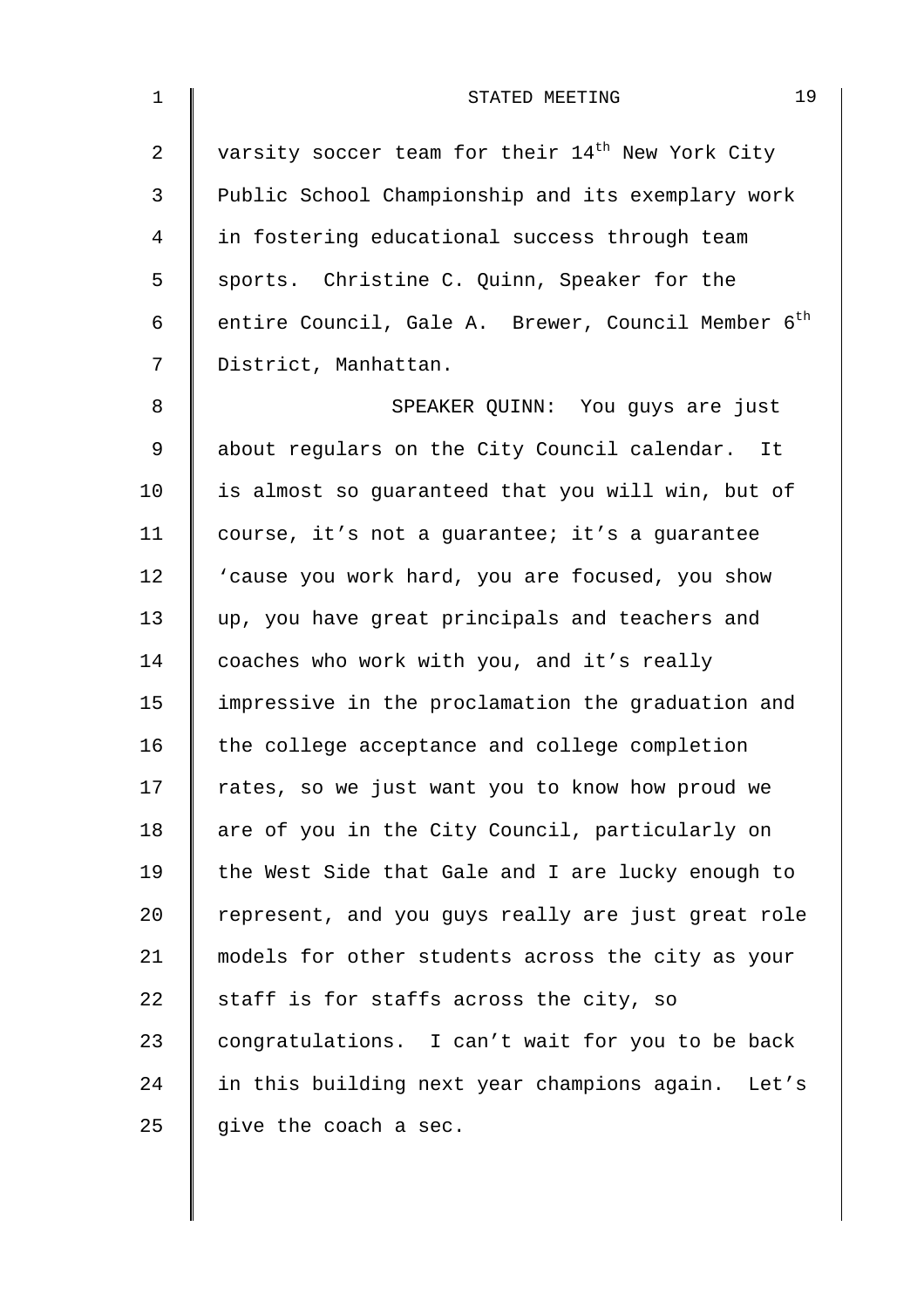| $\mathbf 1$    | 20<br>STATED MEETING                               |
|----------------|----------------------------------------------------|
| $\overline{2}$ | MARTIN JACOBSON: Thank you. I                      |
| 3              | want to thank Councilwoman Brewer, Council Speaker |
| 4              | Quinn, my principal Mr. Noonan, who is a PSL       |
| 5              | principal, Mr. - -, assistant principal in charge  |
| 6              | of physical education and of course, my boys and   |
| 7              | Coach $-$ - , my assistant. It has been a great    |
| 8              | run. We are not done. We are already looking       |
| 9              | forward to next year. As mentioned, I just want    |
| 10             | to let you know that of these this year we will    |
| 11             | have 100 percent graduation rate. All our kids     |
| 12             | are going to go on, and we do have a 95 percent    |
| 13             | graduation rate of the kids, and that is what we   |
| 14             | are here for. I just do want to let you know we    |
| 15             | are really proud to represent the city as being a  |
| 16             | national power, and we thank you very much for     |
| 17             | having us.                                         |
| 18             | COUNCIL MEMBER BREWER: We'd like                   |
| 19             | to hear from the captain.                          |
| 20             | MALE VOICE: I want to say thank                    |
| 21             | you - - . I want to say thank you for everybody    |
| 22             | that showed up today - - . This is my last year.   |
| 23             | Hopefully, they'll do their best next year. Keep   |
| 24             | it going. Thank you.                               |
| 25             | SPEAKER QUINN: Alright. That                       |
|                |                                                    |
|                |                                                    |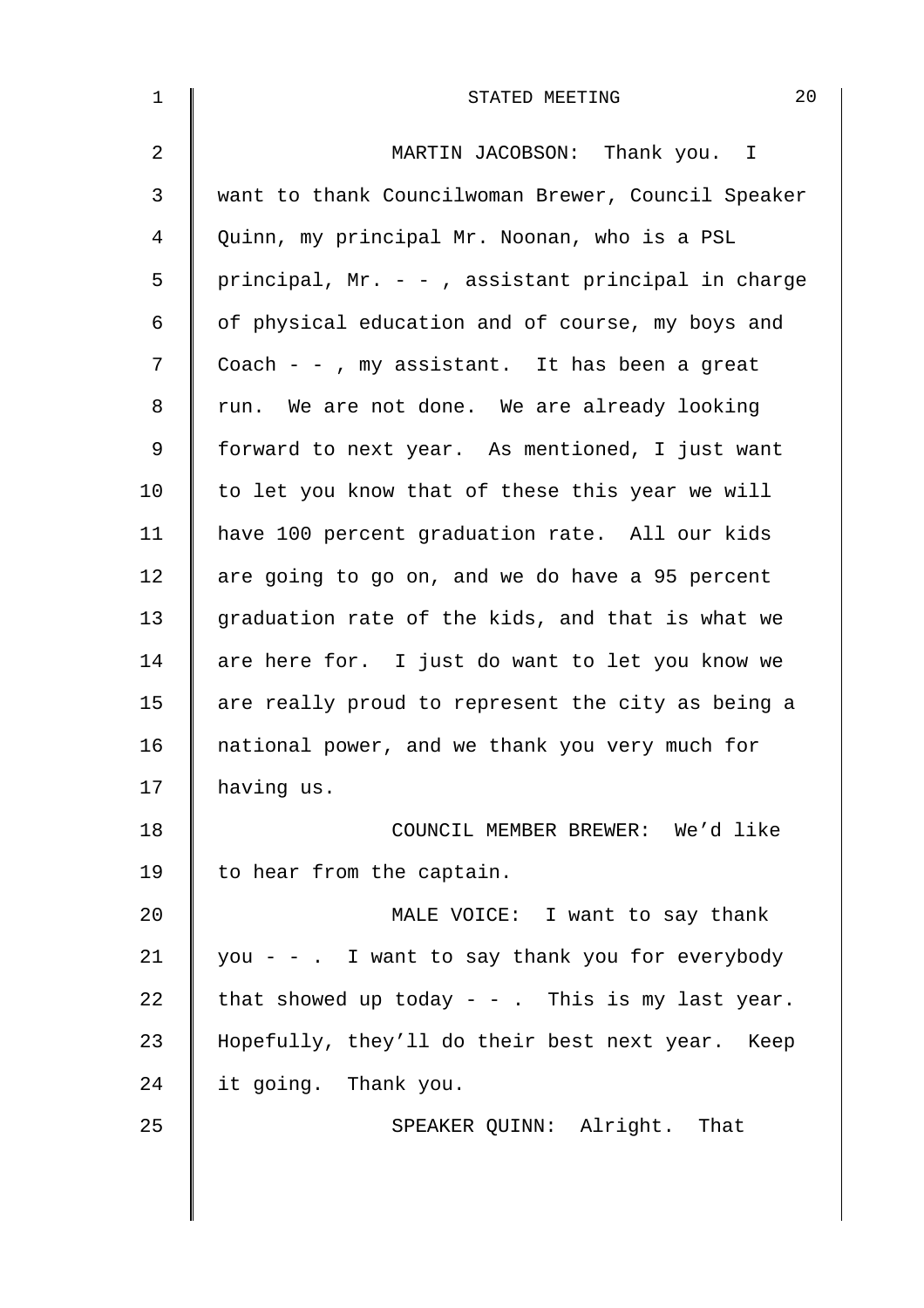| $\mathbf 1$    | 21<br>STATED MEETING                             |
|----------------|--------------------------------------------------|
| $\overline{2}$ | great note ends today's ceremonials.             |
| 3              | Congratulations, guys. You are welcome. See you  |
| 4              | later.                                           |
| 5              | [background conversation]                        |
| 6              | MALE VOICE: Could I have your                    |
| 7              | attention please? At this time, please place all |
| 8              | cell phones and pagers to vibrate. Will all non- |
| 9              | Council employees please leave the main floor of |
| 10             | the chambers? Thank you.                         |
| 11             | MAJORITY LEADER RIVERA: My                       |
| 12             | colleagues, please rise for the pledge of        |
| 13             | allegiance.                                      |
| 14             | MALE VOICE: All rise.                            |
| 15             | MULTIPLE VOICES: I pledge                        |
| 16             | Allegiance to the flag of the United States of   |
| 17             | America and to the Republic for which it stands, |
| 18             | one nation under God, indivisible, with Liberty  |
| 19             | and Justice for all.                             |
| 20             | MAJORITY LEADER RIVERA: Roll call.               |
| 21             | CLERK: Arroyo?                                   |
| 22             | COUNCIL MEMBER ARROYO: Here.                     |
| 23             | $CLERK$ :<br>Barron?                             |
| 24             | COUNCIL MEMBER BARRON: Here.                     |
| 25             | CLERK: Brewer?                                   |
|                |                                                  |
|                |                                                  |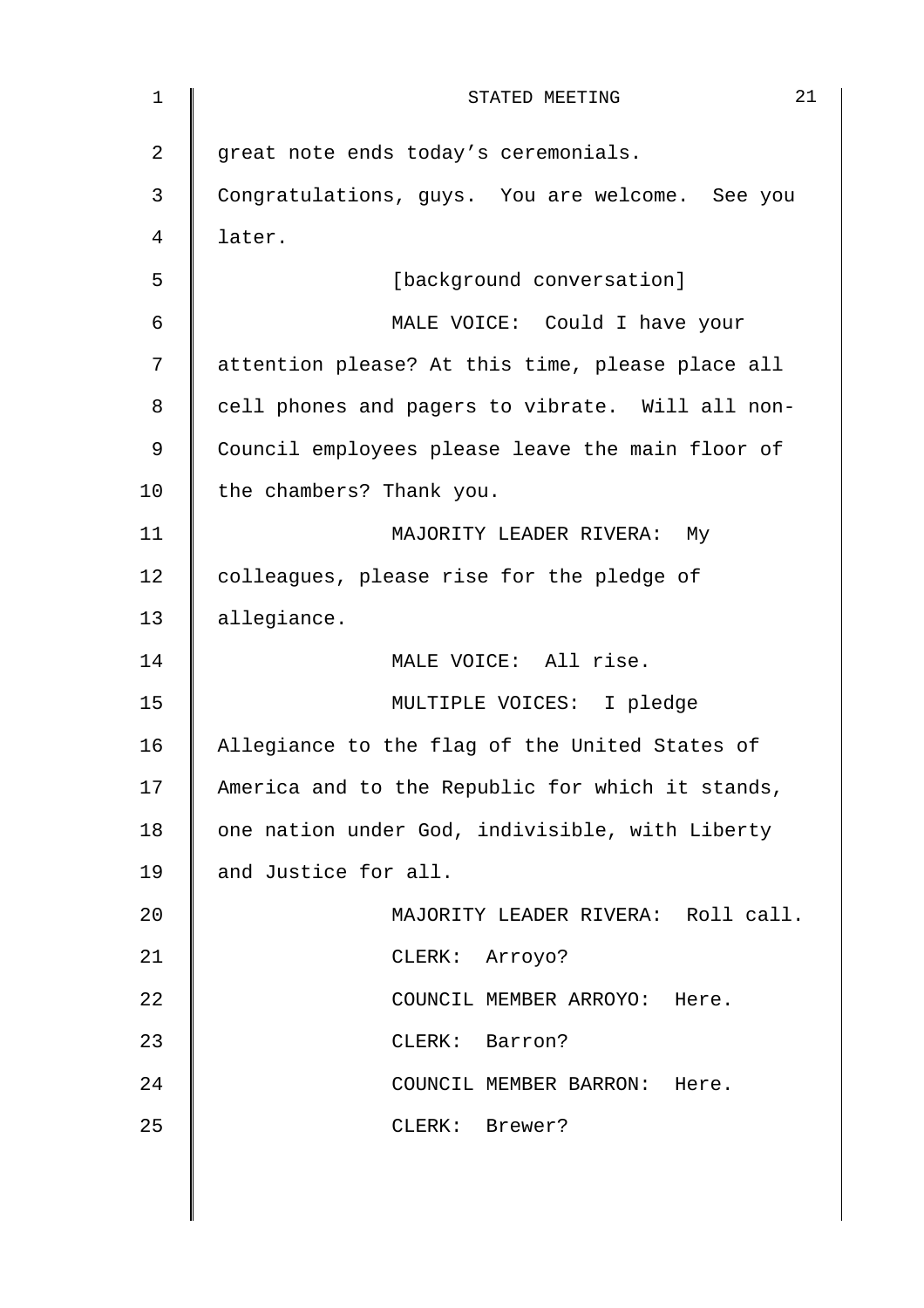| $\mathbf 1$    |                   |               | 22<br>STATED MEETING               |
|----------------|-------------------|---------------|------------------------------------|
| $\overline{2}$ |                   |               | COUNCIL MEMBER BREWER: [no audible |
| 3              | response]         |               |                                    |
| 4              |                   |               | CLERK: Cabrera?                    |
| 5              |                   |               | COUNCIL MEMBER CABRERA: Here.      |
| 6              |                   | CLERK: Chin?  |                                    |
| 7              |                   |               | COUNCIL MEMBER CHIN: Here.         |
| 8              |                   |               | CLERK: Comrie?                     |
| 9              |                   |               | COUNCIL MEMBER COMRIE: Here.       |
| 10             |                   |               | CLERK: Crowley?                    |
| 11             |                   |               | COUNCIL MEMBER CROWLEY: Here.      |
| 12             |                   |               | CLERK: Dickens?                    |
| 13             |                   |               | COUNCIL MEMBER DICKENS: [no        |
| 14             | audible response] |               |                                    |
| 15             |                   | CLERK: Dilan? |                                    |
| 16             |                   |               | COUNCIL MEMBER DILAN: Here.        |
| 17             |                   | CLERK: Dromm? |                                    |
| 18             |                   |               | COUNCIL MEMBER DROMM: Here.        |
| 19             |                   |               | CLERK: Eugene?                     |
| 20             |                   |               | COUNCIL MEMBER EUGENE: [no audible |
| 21             | response]         |               |                                    |
| 22             |                   |               | CLERK: Ferreras?                   |
| 23             |                   |               | COUNCIL MEMBER FERRERAS: Here.     |
| 24             |                   |               | CLERK: Fidler?                     |
| 25             |                   |               | COUNCIL MEMBER FIDLER: [no audible |
|                |                   |               |                                    |
|                |                   |               |                                    |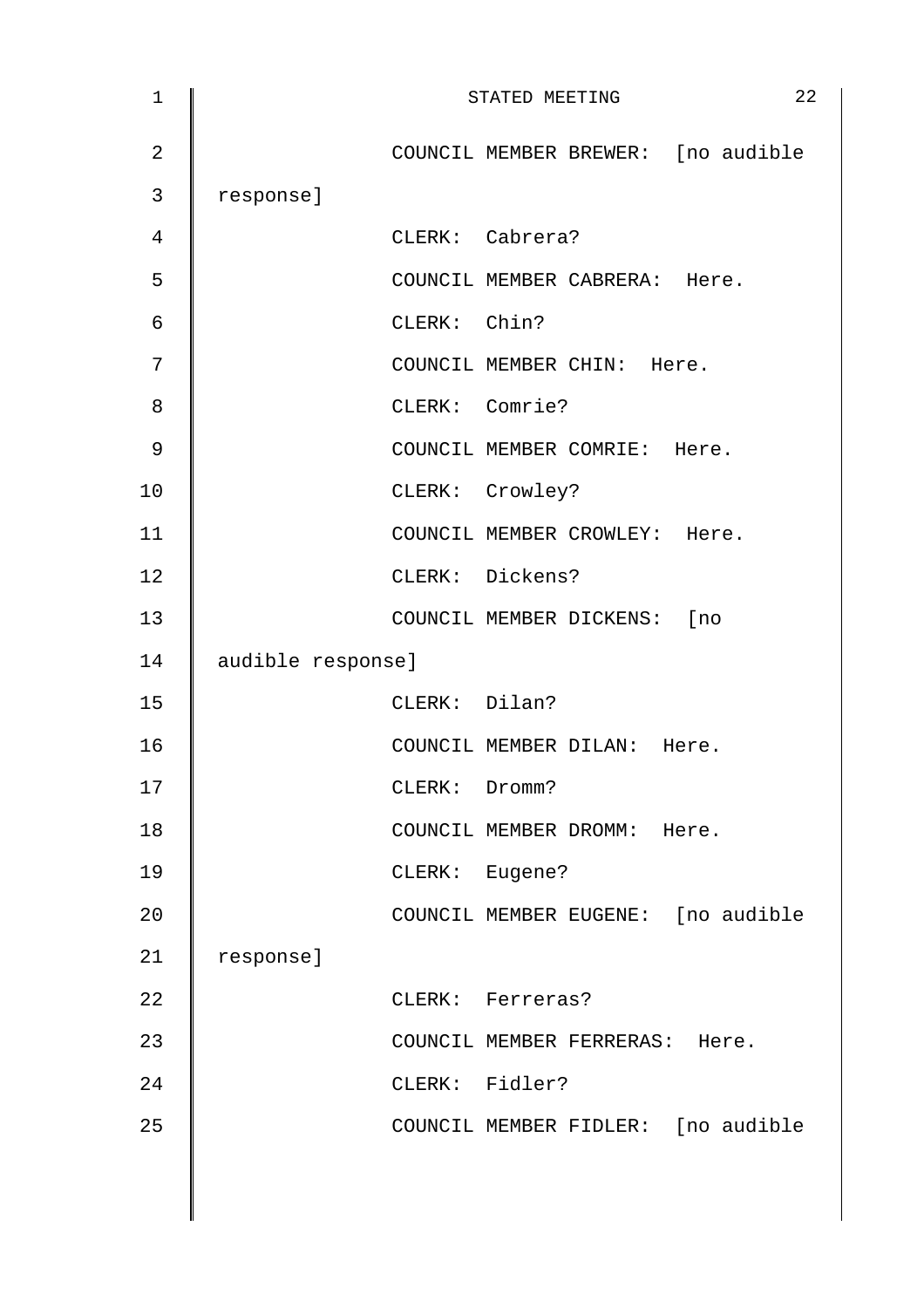| $\mathbf 1$    |                   | STATED MEETING                     | 23 |
|----------------|-------------------|------------------------------------|----|
| $\overline{2}$ | response]         |                                    |    |
| 3              |                   | CLERK: Foster?                     |    |
| $\overline{4}$ |                   | COUNCIL MEMBER FOSTER: [no audible |    |
| 5              | response]         |                                    |    |
| $\epsilon$     |                   | CLERK: Garodnick?                  |    |
| 7              |                   | COUNCIL MEMBER GARODNICK: [no      |    |
| 8              | audible response] |                                    |    |
| 9              |                   | CLERK: Gennaro?                    |    |
| 10             |                   | COUNCIL MEMBER GENNARO: Here.      |    |
| 11             |                   | CLERK: Gentile?                    |    |
| 12             |                   | COUNCIL MEMBER GENTILE: Here.      |    |
| 13             |                   | CLERK: Gonzalez?                   |    |
| 14             |                   | COUNCIL MEMBER GONZALEZ: Here.     |    |
| 15             |                   | CLERK: Greenfield?                 |    |
| 16             |                   | COUNCIL MEMBER GREENFIELD: [no     |    |
| 17             | audible response] |                                    |    |
| 18             |                   | CLERK: Halloran?                   |    |
| 19             |                   | COUNCIL MEMBER HALLORAN: [no       |    |
| 20             | audible response] |                                    |    |
| 21             |                   | CLERK: Ignizio?                    |    |
| 22             |                   | COUNCIL MEMBER IGNIZIO: [no        |    |
| 23             | audible response] |                                    |    |
| 24             |                   | CLERK: Jackson?                    |    |
| 25             |                   | COUNCIL MEMBER JACKSON: Here.      |    |
|                |                   |                                    |    |
|                |                   |                                    |    |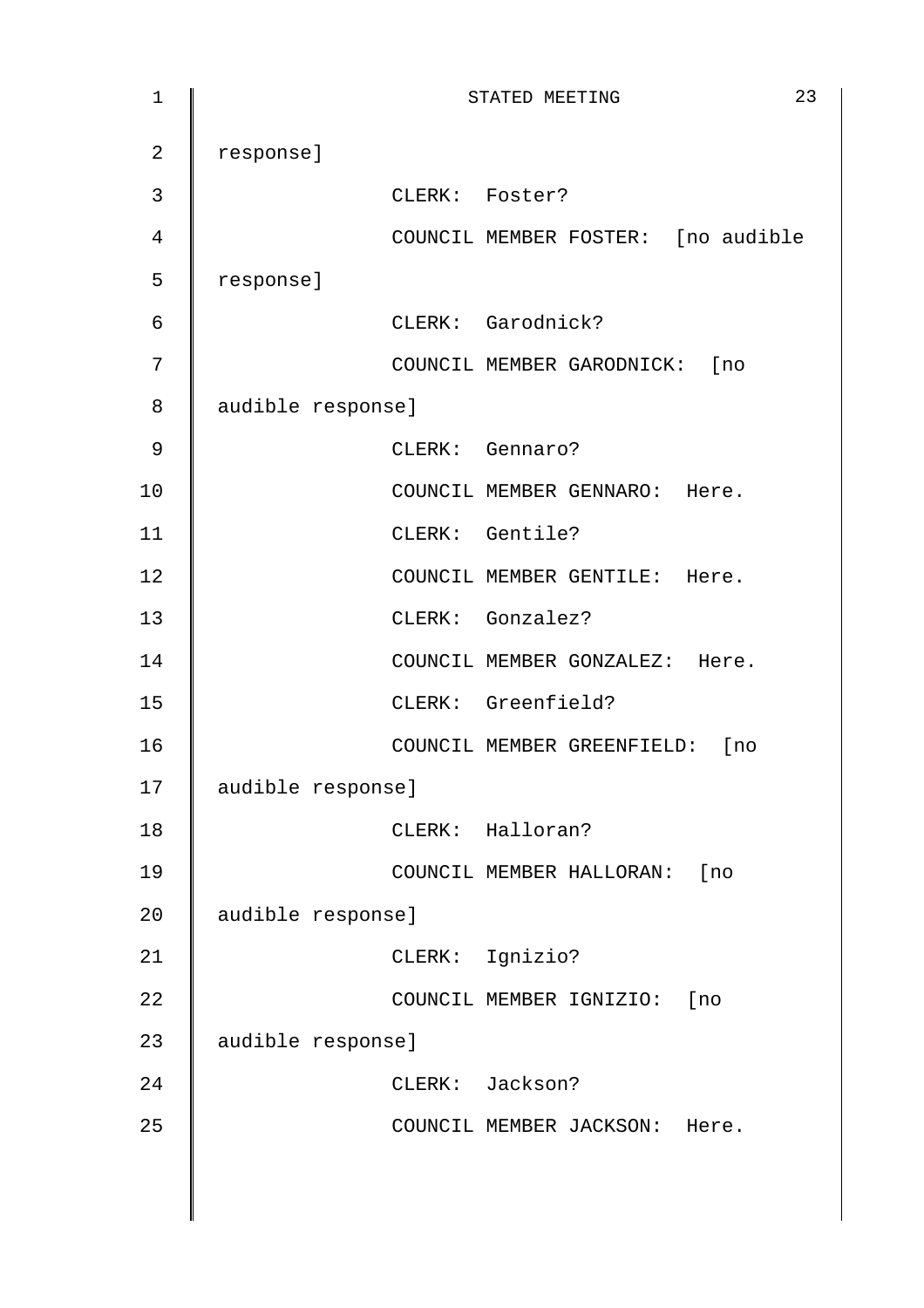| $\mathbf 1$    |                   |               | STATED MEETING                     | 24 |
|----------------|-------------------|---------------|------------------------------------|----|
| $\overline{2}$ |                   | CLERK: James? |                                    |    |
| 3              |                   |               | COUNCIL MEMBER JAMES: Here.        |    |
| 4              |                   | CLERK: King?  |                                    |    |
| 5              |                   |               | COUNCIL MEMBER KING: Present.      |    |
| 6              |                   | CLERK: KOO?   |                                    |    |
| 7              |                   |               | COUNCIL MEMBER KOO: Present.       |    |
| 8              |                   |               | CLERK: Koppell?                    |    |
| 9              |                   |               | COUNCIL MEMBER KOPPELL: Here.      |    |
| 10             |                   |               | CLERK: Koslowitz?                  |    |
| 11             |                   |               | COUNCIL MEMBER KOSLOWITZ: [no      |    |
| 12             | audible response] |               |                                    |    |
| 13             |                   |               | CLERK: Lander?                     |    |
| 14             |                   |               | COUNCIL MEMBER LANDER: [no audible |    |
| 15             | response]         |               |                                    |    |
| 16             |                   |               | CLERK: Lappin?                     |    |
| 17             |                   |               | COUNCIL MEMBER LAPPIN: [no audible |    |
| 18             | response]         |               |                                    |    |
| 19             |                   | CLERK: Levin? |                                    |    |
| 20             |                   |               | COUNCIL MEMBER LEVIN: Here.        |    |
| 21             |                   |               | CLERK: Mark-Viverito?              |    |
| 22             |                   |               | COUNCIL MEMBER MARK-VIVERITO:      |    |
| 23             | Here.             |               |                                    |    |
| 24             |                   | CLERK: Mealy? |                                    |    |
| 25             |                   |               | COUNCIL MEMBER MEALY: [no audible  |    |
|                |                   |               |                                    |    |
|                |                   |               |                                    |    |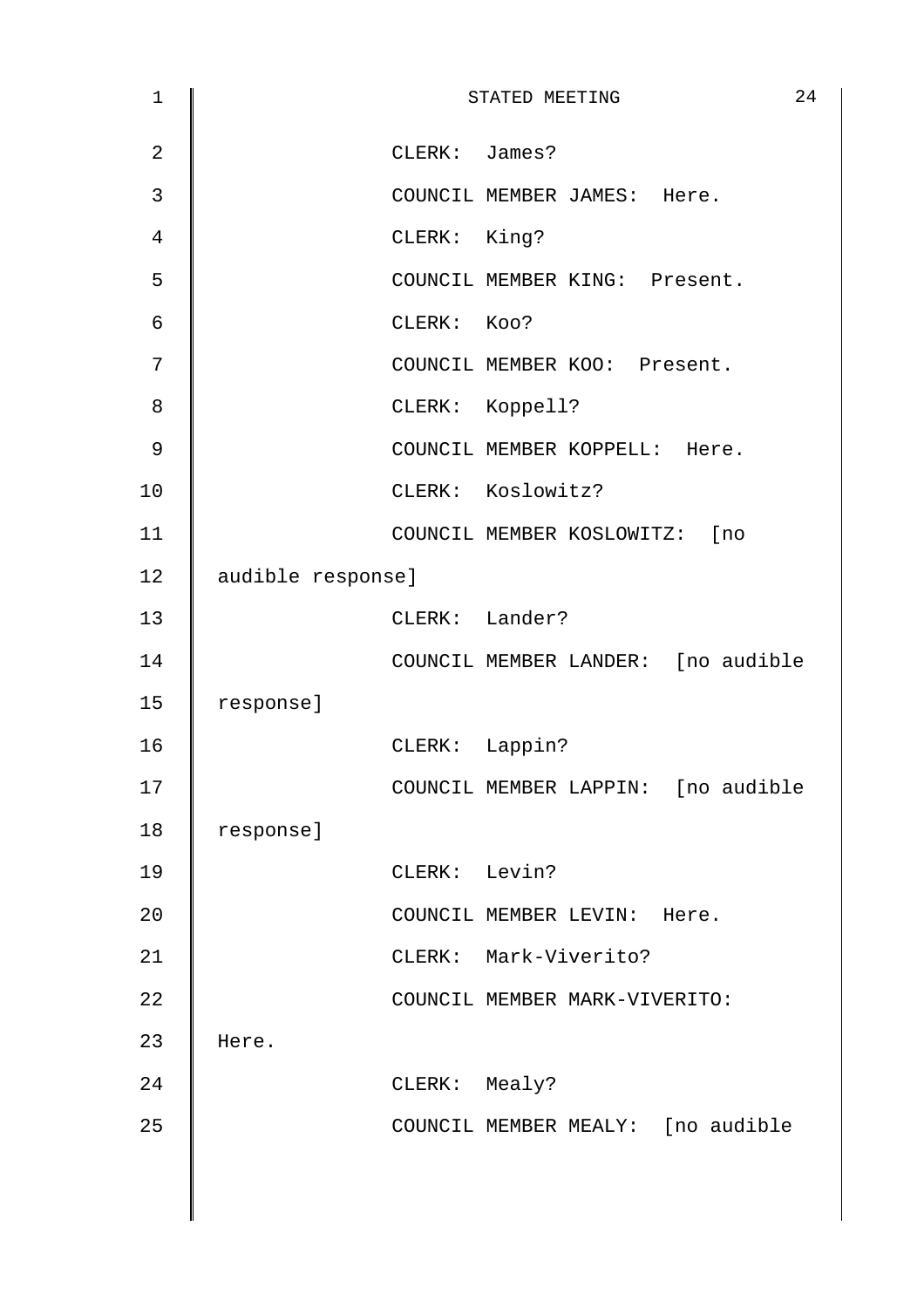| $\mathbf 1$      |                   |               | 25<br>STATED MEETING               |
|------------------|-------------------|---------------|------------------------------------|
| $\overline{2}$   | response]         |               |                                    |
| $\mathbf{3}$     |                   |               | CLERK: Mendez?                     |
| $\overline{4}$   |                   |               | COUNCIL MEMBER MENDEZ: [no audible |
| 5                | response]         |               |                                    |
| $\epsilon$       |                   |               | CLERK: Nelson?                     |
| $\boldsymbol{7}$ |                   |               | COUNCIL MEMBER NELSON: [no audible |
| 8                | response]         |               |                                    |
| 9                |                   | CLERK: Palma? |                                    |
| 10               |                   |               | COUNCIL MEMBER PALMA: Here.        |
| 11               |                   |               | CLERK: Eugene?                     |
| 12               |                   |               | COUNCIL MEMBER EUGENE: Here.       |
| 13               |                   |               | CLERK: Recchia?                    |
| 14               |                   |               | COUNCIL MEMBER RECCHIA: [no        |
| 15               | audible response] |               |                                    |
| 16               |                   | CLERK: Reyna? |                                    |
| 17               |                   |               | COUNCIL MEMBER REYNA:<br>Here.     |
| 18               |                   |               | CLERK: Rodriguez?                  |
| 19               |                   |               | COUNCIL MEMBER RODRIGUEZ: [no      |
| 20               | audible response] |               |                                    |
| 21               |                   |               | CLERK: Greenfield?                 |
| 22               |                   |               | COUNCIL MEMBER GREENFIELD: Here.   |
| 23               |                   | CLERK: Rose?  |                                    |
| 24               |                   |               | COUNCIL MEMBER ROSE: Here.         |
| 25               |                   |               | CLERK: Ulrich?                     |
|                  |                   |               |                                    |
|                  |                   |               |                                    |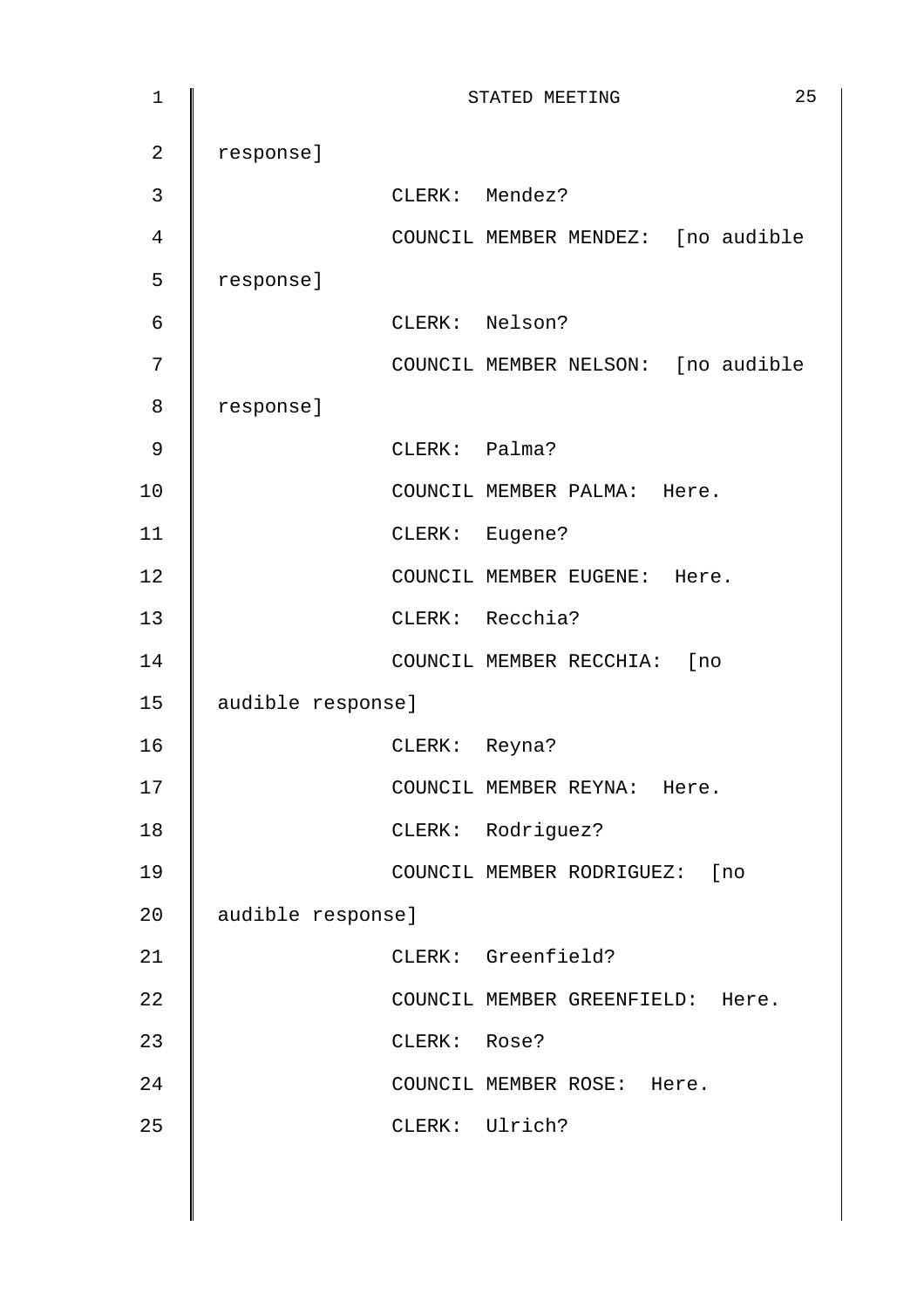| $\mathbf 1$    |                   | STATED MEETING                   | 26 |
|----------------|-------------------|----------------------------------|----|
| $\overline{2}$ |                   | COUNCIL MEMBER ULRICH: Here.     |    |
| 3              |                   | CLERK: Vacca?                    |    |
| 4              |                   | COUNCIL MEMBER VACCA: Here.      |    |
| 5              |                   | CLERK: Vallone?                  |    |
| 6              |                   | COUNCIL MEMBER VALLONE: [no      |    |
| 7              | audible response] |                                  |    |
| 8              |                   | CLERK: Van Bramer?               |    |
| $\mathsf 9$    |                   | COUNCIL MEMBER VAN BRAMER: Here. |    |
| 10             |                   | CLERK: Vann?                     |    |
| 11             |                   | COUNCIL MEMBER VANN: Here.       |    |
| 12             |                   | CLERK: Weprin?                   |    |
| 13             |                   | COUNCIL MEMBER WEPRIN: Here.     |    |
| 14             |                   | CLERK: Williams?                 |    |
| 15             |                   | COUNCIL MEMBER WILLIAMS: [no     |    |
| 16             | audible response] |                                  |    |
| 17             |                   | CLERK: Wills?                    |    |
| 18             |                   | COUNCIL MEMBER WILLS: Here.      |    |
| 19             |                   | CLERK: Fidler?                   |    |
| 20             |                   | COUNCIL MEMBER FIDLER: Here.     |    |
| 21             |                   | CLERK: Oddo?                     |    |
| 22             |                   | COUNCIL MEMBER ODDO: [no audible |    |
| 23             | response]         |                                  |    |
| 24             |                   | CLERK: Rivera?                   |    |
| 25             |                   | MAJORITY LEADER RIVERA: Here.    |    |
|                |                   |                                  |    |
|                |                   |                                  |    |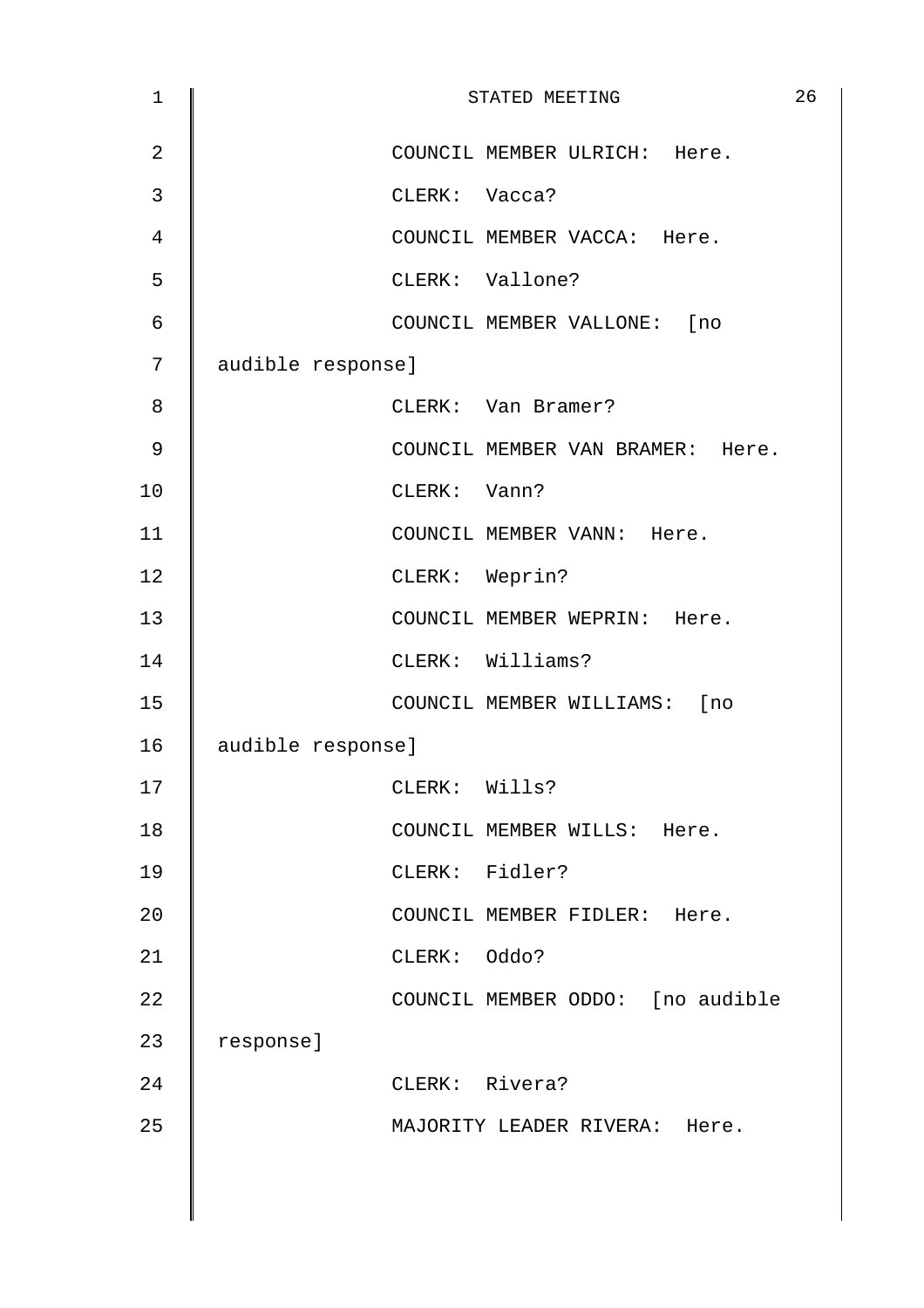| $\mathbf 1$ | 27<br>STATED MEETING                               |
|-------------|----------------------------------------------------|
| 2           | CLERK: Speaker Quinn?                              |
| 3           | SPEAKER QUINN: [no audible                         |
| 4           | response]                                          |
| 5           | MAJORITY LEADER RIVERA: Quorum is                  |
| 6           | present. My colleagues, please rise for the        |
| 7           | invocation being delivered today by Reverend       |
| 8           | Edison Bahn [phonetic].                            |
| 9           | REVEREND EDISON BAHN: Please bow                   |
| 10          | your heads as I pray. Dear wise and loving God,    |
| 11          | first let me say thank you on behalf of all who    |
| 12          | are gathered here today. Thank you for your many   |
| 13          | and abundant blessings. Thank you for life itself  |
| 14          | for the measure of health we need to fulfill our   |
| 15          | callings, for sustenance and for friendship.       |
| 16          | Thank you for the ability to be involved in useful |
| 17          | work and for the honor of bearing appropriate      |
| 18          | responsibilities for our perspective districts.    |
| 19          | Thank you for loving us even so from your          |
| 20          | boundless and gracious nature. The scriptures      |
| 21          | reminds us that citizens are to obey the governing |
| 22          | authorities since you have established those very  |
| 23          | authorities to promote peace, mercy and justice;   |
| 24          | therefore, I pray for the leadership of our city,  |
| 25          | the mayor, the Speaker and the various levels of   |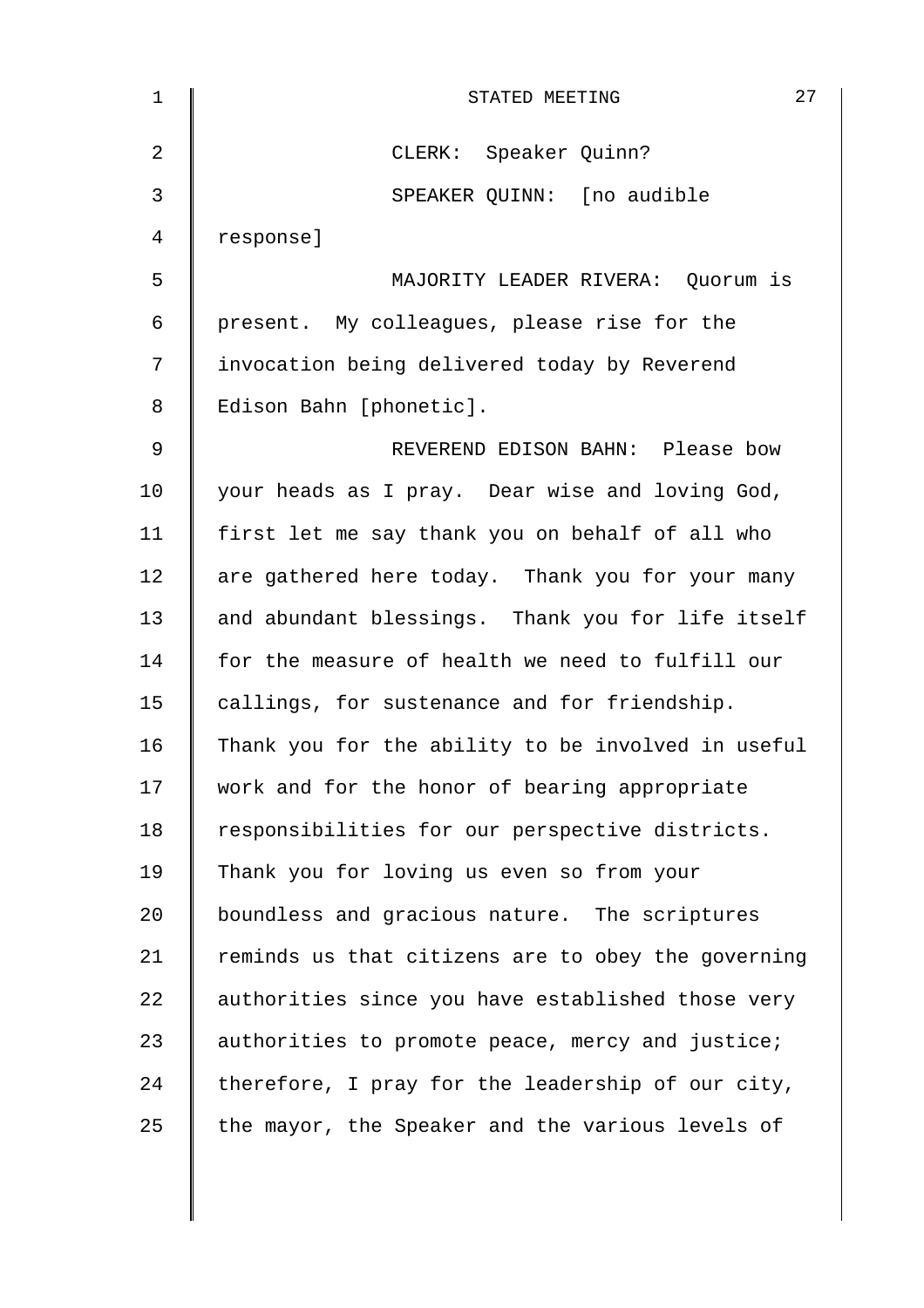| 1              | 28<br>STATED MEETING                               |
|----------------|----------------------------------------------------|
| $\overline{2}$ | city officials and in particular for the assembled |
| 3              | Council. I am asking that you graciously grant     |
| 4              | them wisdom to govern among the conflicting        |
| 5              | interests and issues of our times, a sense of the  |
| 6              | welfare and true needs of our people, a keen       |
| 7              | thirst for justice and rightness, confidence in    |
| 8              | what is good and fitting, the ability to work      |
| 9              | together in harmony even when there is honest      |
| 10             | disagreement, personal peace in their lives, in    |
| 11             | their joy in their tasks. I pray for the agenda    |
| 12             | set before them today. Please give an assurance    |
| 13             | of what would please you and what would benefit    |
| 14             | those who live and work in our beloved city. It    |
| 15             | is in your most blessed name I pray. All the       |
| 16             | people say amen.                                   |
| 17             | MAJORITY LEADER RIVERA: Thank you                  |
| 18             | very much. Council Member Vann?                    |
| 19             | COUNCIL MEMBER VANN: Thank you. I                  |
| 20             | am very pleased to welcome everyone to our         |
| 21             | chambers and thank you both for your presence and  |
| 22             | your prayer, and I want to motion to spread the    |
| 23             | invocation in full upon the record.                |
| 24             | MAJORITY LEADER RIVERA: So                         |
| 25             | ordered.                                           |
|                |                                                    |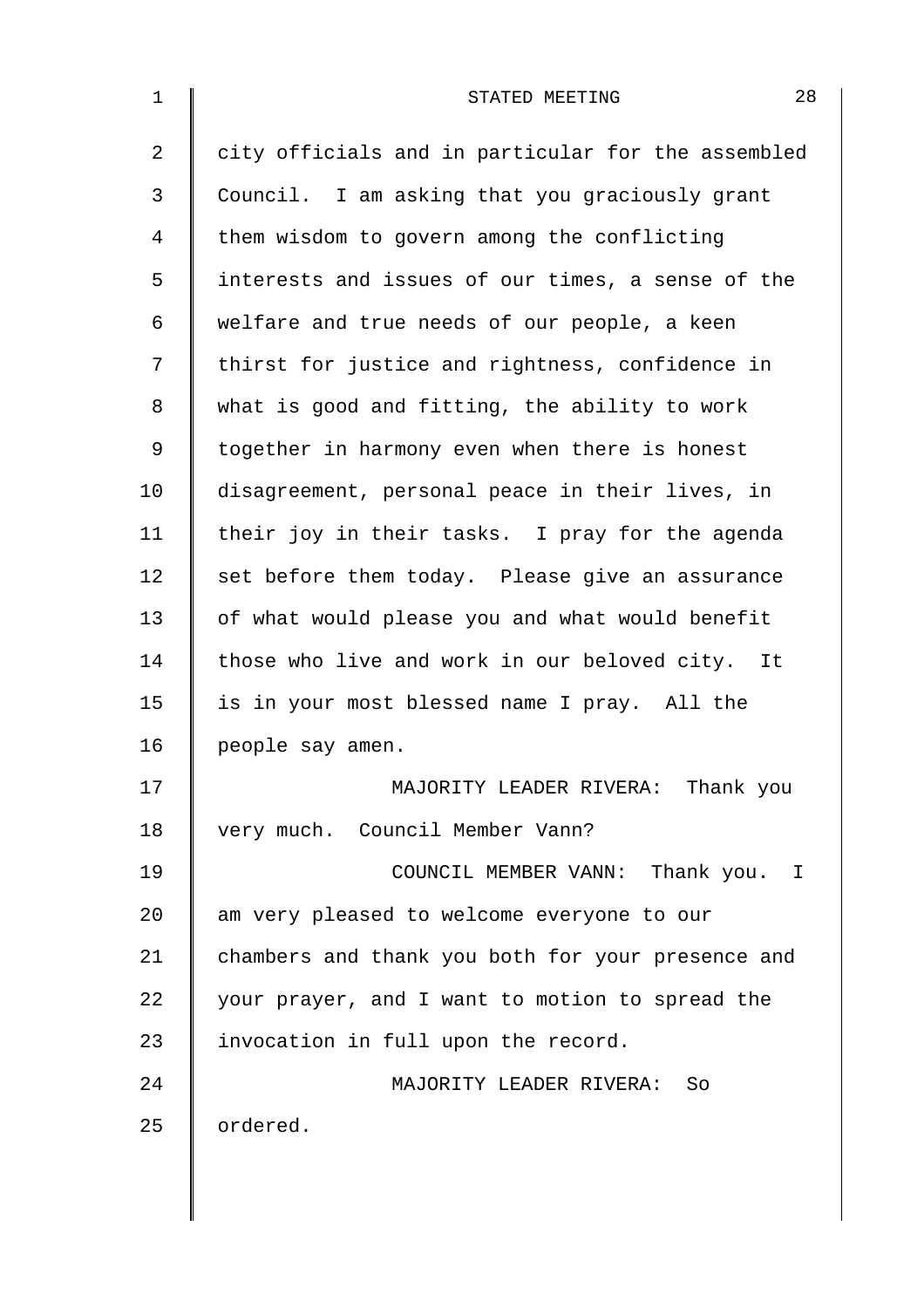| $\mathbf 1$    | 29<br>STATED MEETING                               |
|----------------|----------------------------------------------------|
| $\overline{2}$ | SPEAKER QUINN: If I could ask my                   |
| 3              | colleagues to remain standing, on January 23rd,    |
| 4              | 2013, Felix Santana, who was 84, and who is the    |
| 5              | father in law of our terrific chief sergeant at    |
| 6              | arms, Rafael Perez, passed away at his home in the |
| 7              | Dominican Republic. Mr. Santana served six years   |
| 8              | as mayor of his town, and 54 years as deputy mayor |
| 9              | of his town-is that number correct? Wow. That is   |
| 10             | what it says. No term limits there, and he must    |
| 11             | have been pretty popular and pretty good at it     |
| 12             | too, which we are not surprised given he is Rafe's |
| 13             | father in law. As a sign of respect and esteem     |
| 14             | that he earned over the years, his funeral was     |
| 15             | attended by 400 people in a hometown of only 100   |
| 16             | people. Deputy Mayor Santana is survived by his    |
| 17             | wife - -, seven children, including Rafe's wife,   |
| 18             | Leonada [phonetic], 21 grandchildren, 25 great     |
| 19             | grandchildren. Our thoughts and prayers go out to  |
| 20             | Rafe and his wife and the entire Santana family,   |
| 21             | and I just want to say that Rafe, a lot of the     |
| 22             | family went to the Dominican Republic-part of the  |
| 23             | time he stayed here, and kept coming to work and   |
| 24             | was just as professional and wonderful and         |
| 25             | thoughtful and considerate as any other day of the |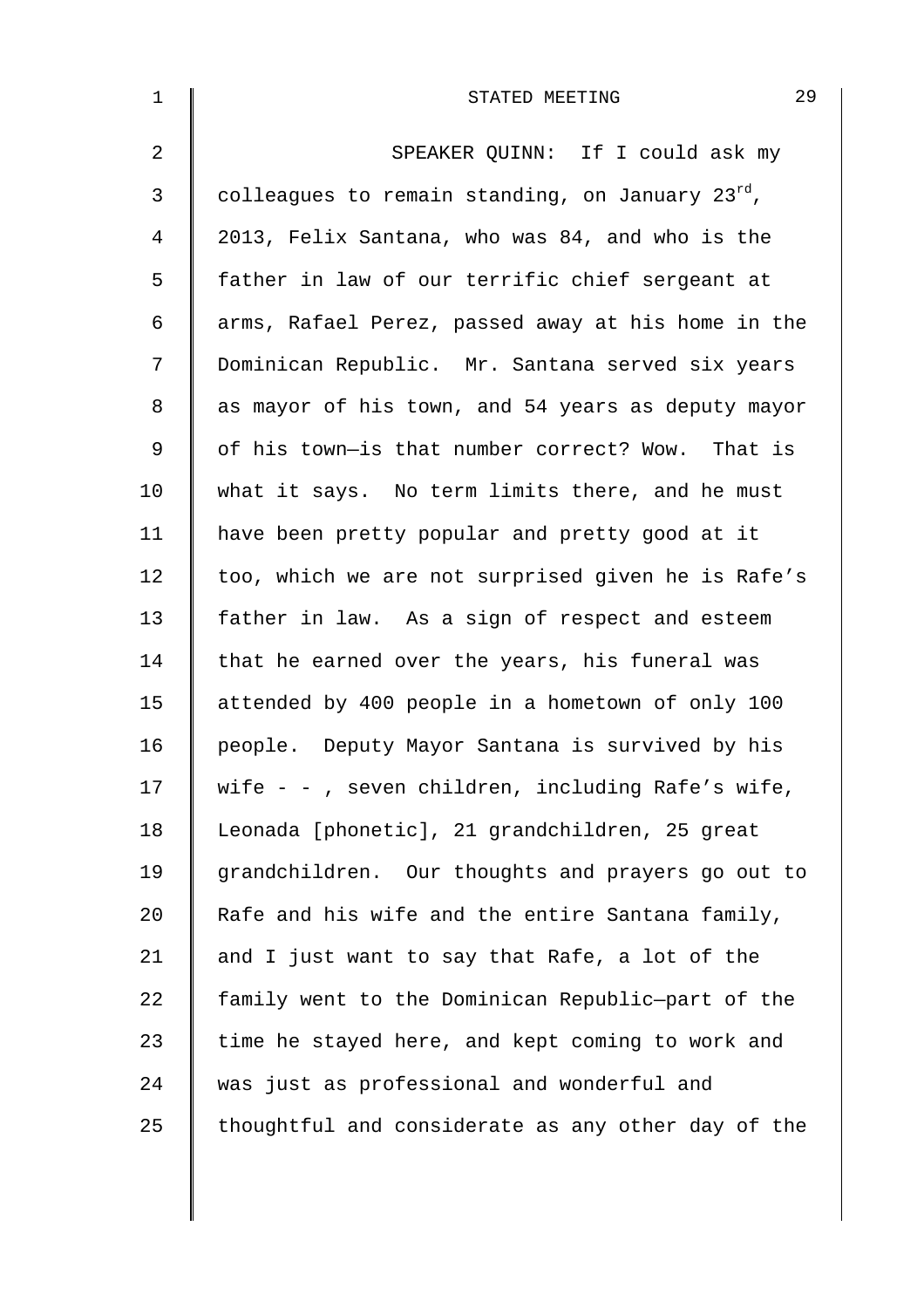| $\mathbf 1$ | 30<br>STATED MEETING                               |
|-------------|----------------------------------------------------|
| 2           | week and never wavered in his service to all of us |
| 3           | and the city. So Rafe, for that thank you and      |
| 4           | again, please extend our deepest sympathies to     |
| 5           | everyone in your family.                           |
| 6           | On February 4 <sup>th</sup> , 2013, former         |
| 7           | Manhattan Assemblywoman Sylvia Friedman, 76,       |
| 8           | passed away peacefully in her home. A longtime     |
| 9           | community activist and a member of her community   |
| 10          | Sylvia devoted much of her time to housing and     |
| 11          | homeless issues. Sylvia earned two master's        |
| 12          | degrees from Columbia, and at one time was a       |
| 13          | public school teacher. Following the resignation   |
| 14          | of Assemblyman Steve Sanders in 2006, she was      |
| 15          | chosen by the Democratic party to fill out his     |
| 16          | unexpired term. Our thoughts and prayers go out    |
| 17          | to her family and all those she ably and           |
| 18          | tirelessly served. If I could call on Council      |
| 19          | Member Mendez to say a few words.                  |
| 20          | COUNCIL MEMBER MENDEZ: Thank you,                  |
| 21          | Madam Speaker. Sylvia struggled with emphysema     |
| 22          | for the last few years of her life, and when she   |
| 23          | lost her race in the Assembly one of the things    |
| 24          | she said is, "I am not going to miss the cold."    |
| 25          | That really took a lot out of her and out of her   |
|             |                                                    |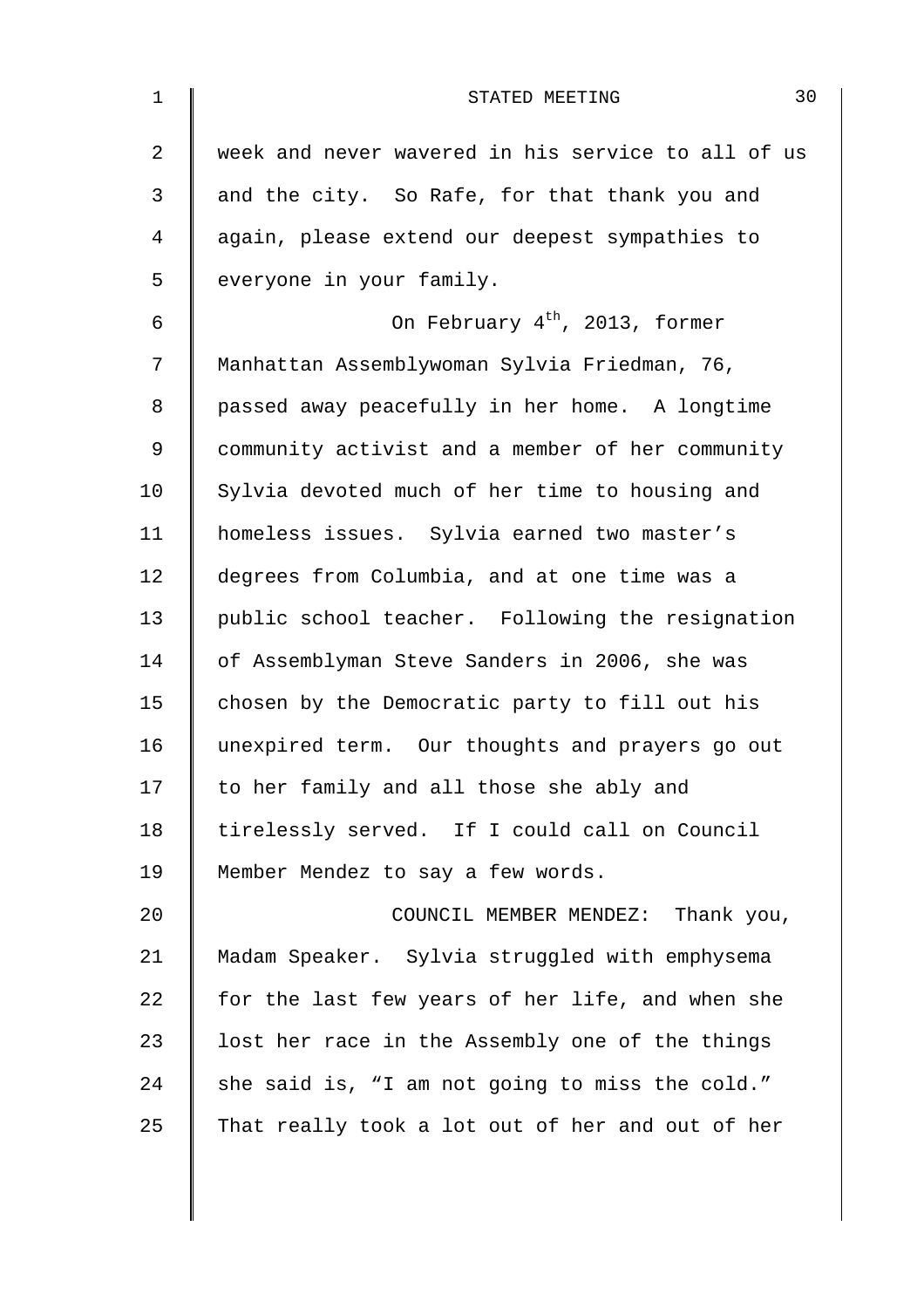| $\mathbf 1$    | 31<br>STATED MEETING                               |
|----------------|----------------------------------------------------|
| $\overline{2}$ | health. One of the things she always spoke about   |
| 3              | not only loving her time that she spent at the     |
| 4              | Assembly, but mostly her time that she spent       |
| 5              | teaching public school children in East New York   |
| 6              | for many, many years. She will be missed. She      |
| 7              | has been our state committeewoman now for about 15 |
| 8              | years, and we will miss her deeply. Thank you.     |
| $\mathsf 9$    | SPEAKER QUINN: Thank you, Rosie.                   |
| 10             | As I note the passing of former mayor Ed Koch, I   |
| 11             | would like to say that I think he probably would   |
| 12             | have liked to have met Deputy Mayor Santana,       |
| 13             | somebody who had that long a run, I think Ed Koch  |
| 14             | would have had a lot of respect and somebody who   |
| 15             | had that many people at their funeral, Ed Koch     |
| 16             | would also have had a lot of respect for, but I    |
| 17             | think we all obviously know that now that the city |
| 18             | has lost mayor Ed Koch, he was 88 years old when   |
| 19             | he passed away. He was born in the Bronx, raised   |
| 20             | part of his life in Newark. He was very proud of   |
| 21             | the fact that he was a World War II combat veteran |
| 22             | achieving the rank of sergeant and being given     |
| 23             | numerous medals and commendations for his service  |
| 24             | to the country. He has been a Greenwich Village    |
| 25             | district leader from 1964 until his election to    |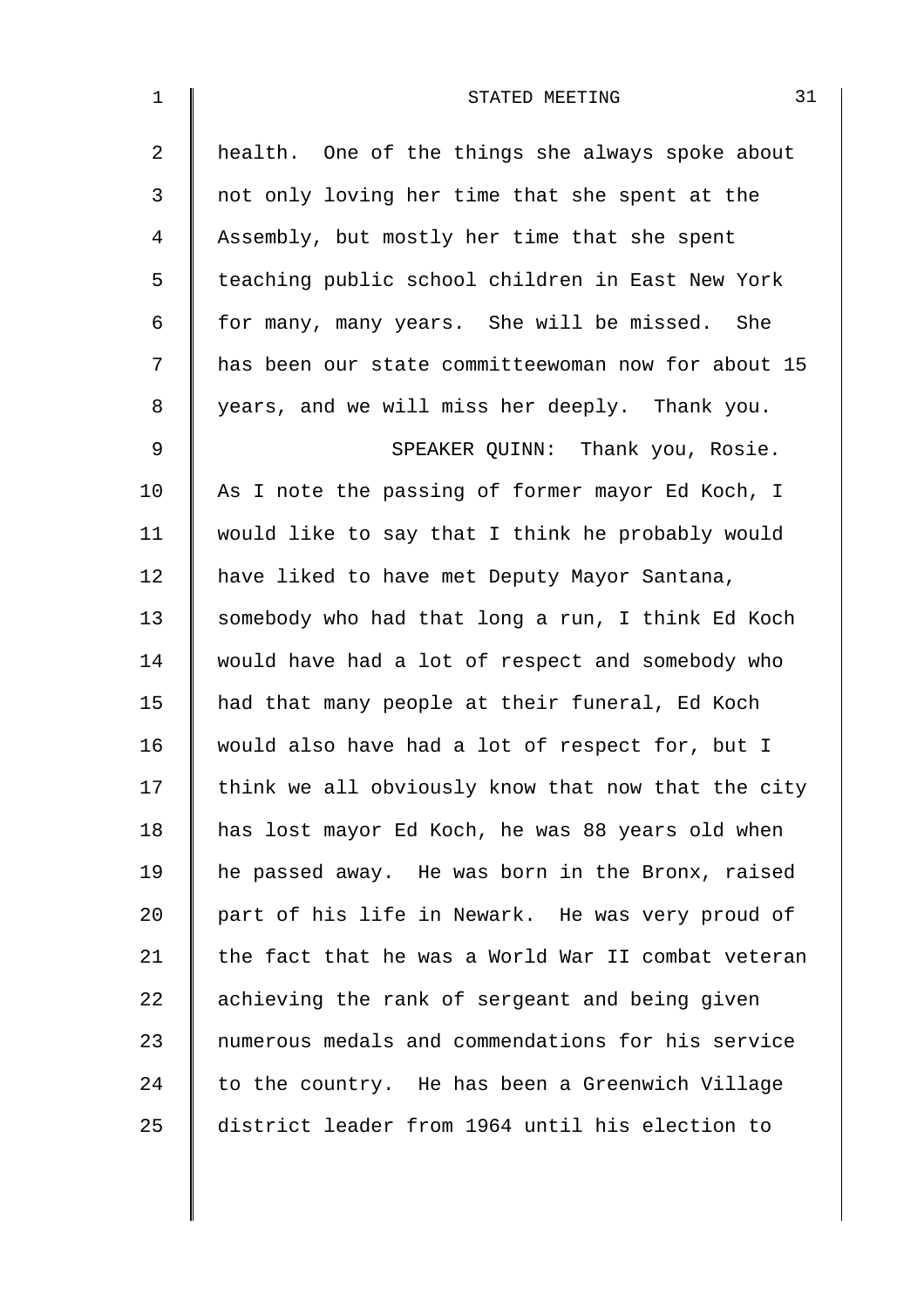| $\mathbf{1}$   | 32<br>STATED MEETING                                         |
|----------------|--------------------------------------------------------------|
| $\overline{a}$ | the City Council, where he served from 1967 to               |
| 3              | 1969. He was elected to Congress and served from             |
| 4              | January 1969 until his resignation to become mayor           |
| 5              | on December 31 <sup>st</sup> , 1977, which was a time in our |
| 6              | city that is almost hard to remember the depths of           |
| 7              | despair and devastation that existed in our city             |
| 8              | then. He served three terms as mayor. After                  |
| 9              | leaving office, he became a law firm partner, a              |
| 10             | commentator, a host of the people's court for two            |
| 11             | years, which I had forgotten after Judge Wapner              |
| 12             | retired, a movie critic, a lecturer, a radio host,           |
| 13             | a wide guy, an author, and even a children's book            |
| 14             | writer, and I think there has been much written              |
| 15             | about the fact that Mayor Koch had picked out his            |
| 16             | cemetery plot and his tombstone before he died,              |
| 17             | and that his tombstone was installed before he               |
| 18             | died, and one of the things that is inscribed on             |
| 19             | his tombstone, and Mayor Koch was a fierce                   |
| 20             | defender of the state of Israel where the last               |
| 21             | words of Wall Street Journal journalist, Daniel              |
| 22             | Pearl, the last words he spoke before he was                 |
| 23             | beheaded by terrorists in 2002, and Daniel Pearl             |
| 24             | said, "My father is Jewish. My mother is Jewish              |
| 25             | and I am Jewish." And Ed Koch passed away on the             |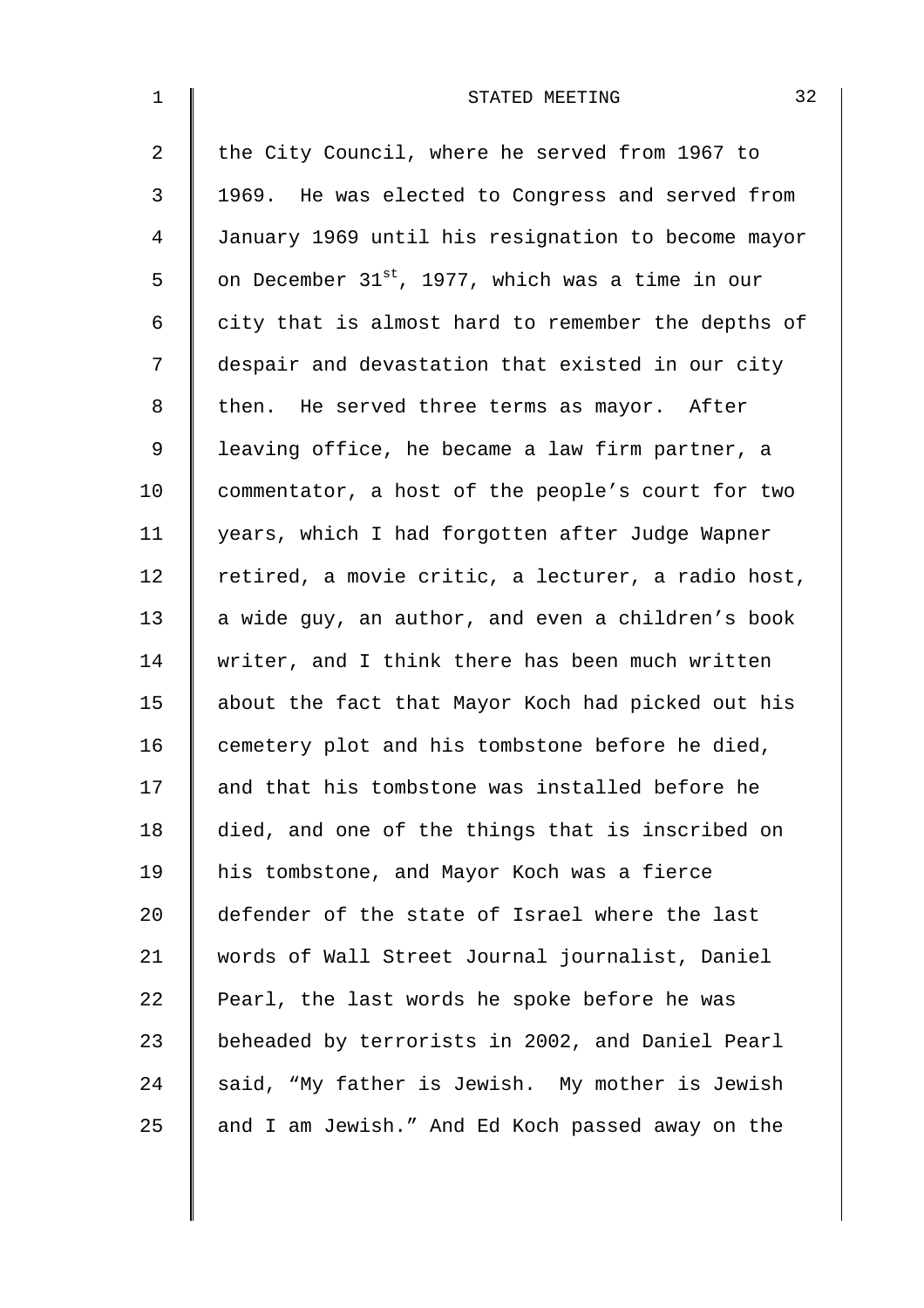| 1  | 33<br>STATED MEETING                                          |
|----|---------------------------------------------------------------|
| 2  | 11 <sup>th</sup> anniversary of Daniel Pearl's death, which I |
| 3  | think is just a remarkable fact in a remarkable               |
| 4  | life, and this chamber saw Mayor Koch here as a               |
| 5  | Council Member, - - capacities as a Mayor, and                |
| 6  | also for many of us saw him sitting at the witness            |
| 7  | table when he would come not infrequently to tell             |
| 8  | us exactly what he thought he should do and how we            |
| 9  | should do it, and then send us clear documentation            |
| 10 | on that after he left, but he was a friend to many            |
| 11 | of us, a boss to some folks on the City Council               |
| 12 | and somebody who will be sorely missed in the                 |
| 13 | months and weeks ahead as we all continue to                  |
| 14 | struggle with the challenges of our city. Thank               |
| 15 | you, Mr. Majority Leader.                                     |
| 16 | MAJORITY LEADER RIVERA: Thank you,                            |
| 17 | Madam Speaker. We now move on to adoption of the              |
| 18 | minutes. Council Member Lappin?                               |
| 19 | COUNCIL MEMBER LAPPIN: I move that                            |
| 20 | we adopt the minutes of the Stated Meeting of                 |
| 21 | December $18^{th}$ , 2012 and January $9^{th}$ , 2013.        |
| 22 | MAJORITY LEADER RIVERA:<br>- So                               |
| 23 | ordered. Messages and papers from the mayor.                  |
| 24 | MALE VOICE: Reappointment to the                              |
| 25 | New York City Council Conflict of Interest Board,             |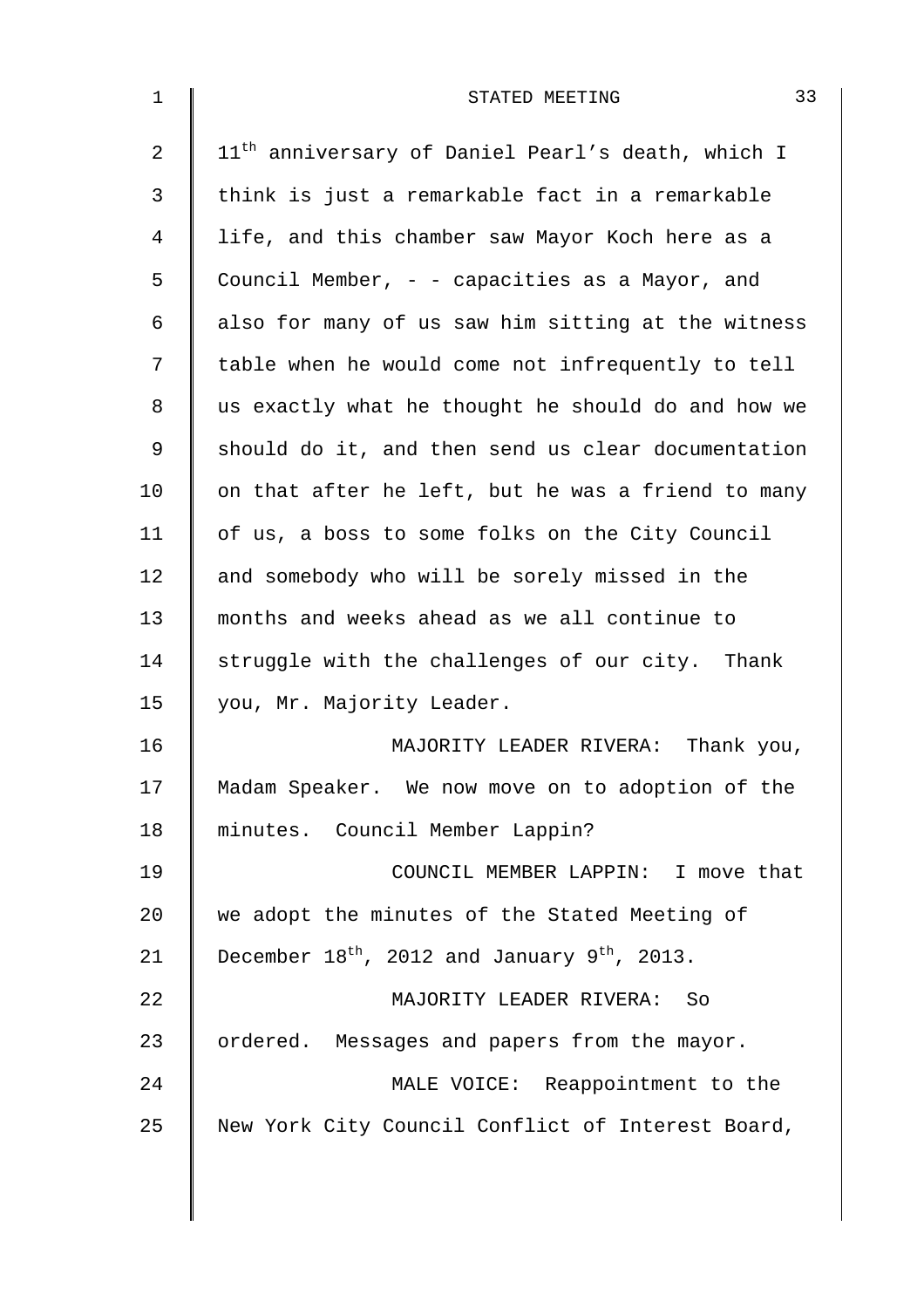1 **STATED MEETING** 34 2 | M1032. 3 || SPEAKER QUINN: Rules, Privileges 4 and Elections. 5 MALE VOICE: M1033 through M1040, 6 preliminary budget documents. 7 || SPEAKER QUINN: Finance. 8 | MALE VOICE: M1041, maximum amount 9 | of debt services. 10 | SPEAKER QUINN: Received, ordered, 11 | printed and filed. 12 MAJORITY LEADER RIVERA: 13 Communications from city, county and borough 14 offices? 15 | MALE VOICE: M1042, maritime lease. 16 SPEAKER QUINN: Landmarks, Public 17 Siting and Maritime Uses. 18 MAJORITY LEADER RIVERA: Petitions 19 and communication. 20 MALE VOICE: None. 21 | MAJORITY LEADER RIVERA: Land Use 22  $\parallel$  call ups. 23 **MALE VOICE:** M1043 and M1044. 24 | SPEAKER QUINN: If we could couple  $25$  those please and have a roll call on the coupled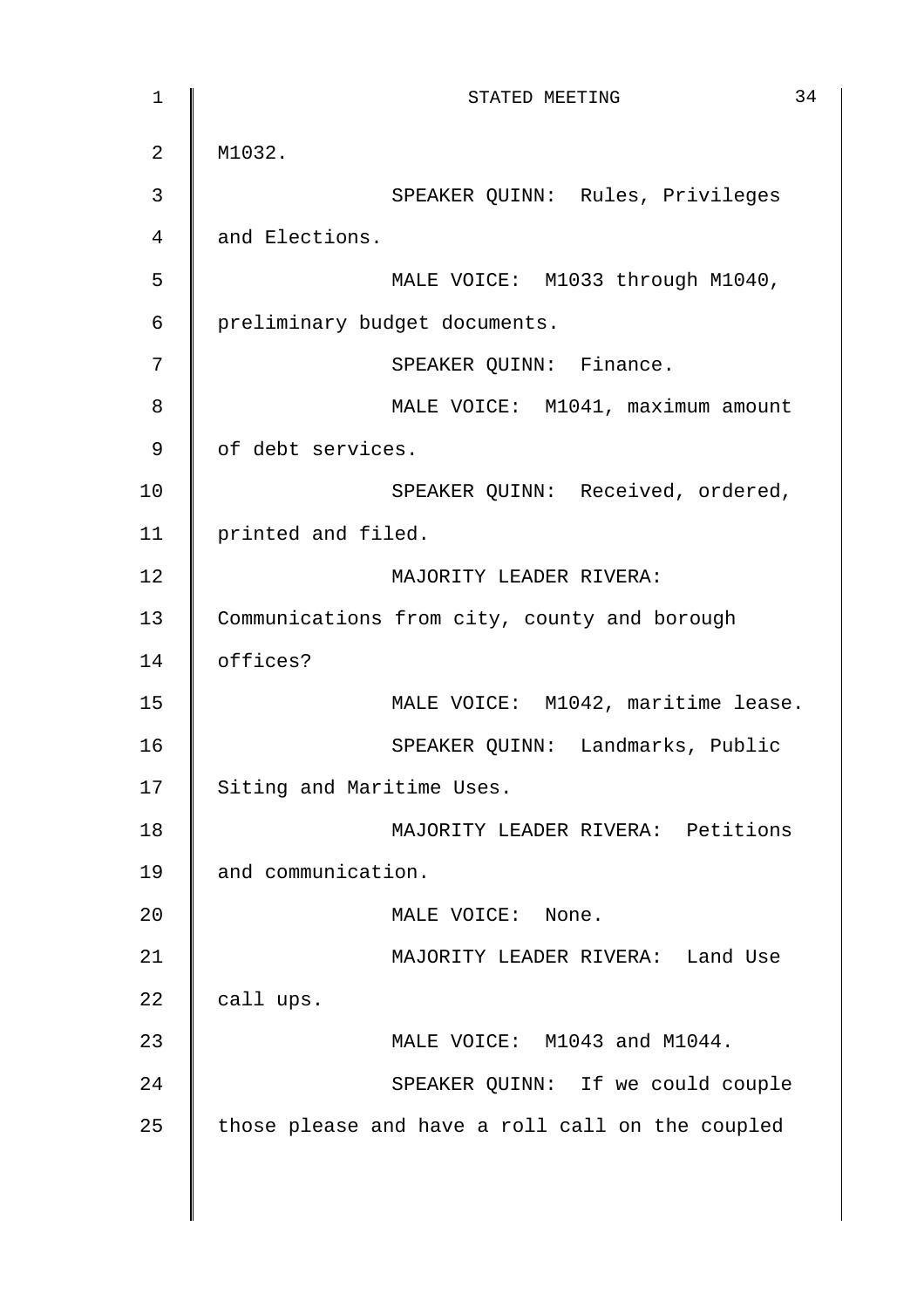| $\mathbf 1$    | 35<br>STATED MEETING                               |
|----------------|----------------------------------------------------|
| $\overline{2}$ | Land Use call ups, but before we do that, I just   |
| 3              | want to make two announcements. I think everybody  |
| $\overline{4}$ | heard that after we kicked Council Member          |
| 5              | Rodriguez out of the last Stated Meeting, his wife |
| 6              | had a healthy and beautiful baby girl, and all are |
| 7              | doing well, and Ydanis made it there in time.      |
| 8              | Thank God. Also, we want to congratulate Ralph     |
| $\mathsf 9$    | Hernandez of our Finance division. Ralph and his   |
| 10             | wife, Kay, yesterday gave birth to a baby boy,     |
| 11             | Alexander, who came in at a health 8 pounds, 19    |
| 12             | and a half inches long, so I want to congratulate  |
| 13             | when we see him. I am also sad to announce that    |
| 14             | today is our last Stated Council meeting for our   |
| 15             | parliamentarian and counsel to the Rules           |
| 16             | Committee, Emerson Sykes [phonetic]. Emerson is    |
| 17             | moving to Washington D.C. where he is going to     |
| 18             | work on international legal issues with a focus on |
| 19             | helping African countries. We want to wish         |
| 20             | Emerson best and thank him for his service to the  |
| 21             | Council. Emerson, I don't know if $-$ - is on the  |
| 22             | floor, but we never got a picture of you sleeping  |
| 23             | as we once did when Jim was filling in as the part |
| 24             | time parliamentarian, so you might want to raise   |
| 25             | that with him before you head down to Washington,  |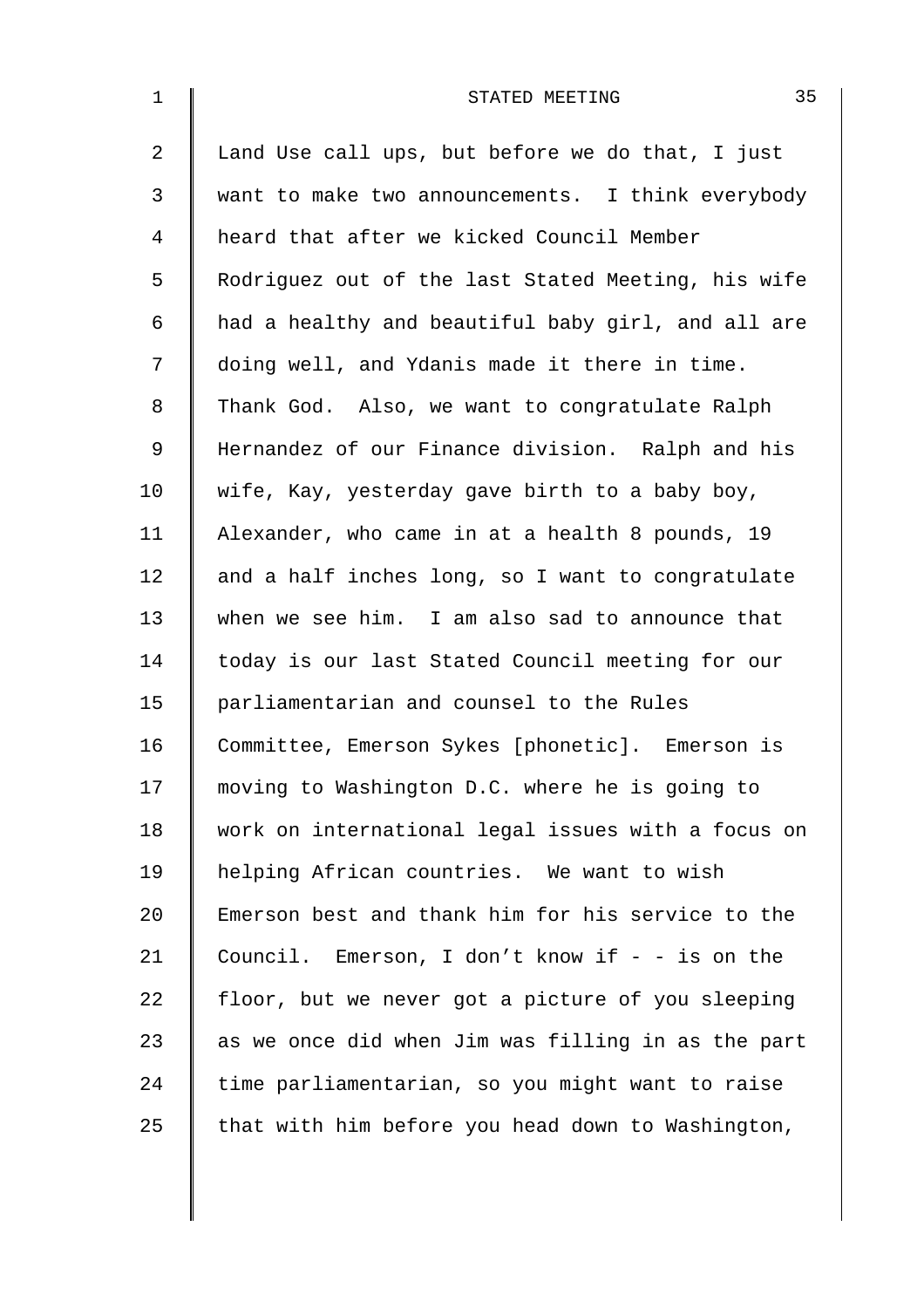| $\mathbf 1$ | 36<br>STATED MEETING                                          |
|-------------|---------------------------------------------------------------|
| 2           | but best of luck. If we could have a roll call on             |
| 3           | the coupled Land Use call ups please, and remember            |
| 4           | there are two resolutions today as well.                      |
| 5           | CLERK: Arroyo?                                                |
| 6           | COUNCIL MEMBER ARROYO: Aye.                                   |
| 7           | CLERK: Barron?                                                |
| 8           | COUNCIL MEMBER BARRON: I request                              |
| 9           | unanimous consent to vote on all items on the                 |
| 10          | general calendar.                                             |
| 11          | MAJORITY LEADER RIVERA: No. Yes,                              |
| 12          | go right ahead.                                               |
| 13          | COUNCIL MEMBER BARRON: Since you                              |
| 14          | did that, I want to recognize also today is                   |
| 15          | February 6 <sup>th</sup> . Bob Marley legendary reggae artist |
| 16          | and human rights activist, so happy birthday to               |
| 17          | Bob Marley, and I vote aye on all.                            |
| 18          | CLERK: Brewer?                                                |
| 19          | COUNCIL MEMBER BREWER: Aye.                                   |
| 20          | CLERK: Cabrera?                                               |
| 21          | COUNCIL MEMBER CABRERA: Aye.                                  |
| 22          | CLERK: Chin?                                                  |
| 23          | COUNCIL MEMBER CHIN: Aye.                                     |
| 24          | CLERK: Comrie?                                                |
| 25          | COUNCIL MEMBER COMRIE: Aye.                                   |
|             |                                                               |
|             |                                                               |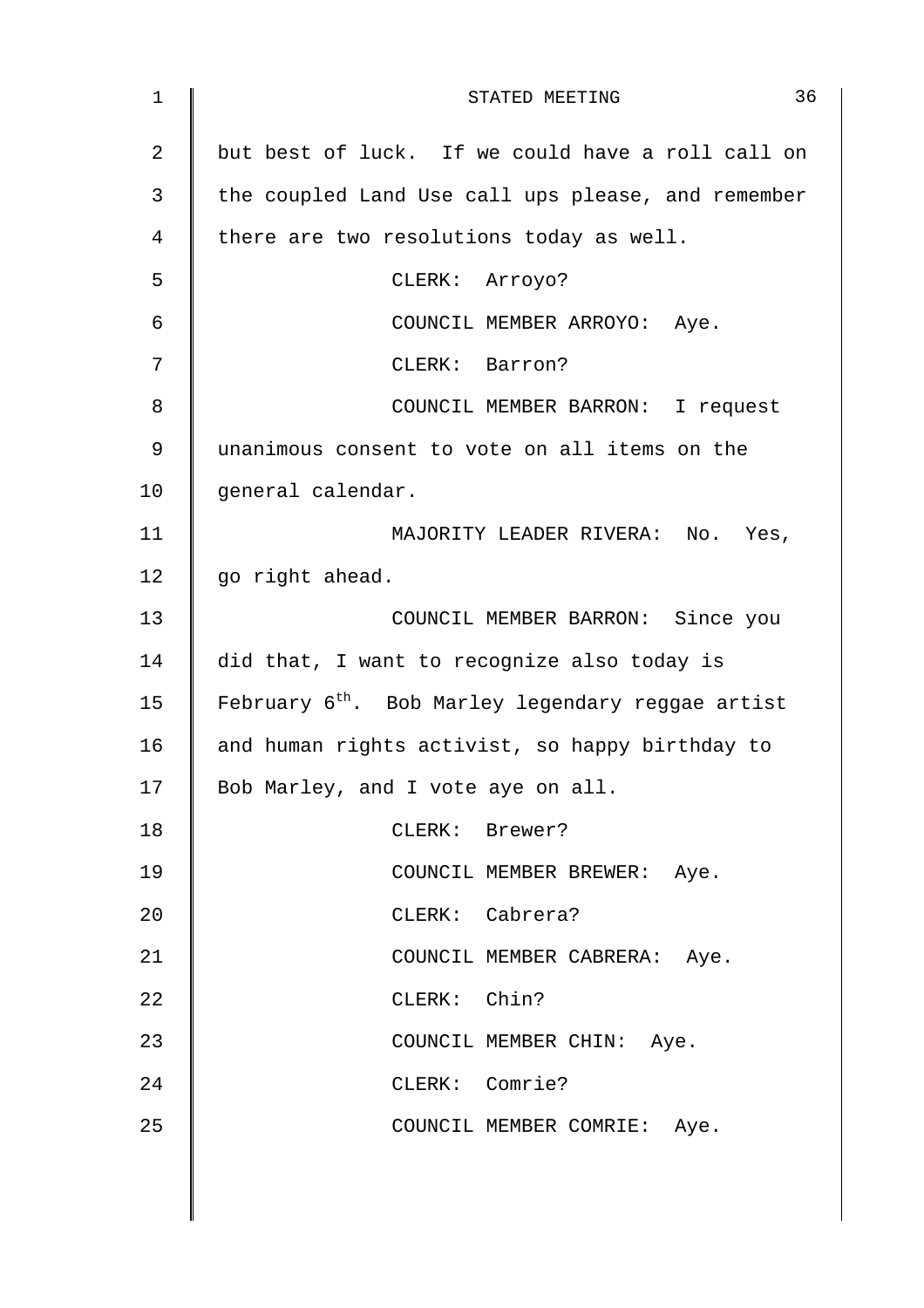| $\mathbf 1$    | STATED MEETING                  | 37 |
|----------------|---------------------------------|----|
| $\overline{2}$ | CLERK: Crowley?                 |    |
| 3              | COUNCIL MEMBER CROWLEY: Aye.    |    |
| $\overline{4}$ | CLERK: Dickens?                 |    |
| 5              | COUNCIL MEMBER DICKENS: - - .   |    |
| $\epsilon$     | CLERK: Dilan?                   |    |
| 7              | COUNCIL MEMBER DILAN: Aye.      |    |
| 8              | CLERK: Dromm?                   |    |
| $\mathsf 9$    | COUNCIL MEMBER DROMM: Aye.      |    |
| 10             | CLERK: Eugene?                  |    |
| 11             | COUNCIL MEMBER EUGENE: Aye.     |    |
| 12             | CLERK: Ferreras?                |    |
| 13             | COUNCIL MEMBER FERRERAS: Aye.   |    |
| 14             | CLERK: Fidler?                  |    |
| 15             | COUNCIL MEMBER FIDLER: Aye.     |    |
| 16             | CLERK: Garodnick?               |    |
| 17             | COUNCIL MEMBER GARODNICK: Aye.  |    |
| 18             | CLERK: Gennaro?                 |    |
| 19             | COUNCIL MEMBER GENNARO: Yes.    |    |
| 20             | CLERK: Gentile?                 |    |
| 21             | COUNCIL MEMBER GENTILE: Yes.    |    |
| 22             | CLERK: Gonzalez?                |    |
| 23             | COUNCIL MEMBER GONZALEZ: Aye.   |    |
| 24             | CLERK: Greenfield?              |    |
| 25             | COUNCIL MEMBER GREENFIELD: Aye. |    |
|                |                                 |    |
|                |                                 |    |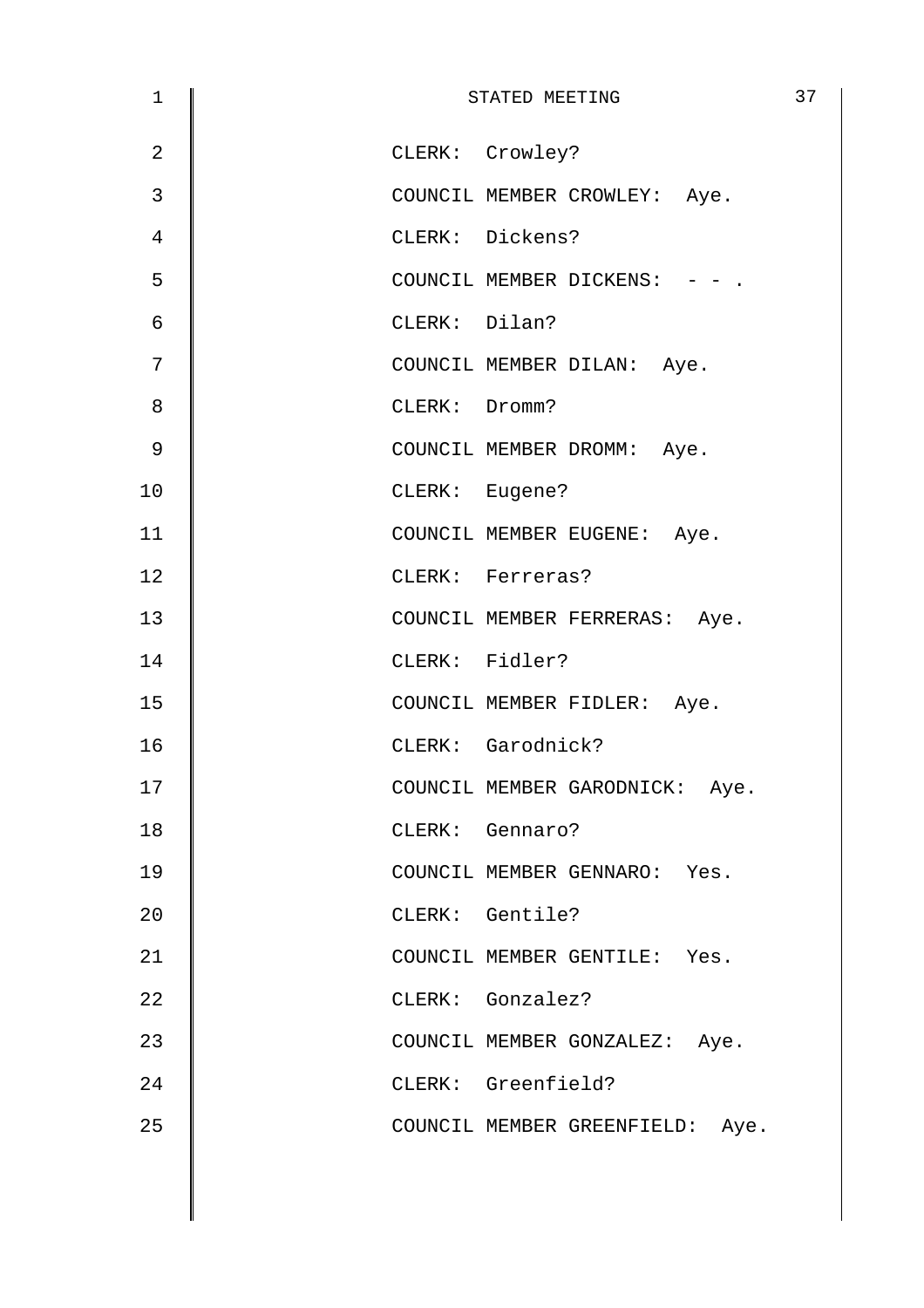| $\mathbf 1$    | 38<br>STATED MEETING                               |
|----------------|----------------------------------------------------|
| $\overline{2}$ | CLERK: Halloran?                                   |
| $\mathfrak{Z}$ | COUNCIL MEMBER HALLORAN: Mr.                       |
| 4              | Majority Leader, request unanimous consent to vote |
| 5              | on all items on today's calendar?                  |
| 6              | MAJORITY LEADER RIVERA: Yes.                       |
| 7              | COUNCIL MEMBER HALLORAN: Aye on                    |
| 8              | all.                                               |
| 9              | CLERK: Ignizio?                                    |
| 10             | COUNCIL MEMBER IGNIZIO: [no                        |
| 11             | audible response]                                  |
| 12             | CLERK: Jackson?                                    |
| 13             | COUNCIL MEMBER JACKSON: Aye on                     |
| 14             | all.                                               |
| 15             | CLERK: James?                                      |
| 16             | COUNCIL MEMBER JAMES: Aye.                         |
| 17             | CLERK: King?                                       |
| 18             | COUNCIL MEMBER KING: Aye on all.                   |
| 19             | CLERK: KOO?                                        |
| 20             | COUNCIL MEMBER KOO: Mr. Majority                   |
| 21             | Leader, I would like to have permission to vote on |
| 22             | all Land Use call ups and introductions and        |
| 23             | coupled general orders on the general order        |
| 24             | calendar.                                          |
| 25             | MAJORITY LEADER RIVERA: Yes.                       |
|                |                                                    |
|                |                                                    |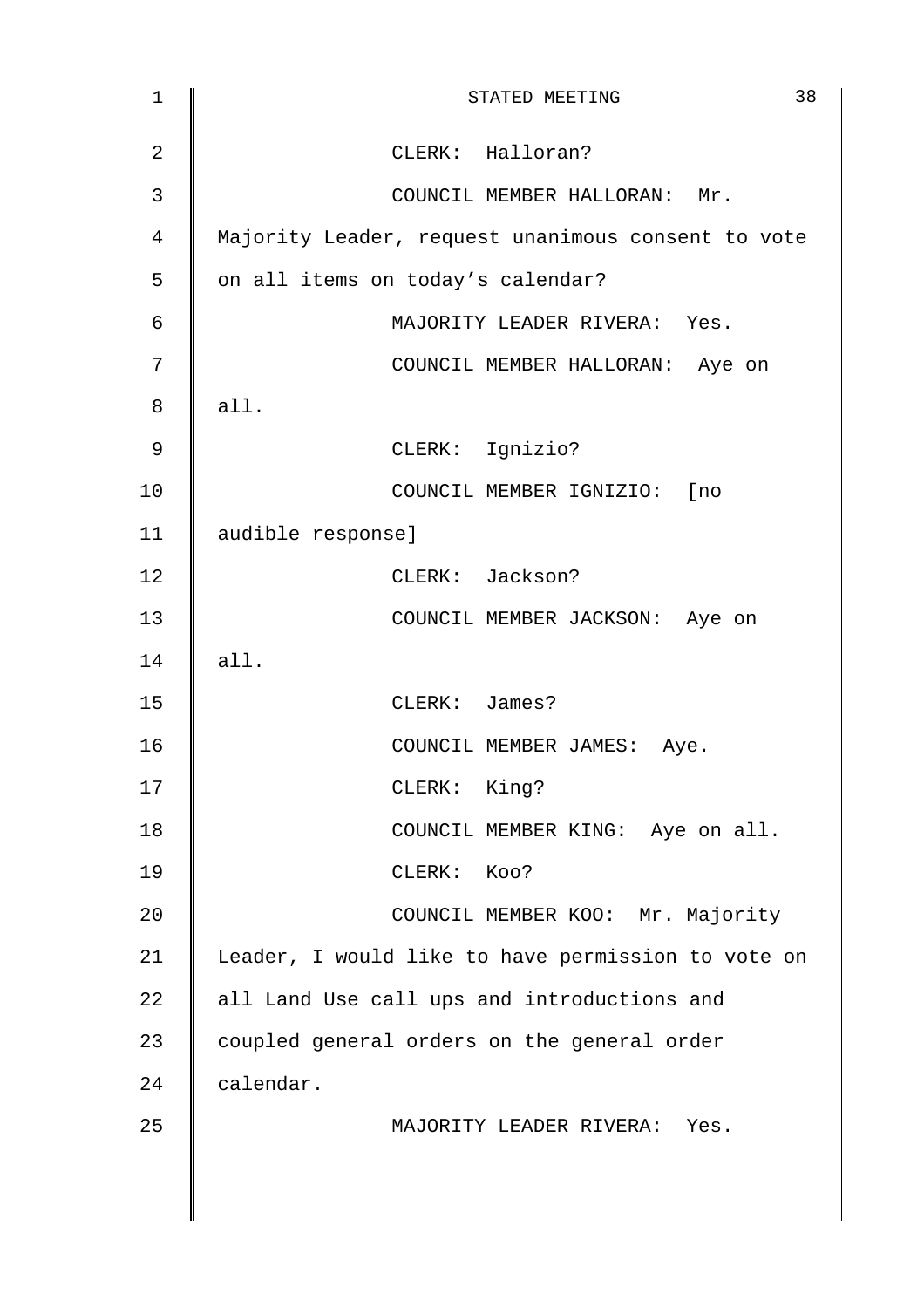| $\mathbf 1$    | 39<br>STATED MEETING                        |
|----------------|---------------------------------------------|
| $\overline{2}$ | COUNCIL MEMBER KOO: I vote yes on           |
| 3              | all. Thank you.                             |
| 4              | CLERK: Koppell?                             |
| 5              | COUNCIL MEMBER KOPPELL: [no                 |
| 6              | audible response]                           |
| 7              | CLERK: Koslowitz?                           |
| 8              | COUNCIL MEMBER KOSLOWITZ: Aye, and          |
| 9              | I ask for permission to vote on all general |
| 10             | coupled orders.                             |
| 11             | MAJORITY LEADER RIVERA: Yes.                |
| 12             | COUNCIL MEMBER KOSLOWITZ: I vote            |
| 13             | aye.                                        |
| 14             | CLERK: Lander?                              |
| 15             | COUNCIL MEMBER LANDER: [no audible          |
| 16             | response]                                   |
| 17             | $CLERK$ :<br>Lappin?                        |
| 18             | COUNCIL MEMBER LAPPIN: Aye.                 |
| 19             | CLERK: Levin?                               |
| 20             | COUNCIL MEMBER LEVIN: Aye.                  |
| 21             | CLERK: Mark-Viverito?                       |
| 22             | COUNCIL MEMBER MARK-VIVERITO: Aye.          |
| 23             | CLERK: Lander?                              |
| 24             | COUNCIL MEMBER LANDER: [no audible          |
| 25             | response]                                   |
|                |                                             |
|                |                                             |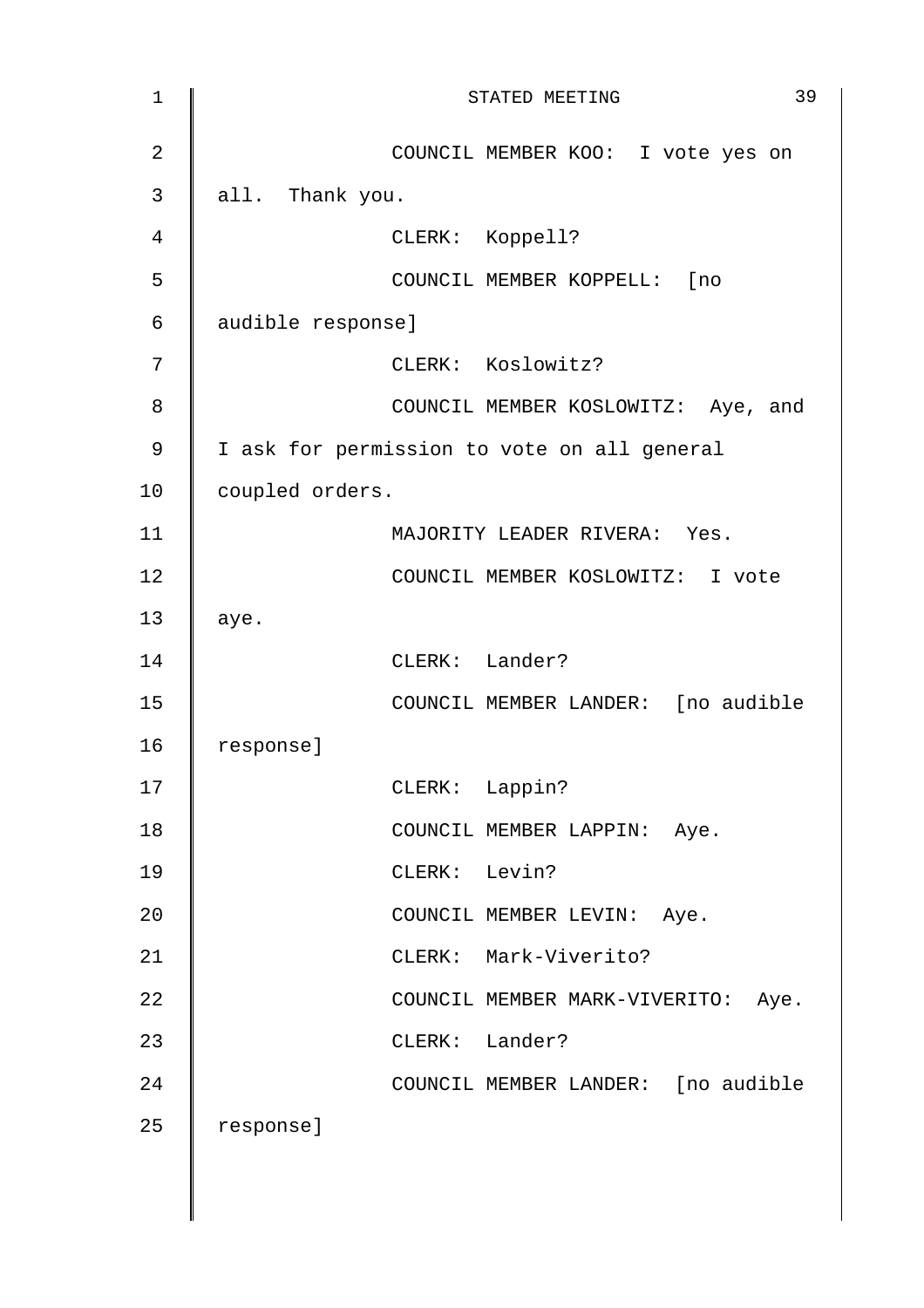| $\mathbf 1$    |                   |               | 40<br>STATED MEETING               |
|----------------|-------------------|---------------|------------------------------------|
| $\overline{2}$ |                   | CLERK: Mealy? |                                    |
| 3              |                   |               | COUNCIL MEMBER MEALY: [no audible  |
| 4              | response]         |               |                                    |
| 5              |                   |               | CLERK: Mendez?                     |
| 6              |                   |               | COUNCIL MEMBER MENDEZ: Yes.        |
| 7              |                   |               | CLERK: Nelson?                     |
| 8              |                   |               | COUNCIL MEMBER NELSON: [no audible |
| 9              | response]         |               |                                    |
| 10             |                   | CLERK: Palma? |                                    |
| 11             |                   |               | COUNCIL MEMBER PALMA: Aye.         |
| 12             |                   |               | CLERK: Recchia?                    |
| 13             |                   |               | COUNCIL MEMBER RECCHIA: [no        |
| 14             | audible response] |               |                                    |
| 15             |                   | CLERK: Reyna? |                                    |
| 16             |                   |               | COUNCIL MEMBER REYNA: [no audible  |
| 17             | response]         |               |                                    |
| 18             |                   |               | CLERK: Rodriguez?                  |
| 19             |                   |               | COUNCIL MEMBER RODRIGUEZ: [no      |
| 20             | audible response] |               |                                    |
| 21             |                   | CLERK: Rose?  |                                    |
| 22             |                   |               | COUNCIL MEMBER ROSE: Aye on all.   |
| 23             |                   |               | CLERK: Ulrich?                     |
| 24             |                   |               | COUNCIL MEMBER ULRICH: Aye.        |
| 25             |                   | CLERK: Vacca? |                                    |
|                |                   |               |                                    |
|                |                   |               |                                    |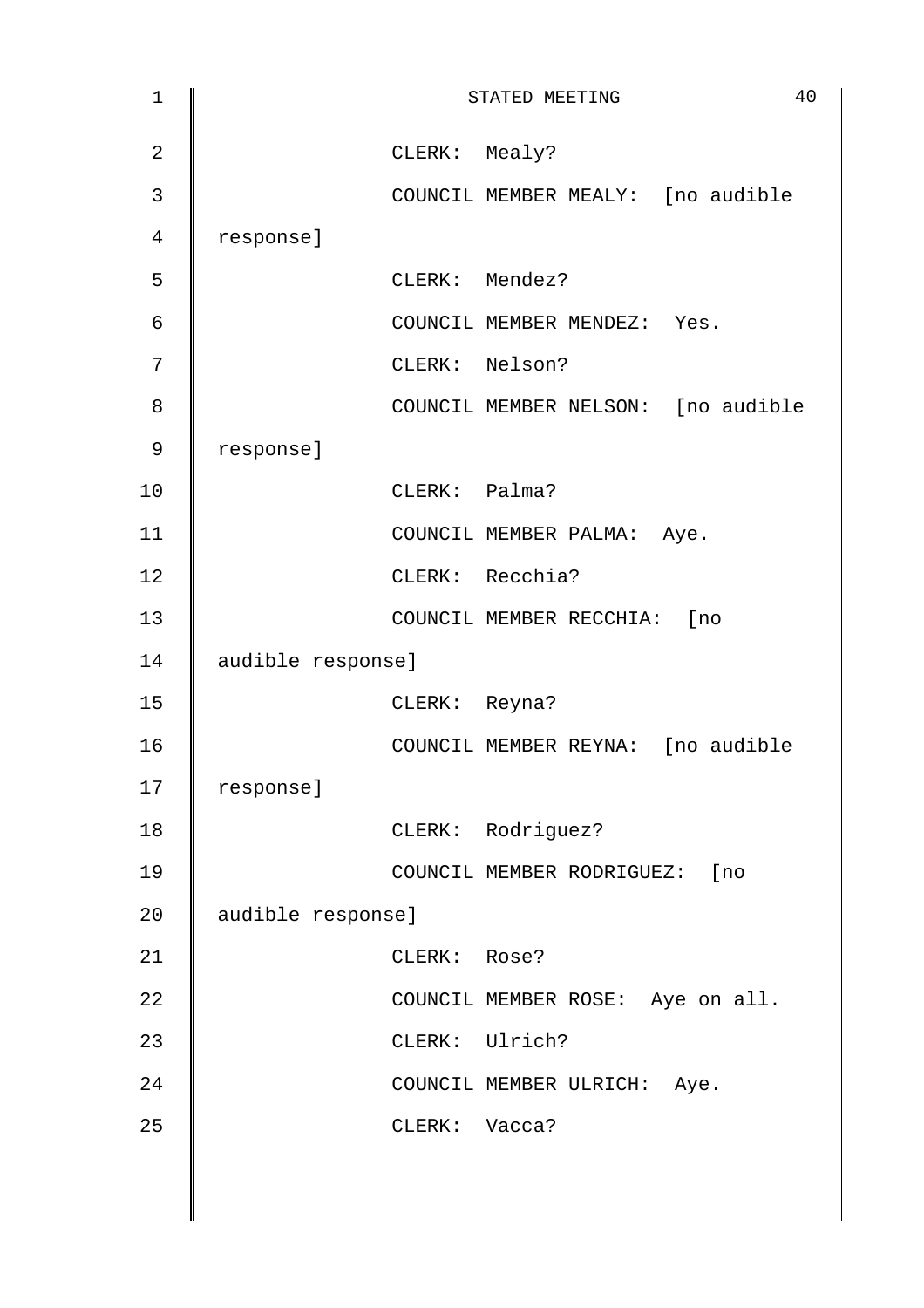| 1              | 41<br>STATED MEETING                             |
|----------------|--------------------------------------------------|
| $\overline{2}$ | COUNCIL MEMBER VACCA: Aye.                       |
| 3              | CLERK: Vallone?                                  |
| 4              | COUNCIL MEMBER VALLONE: [no                      |
| 5              | audible response]                                |
| 6              | CLERK: Van Bramer?                               |
| 7              | COUNCIL MEMBER VAN BRAMER: Aye.                  |
| 8              | CLERK: Vann?                                     |
| 9              | COUNCIL MEMBER VANN: Aye.                        |
| 10             | CLERK: Weprin?                                   |
| 11             | COUNCIL MEMBER WEPRIN: Aye.                      |
| 12             | CLERK: Williams?                                 |
| 13             | COUNCIL MEMBER WILLIAMS: Aye.                    |
| 14             | CLERK: Wills?                                    |
| 15             | COUNCIL MEMBER WILLS: Aye.                       |
| 16             | CLERK: Oddo?                                     |
| 17             | COUNCIL MEMBER ODDO: Yes.                        |
| 18             | CLERK: Rivera?                                   |
| 19             | MAJORITY LEADER RIVERA: Yes.                     |
| 20             | CLERK: Speaker Quinn?                            |
| 21             | SPEAKER QUINN: Yes.                              |
| 22             | MAJORITY LEADER RIVERA: Today's                  |
| 23             | Land Use call ups are adopted by a vote of 47 in |
| 24             | the affirmative, with zero in the negative. We   |
| 25             | now move on the communications from the Speaker. |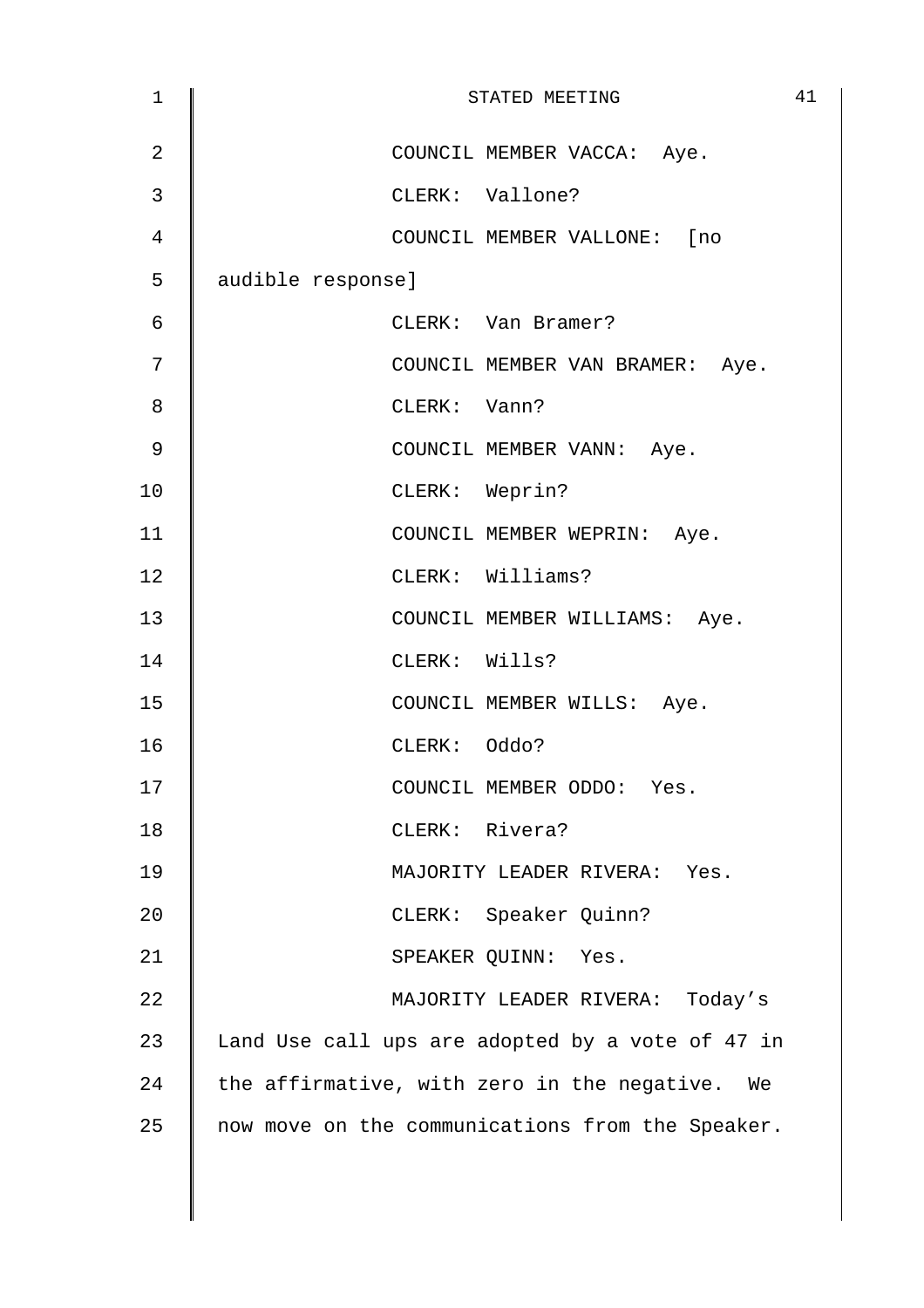| $\mathbf 1$    | 42<br>STATED MEETING                                |
|----------------|-----------------------------------------------------|
| $\overline{a}$ | SPEAKER QUINN: Thank you very                       |
| 3              | much. We are voting on a number of important        |
| 4              | pieces of environmental and sustainable             |
| 5              | legislation today. I just want to make a note       |
| 6              | before I speak of the bills if folks need to note   |
| 7              | the preliminary budget hearing schedule is          |
| 8              | attached on the back of your agenda, so take a      |
| $\mathsf 9$    | look at that and make sure you understand finance   |
| 10             | membership, finance committee membership, et        |
| 11             | cetera, what the attendance et cetera is. First     |
| 12             | we are voting on Intro 985-A, which has been        |
| 13             | passed out of the Consumer Affairs Committee, and   |
| 14             | I want to thank Chair Garodnick, but I              |
| 15             | particularly want to thank Council Member Comrie,   |
| 16             | who is the lead sponsor on this. I want to thank    |
| 17             | Jeff Baker, Chris Sartori, Rachel Cordero, Laura    |
| 18             | Popa [phonetic], for their work on this piece of    |
| 19             | legislation. During Hurricane Sandy, we saw that    |
| 20             | over 50 percent of the New Yorkers who were         |
| 21             | without power some for over two weeks, 50 percent   |
| 22             | of them were customers who get their power from     |
| 23             | overhead lines even though only 16 percent of New   |
| 24             | Yorkers get their power from overhead lines.<br>Now |
| 25             | that was during Hurricane Sandy. Talk to Vinny      |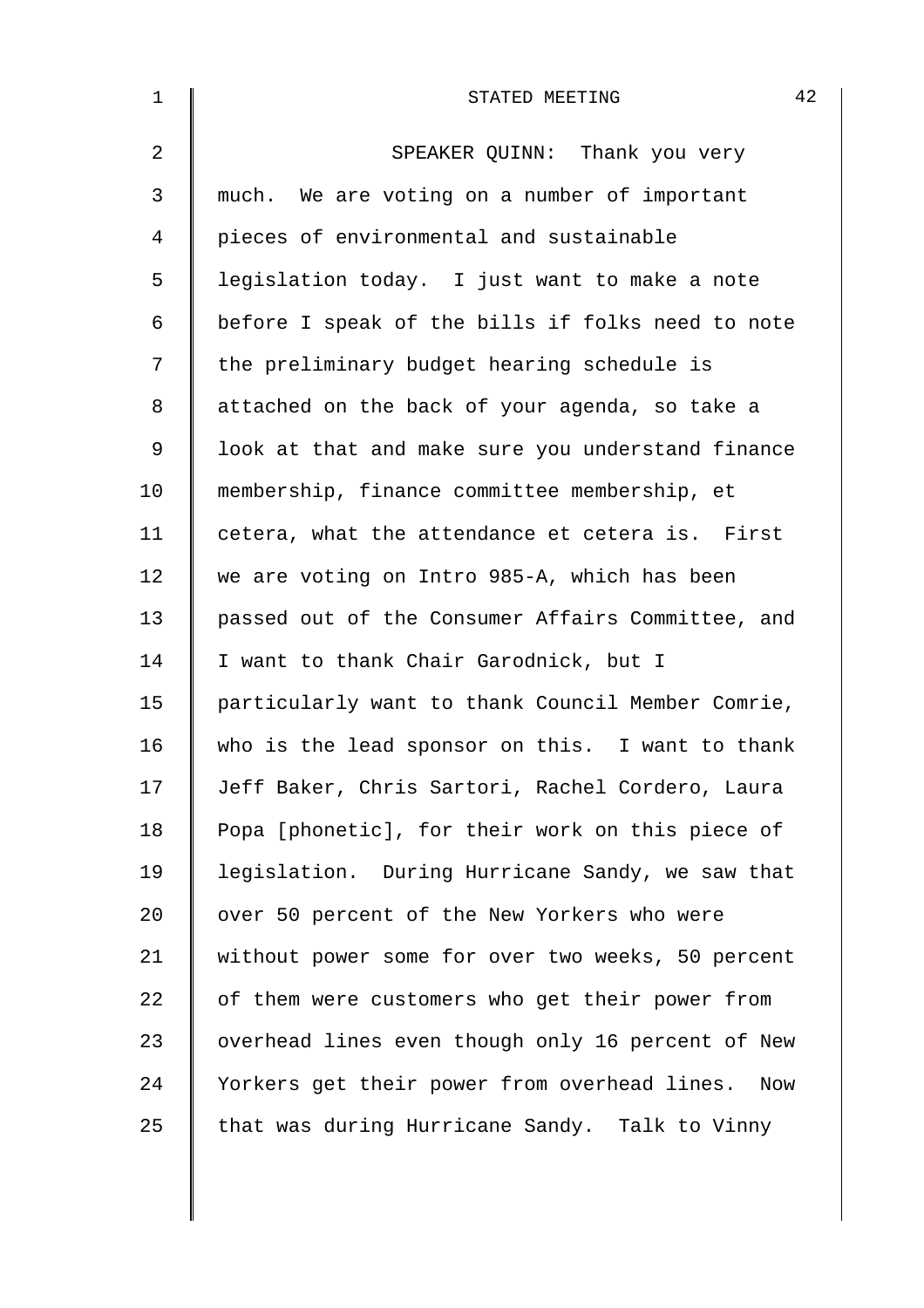| $\mathbf{1}$   | 43<br>STATED MEETING                               |
|----------------|----------------------------------------------------|
| $\overline{a}$ | Ignizio. The power goes out in his district with   |
| 3              | overhead lines any time it is windy. If we want    |
| 4              | to have a city that has a decent sustainable       |
| 5              | energy supply system, we have to bring to the      |
| 6              | boroughs outside of Manhattan what Manhattan has-  |
| 7              | underground power lines. Now we are not going to   |
| 8              | be able to do it tomorrow in every neighborhood,   |
| $\mathsf 9$    | but we need to develop a plan, a prioritized plan  |
| 10             | based on where the power goes out most frequently  |
| 11             | and where what lines supply the most New Yorkers   |
| 12             | and then commit to implementing that plan, and     |
| 13             | force Con Ed to not pass the entirety of the cost  |
| 14             | along to New Yorkers and rate payers 'cause make   |
| 15             | no mistake, notwithstanding a slight dip in Con    |
| 16             | Ed's revenues recently because of Sandy, they for  |
| 17             | many years have been doing quite well financially, |
| 18             | which is why I have already sent a letter          |
| 19             | protesting their inclusion of the cost of          |
| 20             | underground lines in their most recent request for |
| 21             | rate increases. That said, I am grateful to Con    |
| 22             | Edison that they have agreed to participate and be |
| 23             | at the table in this six months study that will be |
| 24             | done by the mayor's office of long term            |
| 25             | sustainability and planning. This six months       |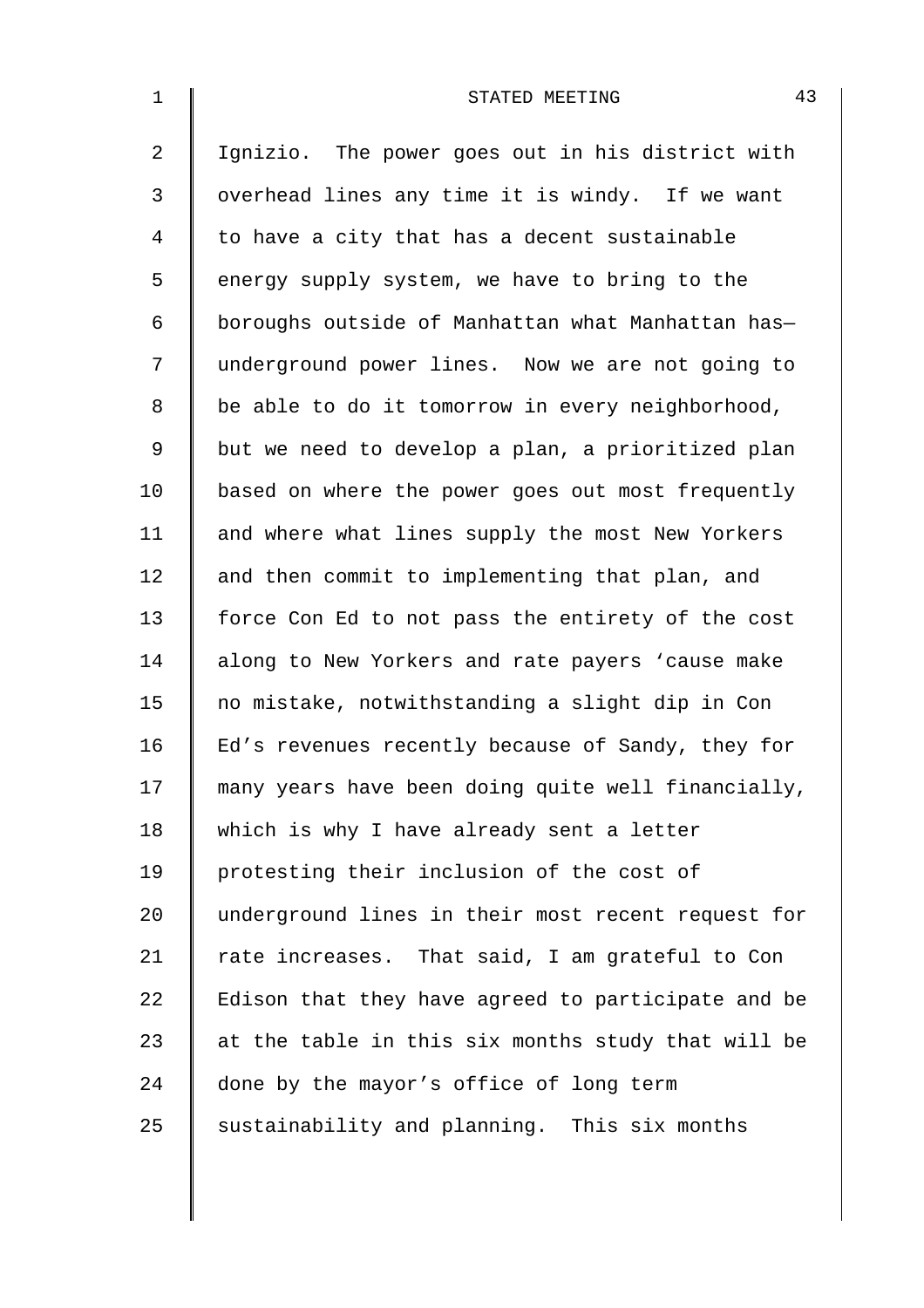| $\mathbf 1$ | 44<br>STATED MEETING                                  |
|-------------|-------------------------------------------------------|
| 2           | study when it is done will be our roadmap as a        |
| 3           | city about how to move forward to get overhead        |
| 4           | power lines in a thoughtful, practical and            |
| 5           | immediate way prioritized put underground. I want     |
| 6           | to thank everyone who has worked on this. Let me      |
| 7           | call on the lead sponsor of the bill, Council         |
| 8           | Member Comrie, and then the chair of the              |
| $\mathsf 9$ | Committee, Dan Garodnick.                             |
| 10          | COUNCIL MEMBER COMRIE: Thank you,                     |
| 11          | Speaker Quinn. Thousands of residents were out of     |
| 12          | power for weeks after super storm Sandy. It was       |
| 13          | an unacceptable situation that can be avoided in      |
| 14          | the future for moving power lines underground.        |
| 15          | The study that this legislation mandates will give    |
| 16          | us a better understanding of where power lines can    |
| 17          | be and need to be moved underground to help           |
| 18          | prevent people from losing power when future          |
| 19          | storms hit our shores. By identifying these           |
| 20          | areas, the city will be able to start discussing      |
| 21          | the viability of these projects at a more             |
| 22          | efficient rate. I want to thank Speaker Quinn and     |
| 23          | as far as my colleagues on the City Council, I        |
| 24          | want to thank $Alex - -$ and $Rob$ Newman [phonetic], |
| 25          | and all the people that worked on this                |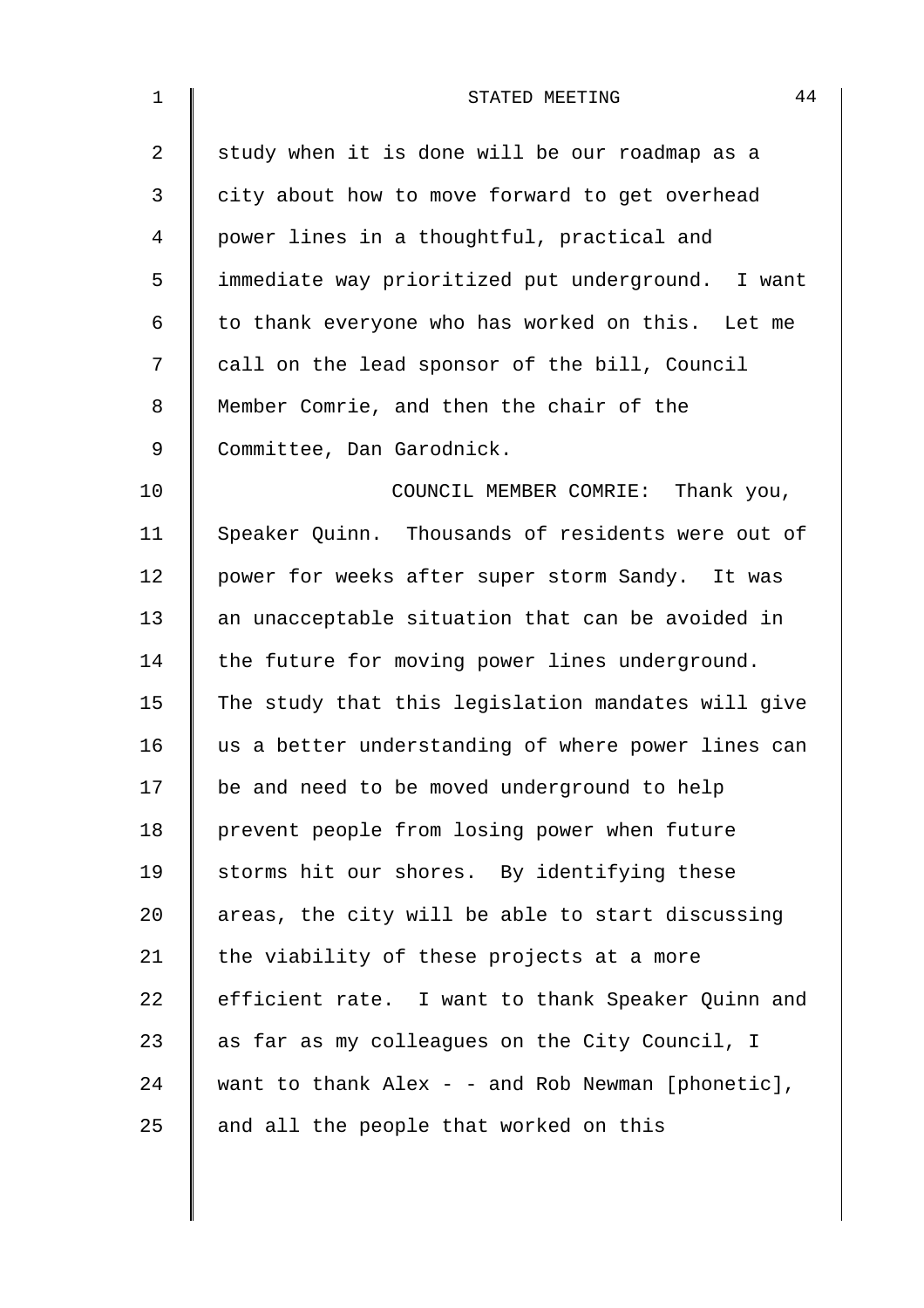| $\mathbf 1$    | 45<br>STATED MEETING                               |
|----------------|----------------------------------------------------|
| $\overline{2}$ | legislation. I would urge my colleagues to vote    |
| 3              | aye.                                               |
| 4              | SPEAKER QUINN: I just want to make                 |
| 5              | note as I use this microphone to call on Chair     |
| 6              | Garodnick that I totally would have betted against |
| 7              | Chuck Mara [phonetic] and his ability to get these |
| 8              | mics here on time, so I think he stepped out, but  |
| 9              | we should give Chuck a round of applause for       |
| 10             | making sure we really did get the microphones. I   |
| 11             | know. Chair Garodnick?                             |
| 12             | CHAIRPERSON GARODNICK: Thank you                   |
| 13             | very much, Speaker Quinn, and thank you for your   |
| 14             | advocacy on this issue and of course also to       |
| 15             | Council Member Comrie for sponsoring the bill.     |
| 16             | Intro 985-A as the Speaker indicated would require |
| 17             | the administration to conduct a study to assess    |
| 18             | the feasibility of moving above ground power lines |
| 19             | below ground. I think of this as an appropriate    |
| 20             | and proactive measure given Hurricane Sandy's      |
| 21             | devastating impacts. Two weeks after Sandy swept   |
| 22             | over our city New Yorkers filed more than 15,000   |
| 23             | requests to deal with downed trees and some of     |
| 24             | those requests actually came in following the      |
| 25             | nor'easter that hit our area ten days after Sandy, |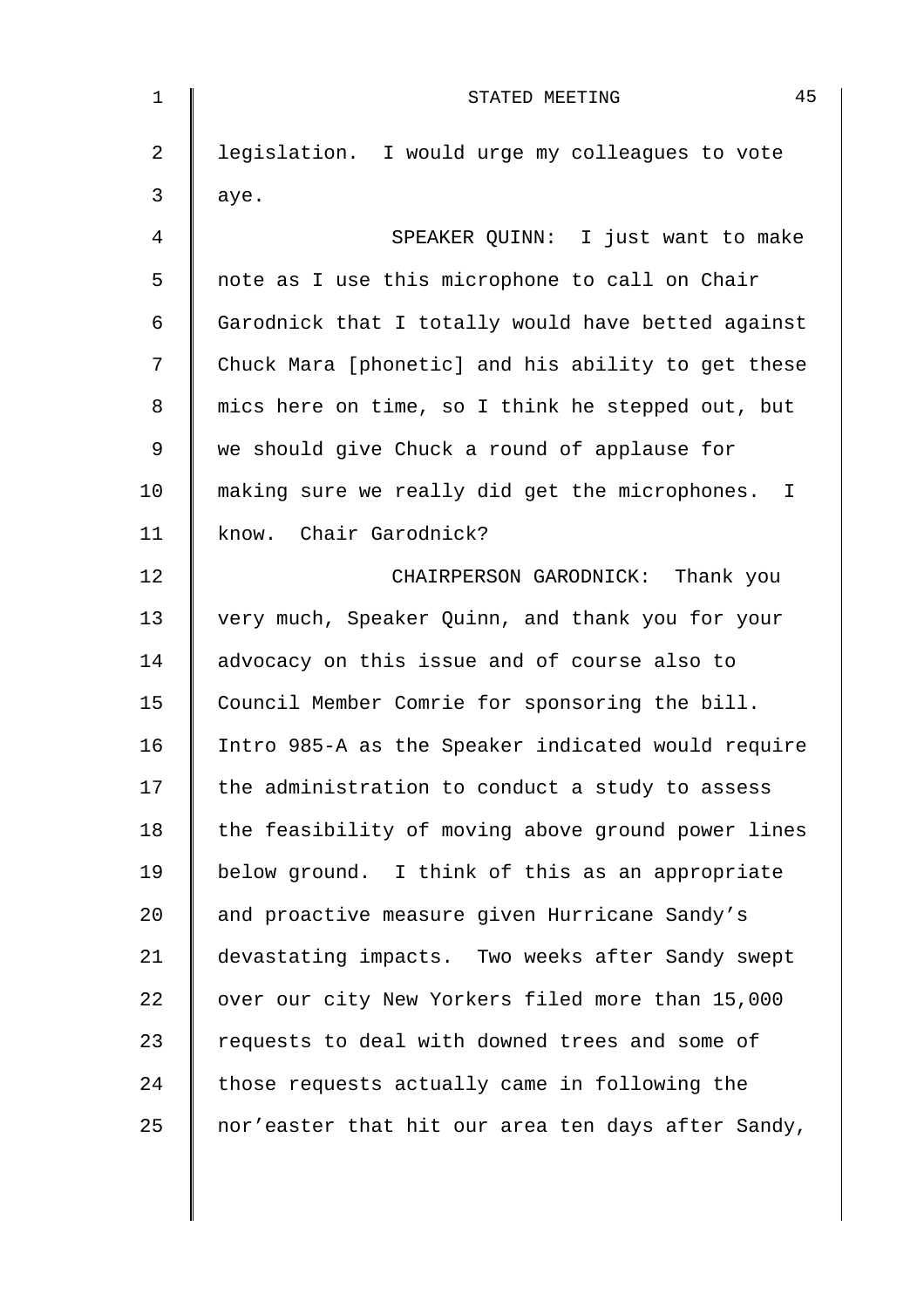| $\mathbf{1}$   | 46<br>STATED MEETING                               |
|----------------|----------------------------------------------------|
| $\overline{2}$ | and as the Speaker noted in Council Member         |
| 3              | Ignizio's district and other districts, a strong   |
| 4              | wind can have the same effect, and it reminds us   |
| 5              | that a storm of Sandy's magnitude isn't necessary  |
| 6              | to topple trees onto power lines. New Yorkers      |
| 7              | whose homes are served by above ground power lines |
| 8              | are always susceptible to power outages caused by  |
| 9              | downed trees and may also have a longer wait       |
| 10             | before power is restored. Following Sandy, Con Ed  |
| 11             | forecasts that it would restore power to homes     |
| 12             | served by underground lines in four days, but it   |
| 13             | would need a week to restore power to homes served |
| 14             | by above ground lines. Also it became clear        |
| 15             | during our committee's post Sandy hearing last     |
| 16             | month that the power companies and the city need   |
| 17             | to improve communication with one another about    |
| 18             | tree removal and downed power lines. The system    |
| 19             | that is currently in place regarding               |
| 20             | responsibility for removing downed trees is        |
| 21             | confusing and may potentially lead to outages that |
| 22             | are much longer than necessary, so I think it      |
| 23             | makes good sense to identify New York City         |
| 24             | locations where the undergrounding of power lines  |
| 25             | is possible, and where undergrounding may actually |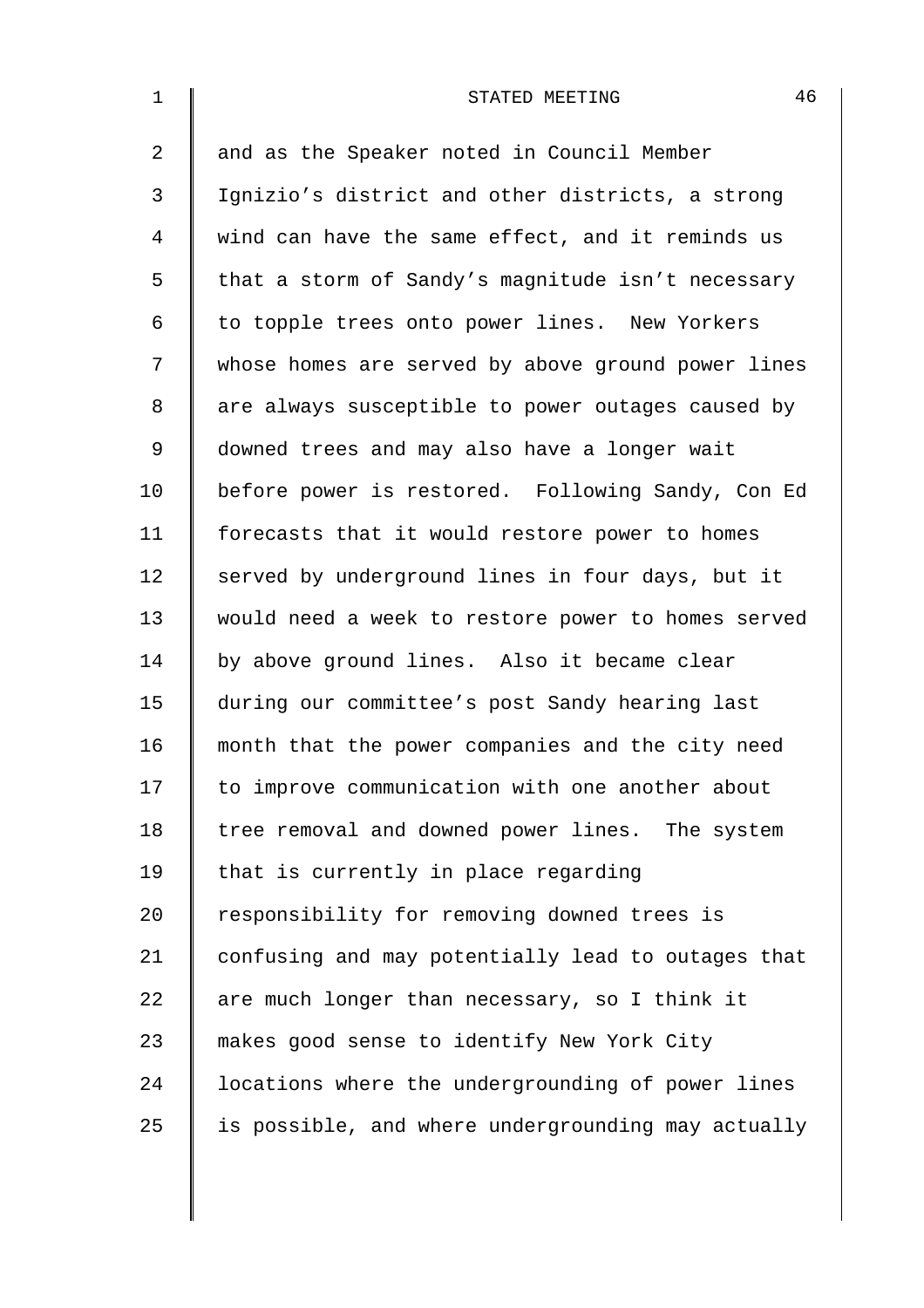| $\mathbf{1}$ | 47<br>STATED MEETING                               |
|--------------|----------------------------------------------------|
| 2            | reduce the risk of outages and repair costs during |
| 3            | and after any future storms. So I thank you        |
| 4            | again, Madam Speaker, Council Member Comrie, and I |
| 5            | encourage my colleagues to vote yes.               |
| 6            | SPEAKER QUINN: Thanks, Dan. We                     |
| 7            | are also voting on a Jim Gennaro extravaganza of   |
| 8            | environmental packages, which includes an          |
| $\mathsf 9$  | important piece of legislation from our whip, Al   |
| 10           | Vann. We are voting on Intro 75-A and for all      |
| 11           | three of these bills I want to thank Laura Popa,   |
| 12           | Jeff Baker, Samara Swanson and Dan Avery. Intro    |
| 13           | 75-A is a piece of legislation that will require   |
| 14           | the city of New York, the Parks Department mainly, |
| 15           | to when they do plantings, which they do a lot, to |
| 16           | do plantings which are storm tolerant plantings,   |
| 17           | which through the types of grasses, types of       |
| 18           | trees, types of soil, through the way that they    |
| 19           | are made, are more likely to absorb storm water.   |
| 20           | Now this is not going to absorb the storm water of |
| 21           | Hurricane Sandy, but this is going to help in      |
| 22           | neighborhoods that have flooding on a regular      |
| 23           | basis out there and places that suffer from sewage |
| 24           | overflow, which can cause comingling of the sewage |
| 25           | system to back up into our waterway, which is a    |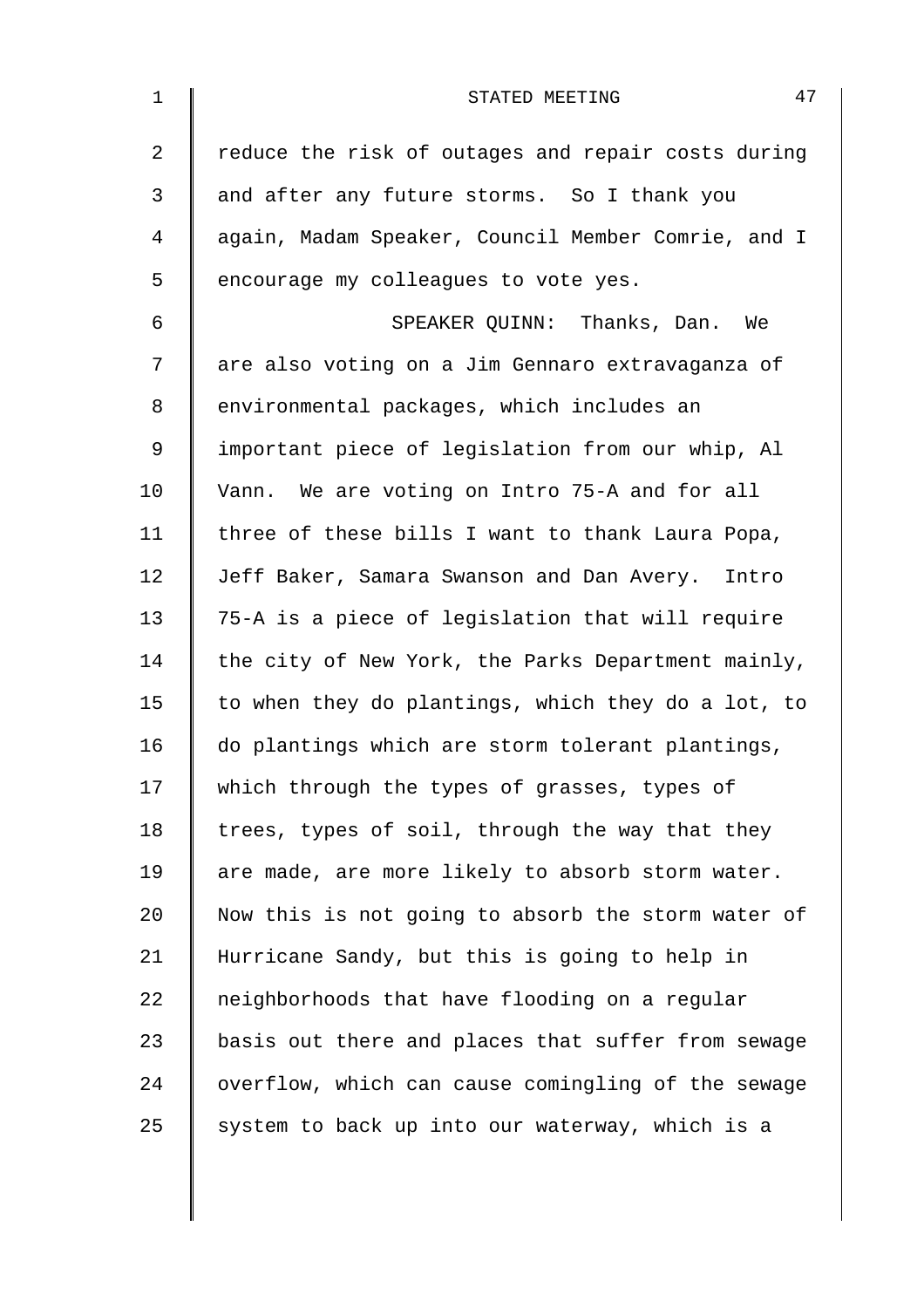| $\mathbf 1$    | 48<br>STATED MEETING                               |
|----------------|----------------------------------------------------|
| $\overline{2}$ | very significant problem, so I want to thank Jim   |
| 3              | Gennaro, who is the chair of the Environmental     |
| $\overline{4}$ | Protection Committee, and the lead sponsor of this |
| 5              | bill. He is also the sponsor of 887-A, which is a  |
| 6              | piece of legislation, which will require that the  |
| 7              | city of New York create a renewable energy web     |
| $\,8\,$        | portal. That means if you are a New Yorker, and    |
| $\mathsf 9$    | you want to put solar power in your house or use   |
| 10             | geothermal and you don't know how to do that, you  |
| 11             | don't know if there is a certification your        |
| 12             | contractor should have, you don't know what        |
| 13             | agencies you have to go to, you will now just be   |
| 14             | able to go to the city of New York's web portal,   |
| 15             | get all your questions answered. We hope this      |
| 16             | will get info out there that will really encourage |
| 17             | and incentivize New Yorkers to go green in their   |
| 18             | homes and in their offices. Also part of our       |
| 19             | package is a piece of legislation introduced by    |
| 20             | Council Member Vann, which is in relation to       |
| 21             | increasing native biodiversity in New York City.   |
| 22             | Right now we have a situation believe it or not    |
| 23             | where we have a lot of trees and plantings that    |
| 24             | are not indigenous to the city of New York. The    |
| 25             | degree to which we reduce indigenous plantings the |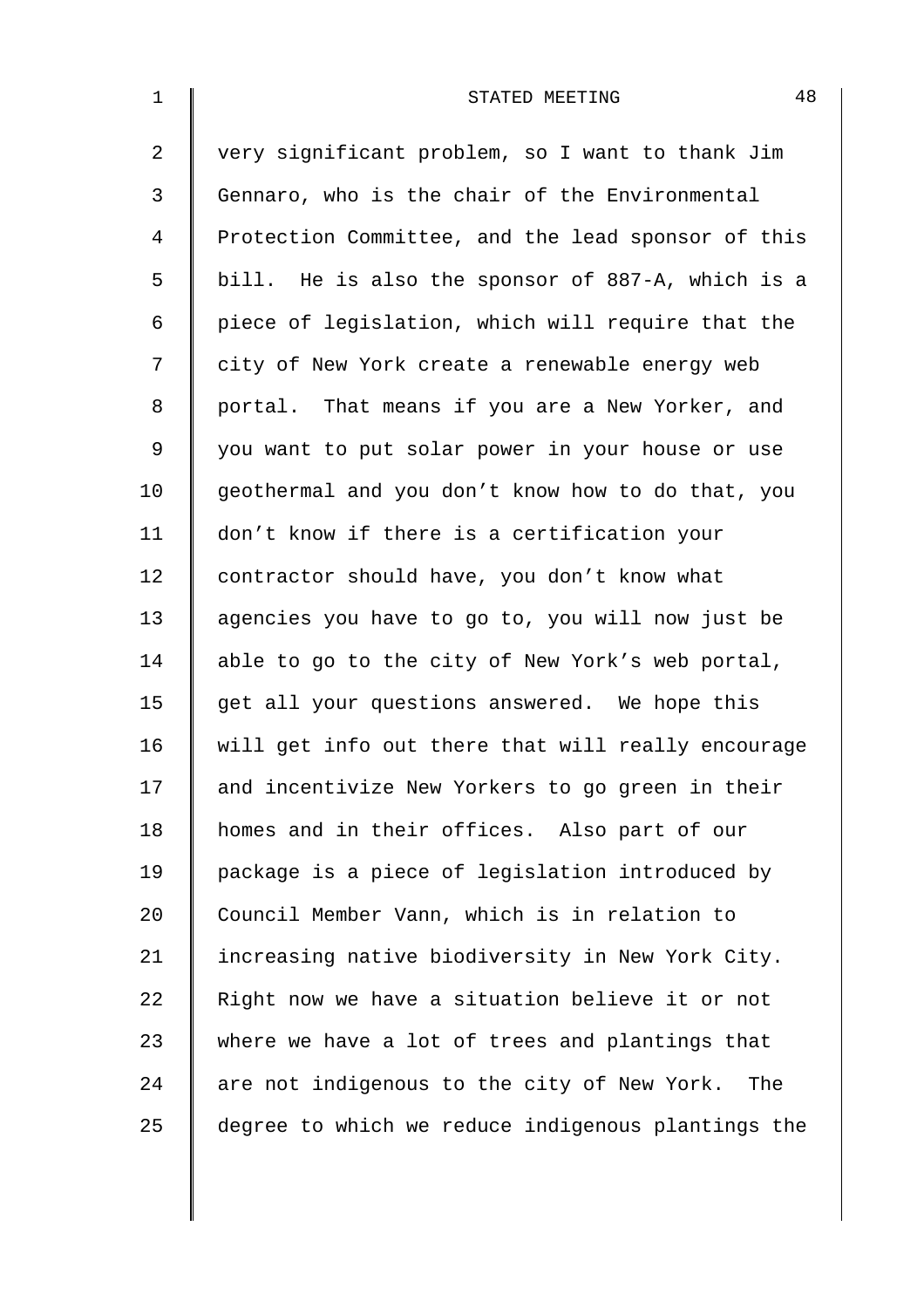| $\mathbf 1$    | 49<br>STATED MEETING                               |
|----------------|----------------------------------------------------|
| $\overline{2}$ | degree to which we reduce the supply of vegetation |
| 3              | that supports birds and other animals, A. B, out   |
| 4              | of town trees or plants-there is a word I can't    |
| 5              | think of-but non-native I guess, whatever-they     |
| 6              | don't have animals, plants, et cetera that eat     |
| 7              | them so they go on and live a lot longer and       |
| 8              | reproduce and make other trees and plants and then |
| 9              | we end up with way too many of them, and it's a    |
| 10             | big problem. In the pre-stated I had all of my     |
| 11             | tree knowledge and it's gone now. So Al and Jim    |
| 12             | Gennaro are going to-apparently there is a         |
| 13             | Norwegian tree that is a big, big problem.<br>So   |
| 14             | anyway, we are now going to turn it back to Jim    |
| 15             | Gennaro, who is going to be serious, and then Al   |
| 16             | Vann.                                              |
| 17             | COUNCIL MEMBER GENNARO: Thank you,                 |
| 18             | Madam Speaker.                                     |
| 19             | SPEAKER QUINN: - - sometimes, it's                 |
| 20             | hard, Jim.                                         |
| 21             | COUNCIL MEMBER GENNARO: Thank you                  |
| 22             | for making science so much fun, and what the       |
| 23             | Speaker wanted to get out was the word invasive    |
| 24             | species. These are species that really crowd out   |
| 25             | the other species and make a mono culture. This    |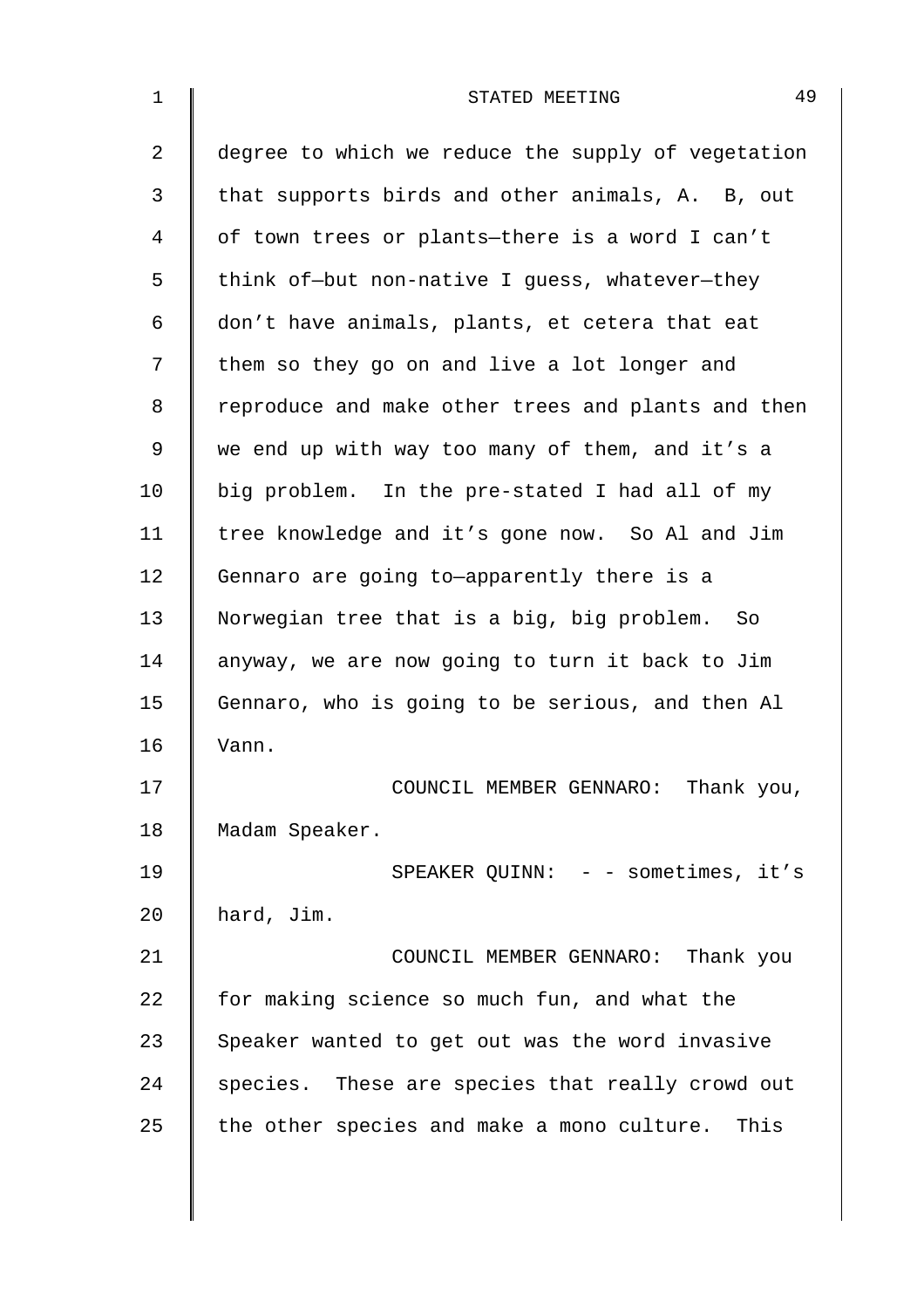| $\mathbf{1}$ | 50<br>STATED MEETING                               |
|--------------|----------------------------------------------------|
| 2            | is not what we want. We rely on our natural        |
| 3            | vegetation to do a lot for the city in terms of    |
| 4            | processing storm water, doing a lot of things, and |
| 5            | we have to keep that biodiversity healthy, and     |
| 6            | this is what the Al Vann bill does. It basically   |
| 7            | requires the Parks Department to literally write   |
| 8            | the book on how we can do this better. The Parks   |
| $\mathsf 9$  | Department does a good job, but we want them to    |
| 10           | write the book that will be available not only for |
| 11           | city government, but also for people who want to   |
| 12           | work on their own properties, and also people who  |
| 13           | are in the planting business. With regard to       |
| 14           | Intro 75-A, which is the storm water tolerant      |
| 15           | plantings, back in 2008 when the city did the land |
| 16           | breaking-I'm having the same moment the Speaker    |
| 17           | had. When we did the sustainable storm water       |
| 18           | management plan, no one really talked a lot about  |
| 19           | storm water, and now it is on the tip of           |
| 20           | everyone's tongue after the storms we have had,    |
| 21           | particularly Sandy, and it's critically important  |
| 22           | that what we plant are able to absorb much of the  |
| 23           | storm water, but also can tolerate it. People who  |
| 24           | know plants know that there are many, many species |
| 25           | that don't tolerant having their roots thoroughly  |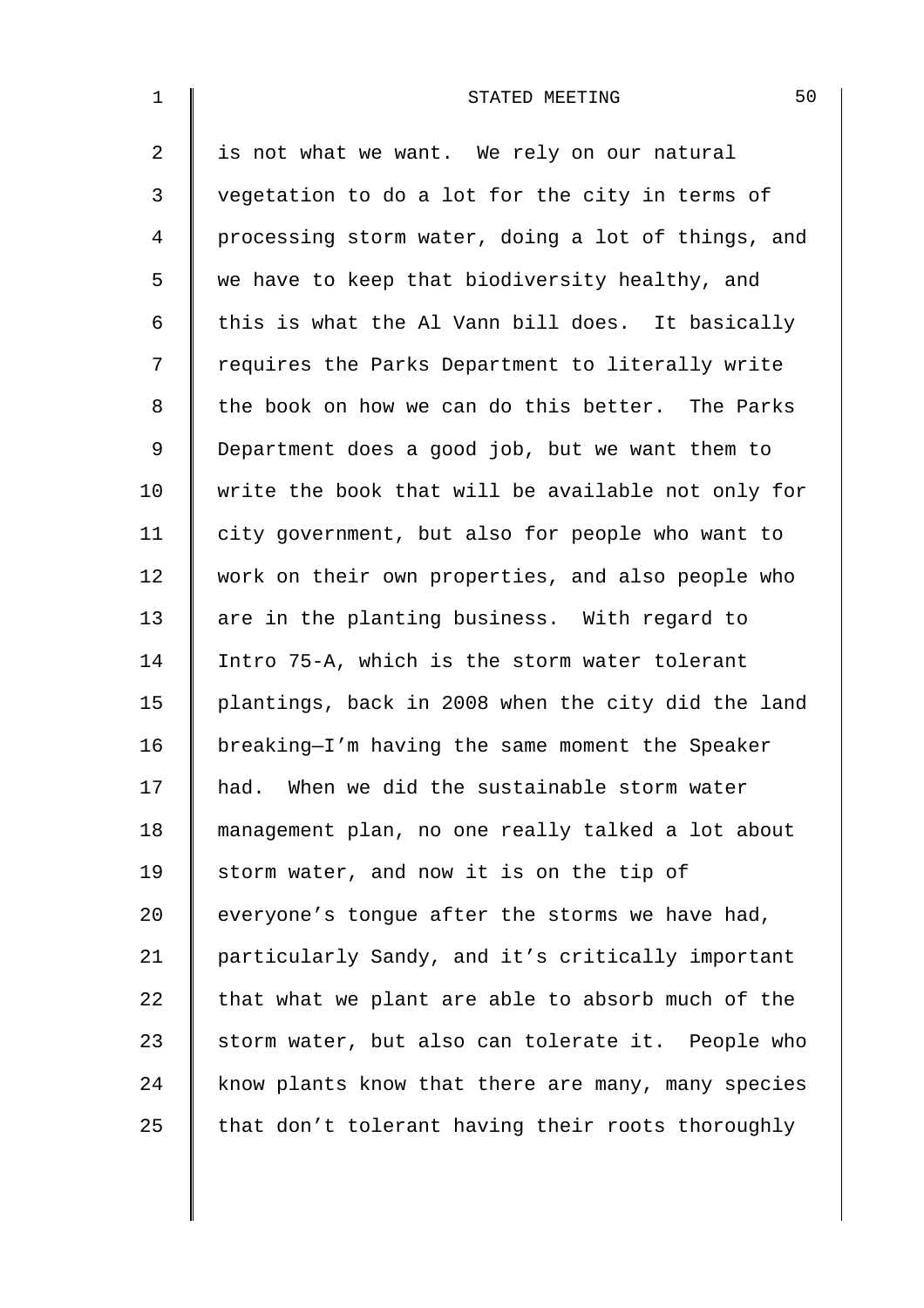| $\mathbf 1$    | 51<br>STATED MEETING                               |
|----------------|----------------------------------------------------|
| $\overline{a}$ | saturated for a long period of it. It tends to     |
| $\mathfrak{Z}$ | deprive the plant of oxygen and so we have to be   |
| 4              | ready for the climate change which is upon us, and |
| 5              | I think taken together Intro 75-A and Intro 887-A  |
| 6              | get us to where we need to be in that regard, and  |
| 7              | with regard to the renewable energy web portal,    |
| 8              | this is a very important bill because this is      |
| 9              | really going to help local city residents that     |
| 10             | want to go green, that want to go solar, they want |
| 11             | to do geothermal, they want to do something. They  |
| 12             | hear about all these kinds of inducements that are |
| 13             | available from various levels of governments, and  |
| 14             | this will be one stop shopping where you can       |
| 15             | figure out what you need to do, what it costs,     |
| 16             | what your payback period is going to be and every  |
| 17             | form that you need you can download right from     |
| 18             | this portal. The Council due to the laws we have   |
| 19             | done has put us on a course to reduce greenhouse   |
| 20             | gas emissions by 30 percent by 2030. We need       |
| 21             | everyone in the city of New York partnering with   |
| 22             | us to reach that mandated goal, and this will be a |
| 23             | wonderful way to get there. I want to thank the    |
| 24             | Speaker for her leadership, for her love of        |
| 25             | science, and all the members of the Committee on   |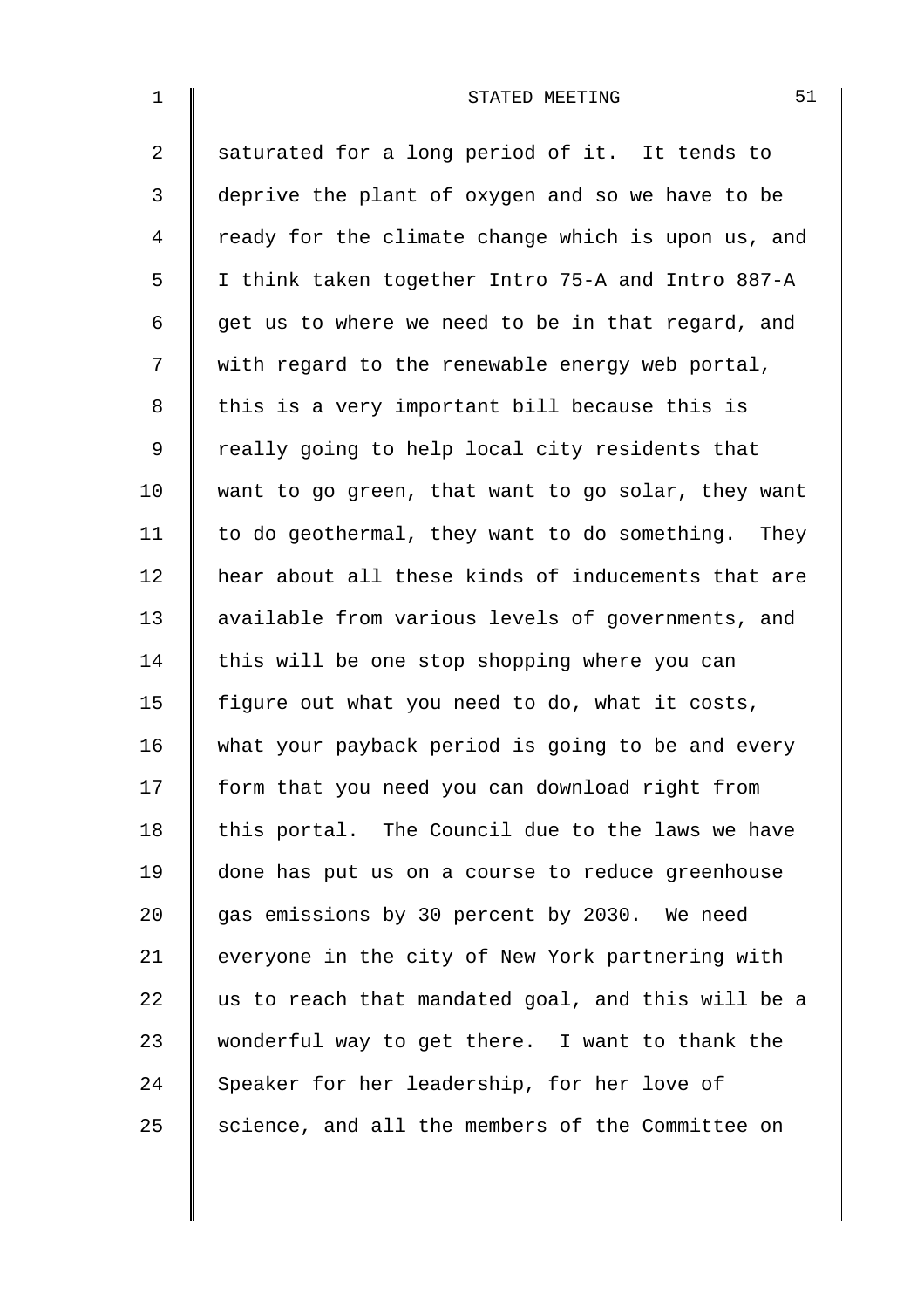| $\mathbf 1$    | 52<br>STATED MEETING                               |
|----------------|----------------------------------------------------|
| $\overline{a}$ | Environmental Protection. I want to thank Council  |
| 3              | Member Vann, all of the bills' sponsors, who       |
| 4              | sponsored all of these bills. I want to thank the  |
| 5              | Bloomberg Administration. Karen Becker from the    |
| 6              | Parks Department and Reggie Thomas in the mayor's  |
| 7              | office were very helpful. Members of my staff,     |
| 8              | Bill Murray and Paul Leonard, who worked long and  |
| 9              | hard on these bills, and it certainly bears        |
| 10             | repeating to thank the people that the Speaker     |
| 11             | thanked-Laura Popa, Jeff Baker, a very big shout   |
| 12             | out for Jeff Baker, who worked so hard on these    |
| 13             | bills, and of course Samara Swanson and Dan Avery. |
| 14             | Thank you again, Madam Speaker, and certainly I    |
| 15             | urge everyone to vote yes on these good bills.     |
| 16             | SPEAKER QUINN: Council Member                      |
| 17             | Vann?                                              |
| 18             | COUNCIL MEMBER VANN: Okay. Let me                  |
| 19             | give it a shot in plain English. There is a        |
| 20             | saying that when you know better you do better.    |
| 21             | Intro 399, the increasing native diversity in      |
| 22             | public landscapes bill, which is before us today,  |
| 23             | is about really using the knowledge we have        |
| 24             | developed through experience over many years to do |
| 25             | better by our environment. Hurricane Sandy has     |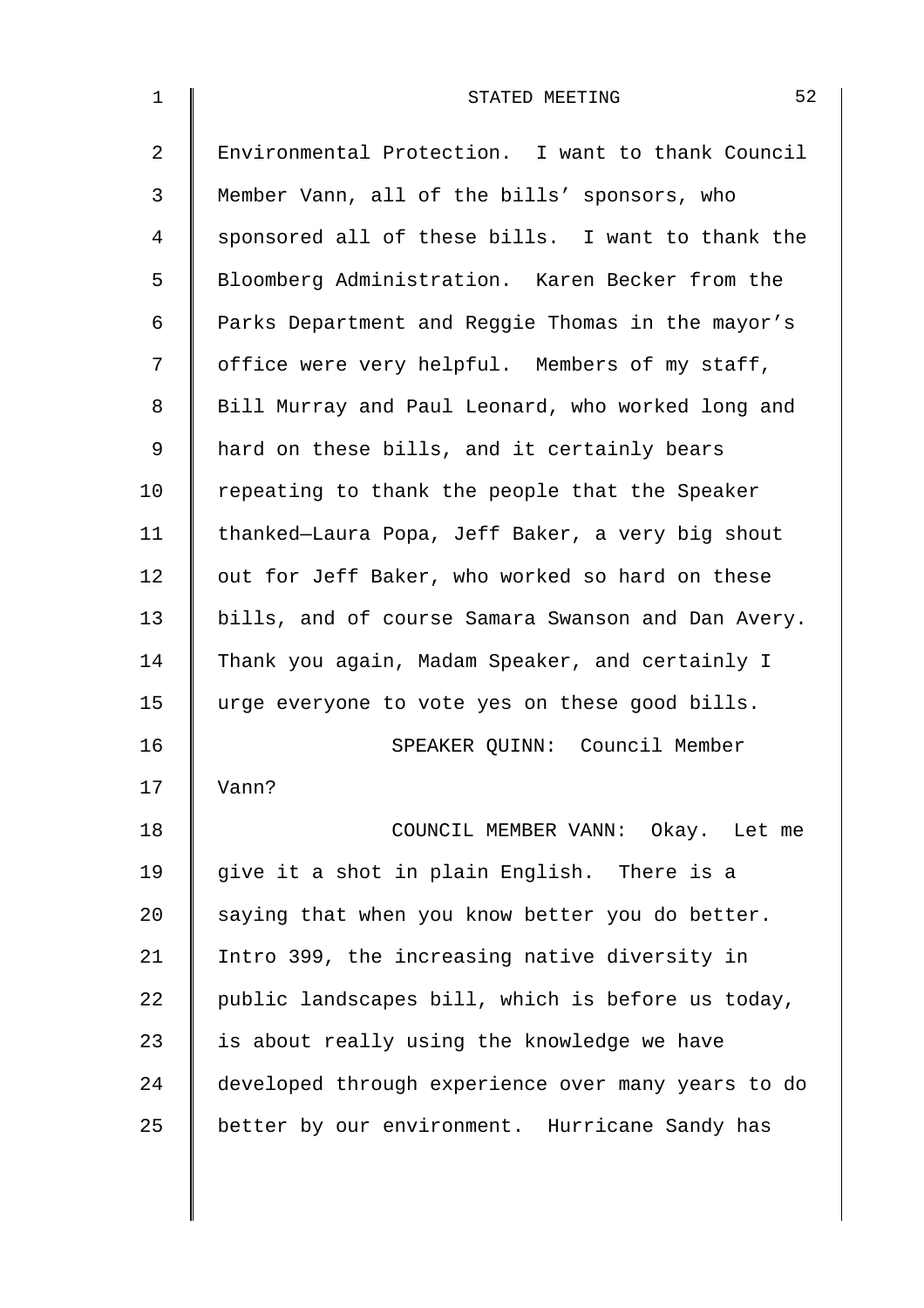| $\mathbf 1$    | 53<br>STATED MEETING                               |
|----------------|----------------------------------------------------|
| $\overline{2}$ | shown us very clearly that our status as a world   |
| 3              | class city does not exempt us from environmental   |
| 4              | concerns, so as we invest in increasing our        |
| 5              | wetlands to protect the coast - - our city to      |
| 6              | improve air quality and energy efficiency, we      |
| 7              | should strive to make choices that are             |
| 8              | environmentally and fiscally found [phonetic].     |
| 9              | That means selecting plants that are well suited   |
| 10             | to this particular place, our place, plants that   |
| 11             | are hearty enough to survive our winters with the  |
| 12             | salt we use on our sidewalks and streets. It       |
| 13             | means selecting plantings that will keep rainwater |
| 14             | out of the sewer system when downpours occur, but  |
| 15             | also tolerate our hot summers without requiring    |
| 16             | excessive watering. It means avoiding the use of   |
| 17             | species that would harm flora and fauna that are   |
| 18             | native to this environment and require costly      |
| 19             | eradication efforts down the line. Intro 399, a    |
| 20             | solid public policy backed by science and          |
| 21             | experiences of municipalities across the country.  |
| 22             | By voting yes today, we will be committing to      |
| 23             | using native species in public plantings and       |
| 24             | supporting individuals, block associations and     |
| 25             | businesses in making the same fiscally and         |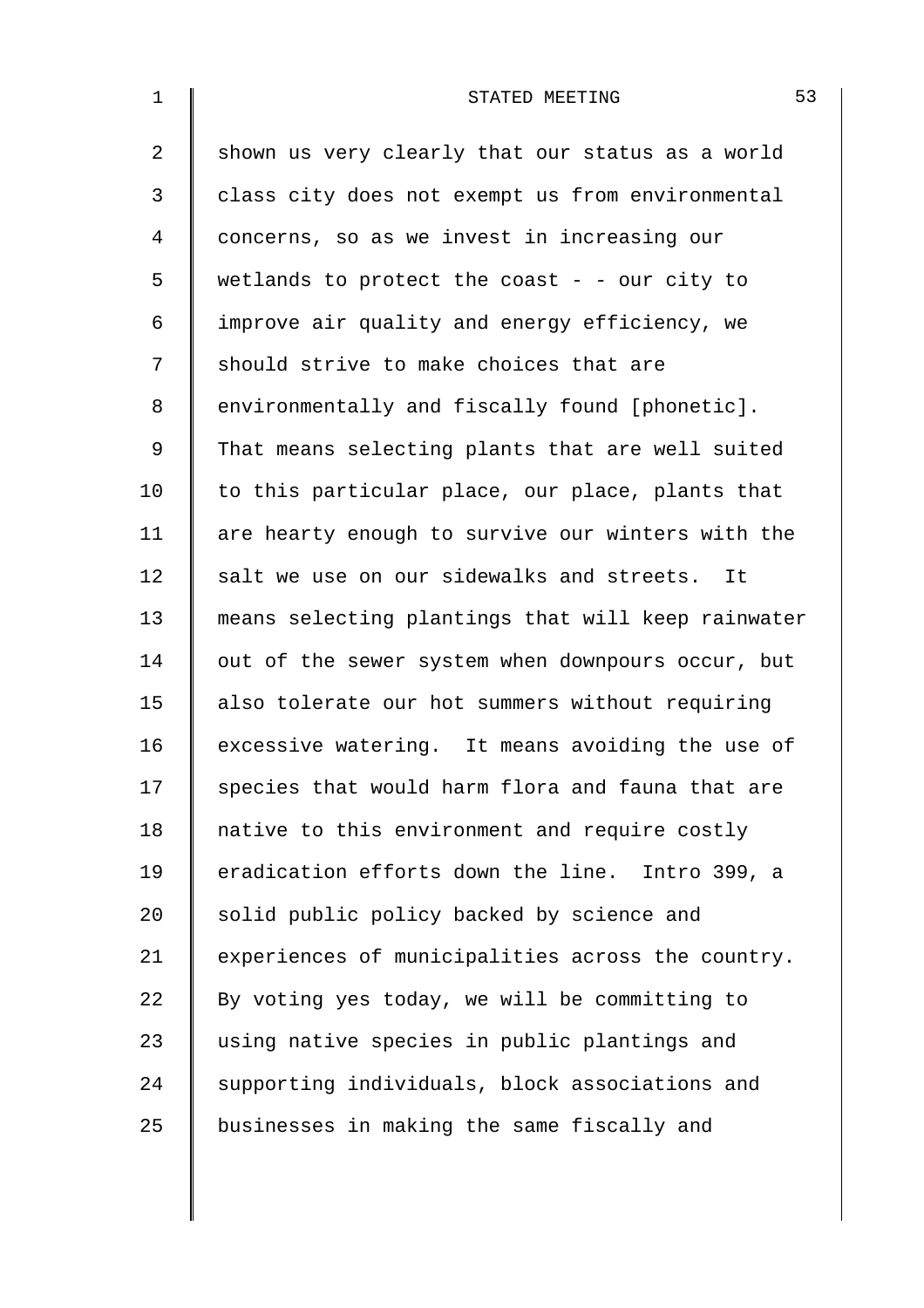| $\mathbf 1$    | 54<br>STATED MEETING                                            |
|----------------|-----------------------------------------------------------------|
| $\overline{a}$ | environmentally sound choices. It really is that                |
| 3              | simple. I'd like to thank obviously Speaker                     |
| 4              | Quinn, Chairman Gennaro, Dottie - - from my staff,              |
| 5              | all who have supported this, and I thank my                     |
| 6              | colleagues who I know will be supporting this                   |
| 7              | common sense legislation. Thank you.                            |
| 8              | SPEAKER QUINN: Thank you very                                   |
| 9              | much, Al. I am going to try to be more serious on               |
| 10             | our final item. We are also voting today on a                   |
| 11             | very important Land Use item related to a West 57 <sup>th</sup> |
| 12             | Street project in Council Member Brewer's                       |
| 13             | district. This corner has been a long challenge                 |
| 14             | on the West Side for decades really, and I just                 |
| 15             | want to congratulate everyone who has brought this              |
| 16             | project forward today. First and foremost Council               |
| 17             | Member Brewer, Chairs Comrie, Chairs Weprin, Gail               |
| 18             | Benjamin [phonetic], Ann, our new counsel whose                 |
| 19             | last name we are not sure of, and Alonzo Carr                   |
| 20             | [phonetic] and also Ramon Martinez in the                       |
| 21             | Speaker's office. This is a very important                      |
| 22             | project again that is going to make a very big                  |
| 23             | difference on a critical corner in the West Side,               |
| 24             | so thank you Gail and Alonzo, Ramon. Let me call                |
| 25             | on Chair Comrie and then Chair Weprin, and then                 |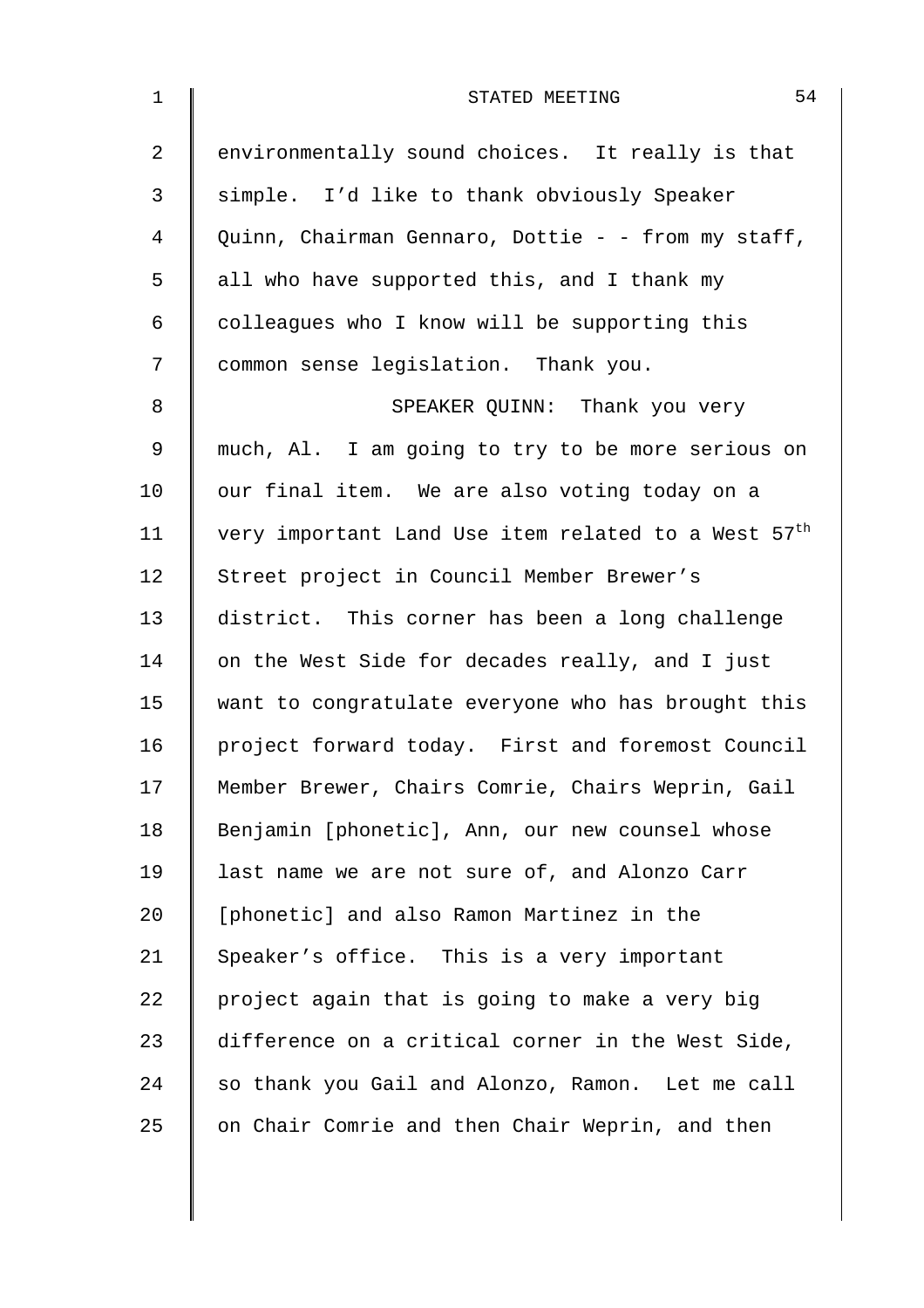| $\mathbf 1$ | 55<br>STATED MEETING                               |
|-------------|----------------------------------------------------|
| 2           | Council Member Brewer-and also Community Board 4,  |
| 3           | thank you.                                         |
| 4           | COUNCIL MEMBER COMRIE: I want to                   |
| 5           | thank Council Member Brewer and Community Board 4  |
| 6           | for everything they did to make this project       |
| 7           | happen. It's a signature project in a blighted     |
| 8           | area, and it will make a real change in the Upper  |
| 9           | West Side. I want to thank the Durst Corporation   |
| 10          | for everything that they have done also to ensure  |
| 11          | that this project would be an opportunity to       |
| 12          | improve that area of the community. I want to      |
| 13          | thank also Council Member Weprin for conducting    |
| 14          | another excellent hearing to get all of the facts  |
| 15          | out about the issue, so that an acceptable         |
| 16          | solution could be brought forth.                   |
| 17          | SPEAKER QUINN: Thank you, and as I                 |
| 18          | call on Chair Weprin, it's Anne McCoy [phonetic].  |
| 19          | Thank you very much, Carl. Chair Weprin?           |
| 20          | COUNCIL MEMBER WEPRIN: Thank you,                  |
| 21          | Madam Speaker. Just briefly, this project at our   |
| 22          | hearing was praised by the local community people  |
| 23          | as well as other people who testified. I have got  |
| 24          | to compliment the community board for working with |
| 25          | us on trying to get this project as successful as  |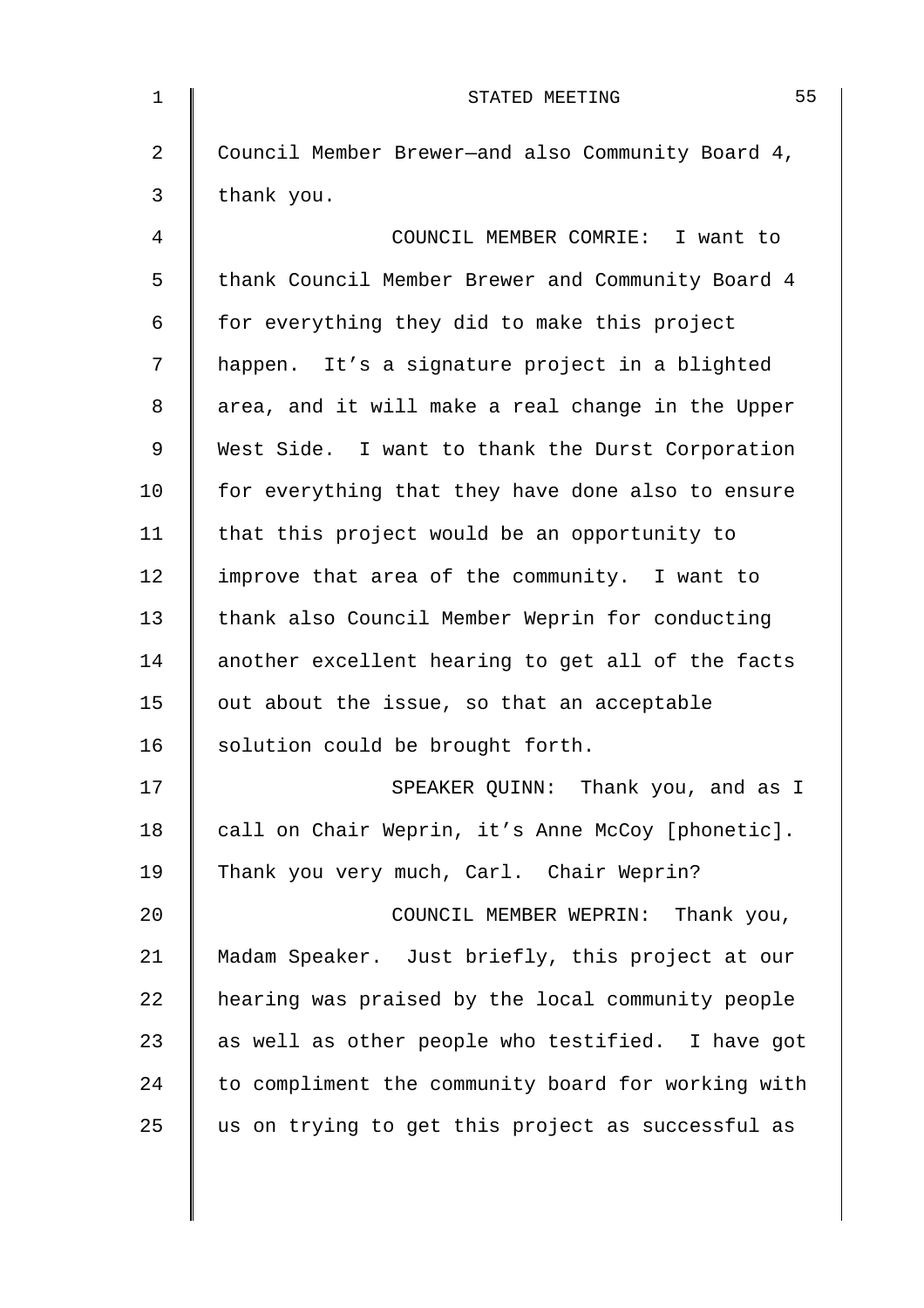| $\mathbf 1$ | 56<br>STATED MEETING                                          |
|-------------|---------------------------------------------------------------|
| 2           | possible. It's a very unique building. The                    |
| 3           | architectural design is that-it looks like a                  |
| 4           | pyramid, and it will change the West Side skyline,            |
| 5           | and it is something that is going to be                       |
| 6           | sustainable, a top LEEDS standard building, and               |
| 7           | it's going to be something that is going to be a              |
| 8           | real benefit for the area. So thank you very                  |
| 9           | much, Madam Speaker.                                          |
| 10          | SPEAKER QUINN: Thank you. Council                             |
| 11          | Member Brewer?                                                |
| 12          | COUNCIL MEMBER BREWER: Thank you                              |
| 13          | very much. I also want to thank all the parties               |
| 14          | involved, certainly the two chairs of the                     |
| 15          | Committee, Comrie and Weprin, Ramon Martinez and              |
| 16          | Gail Benjamin, Alonzo Carr and all of Land Use and            |
| 17          | certainly the housing conservation coordinators.              |
| 18          | I want to thank from Board 4 Joe Ristuccia, Sarah             |
| 19          | Desmond, J.D. Nolan and the district manager, Bob             |
| 20          | Benfatto, and I also want to thank Ben $-$ - and              |
| 21          | Moses Gates from the Association of Neighborhood              |
| 22          | Housing Development, the borough president and all            |
| 23          | involved, and certainly Jesse Bodine [phonetic]               |
| 24          | from my office. This is a project on West 57 <sup>th</sup>    |
| 25          | Street between $11^{th}$ and $12^{th}$ . It does has as Chair |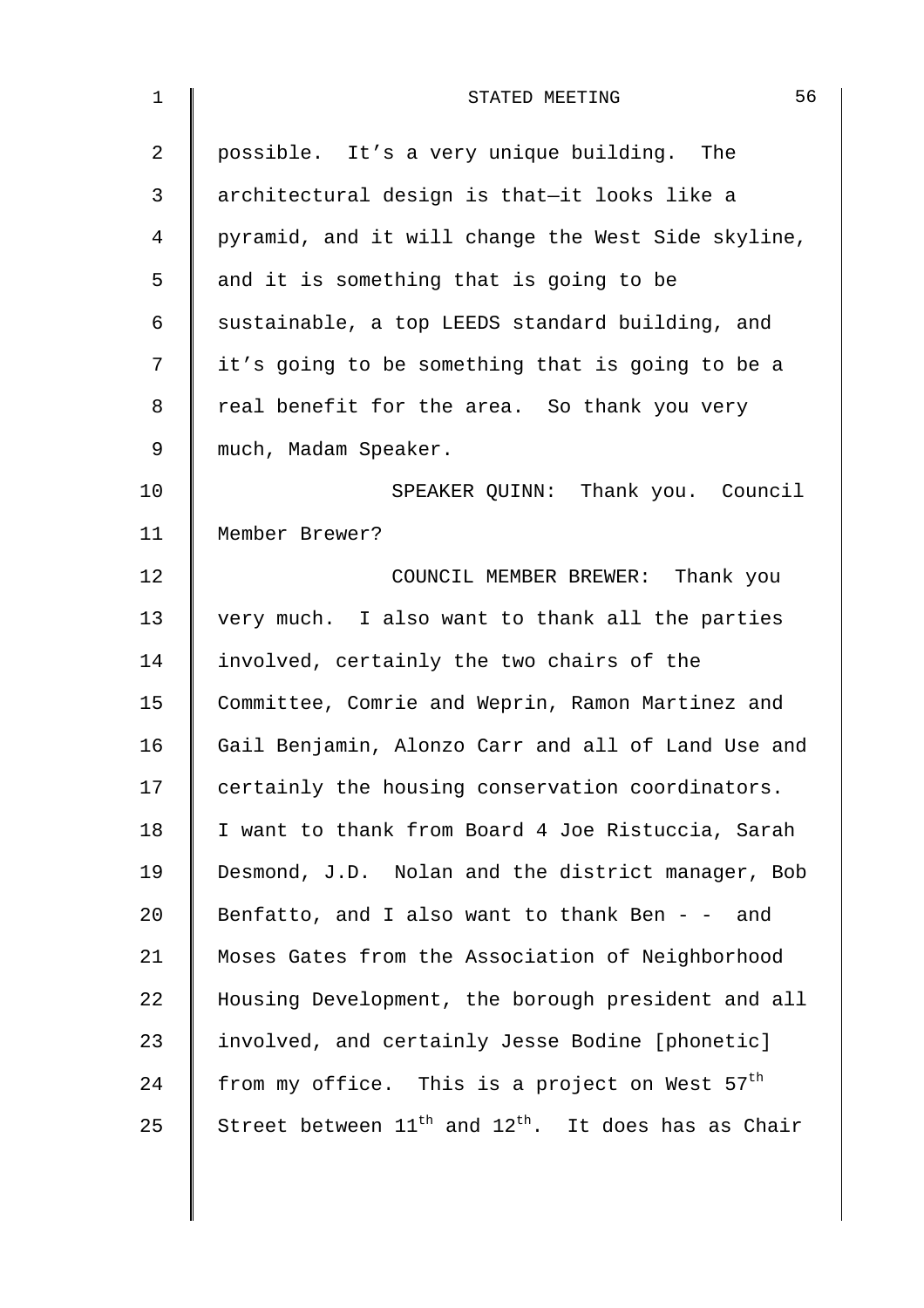| $\mathbf{1}$   | 57<br>STATED MEETING                               |
|----------------|----------------------------------------------------|
| $\overline{2}$ | Weprin indicated a one of the buildings is a very  |
| 3              | interesting Danish architect designed-a pyramid,   |
| 4              | and then there is a second building behind it,     |
| 5              | which is currently a storage facility, so it's     |
| 6              | about 750 units total residential, mostly one      |
| 7              | bedrooms I believe, some two and maybe a couple of |
| 8              | three. The biggest discussion and point of         |
| 9              | contention was how much affordable housing. By     |
| 10             | law the developer must and is providing 20 percent |
| 11             | income restricted affordable for 35 years-that is  |
| 12             | the law, and then after that under this particular |
| 13             | program, 80/20 program, the units are rent         |
| 14             | stabilized and there is succession just like there |
| 15             | is in any rent stabilized unit. In addition        |
| 16             | working with the Speaker's office and the          |
| 17             | community board the developer will provide a       |
| 18             | million dollars to be put into a city income       |
| 19             | producing account, which will then be used for     |
| 20             | affordable housing in the neighborhood. There is   |
| 21             | a lot of plans I think some related to the Hudson  |
| 22             | Yards for affordable housing in the neighborhood,  |
| 23             | but it could always use more affordable housing.   |
| 24             | In addition we have been able to negotiate again   |
| 25             | thanks to the Speaker's office and the community   |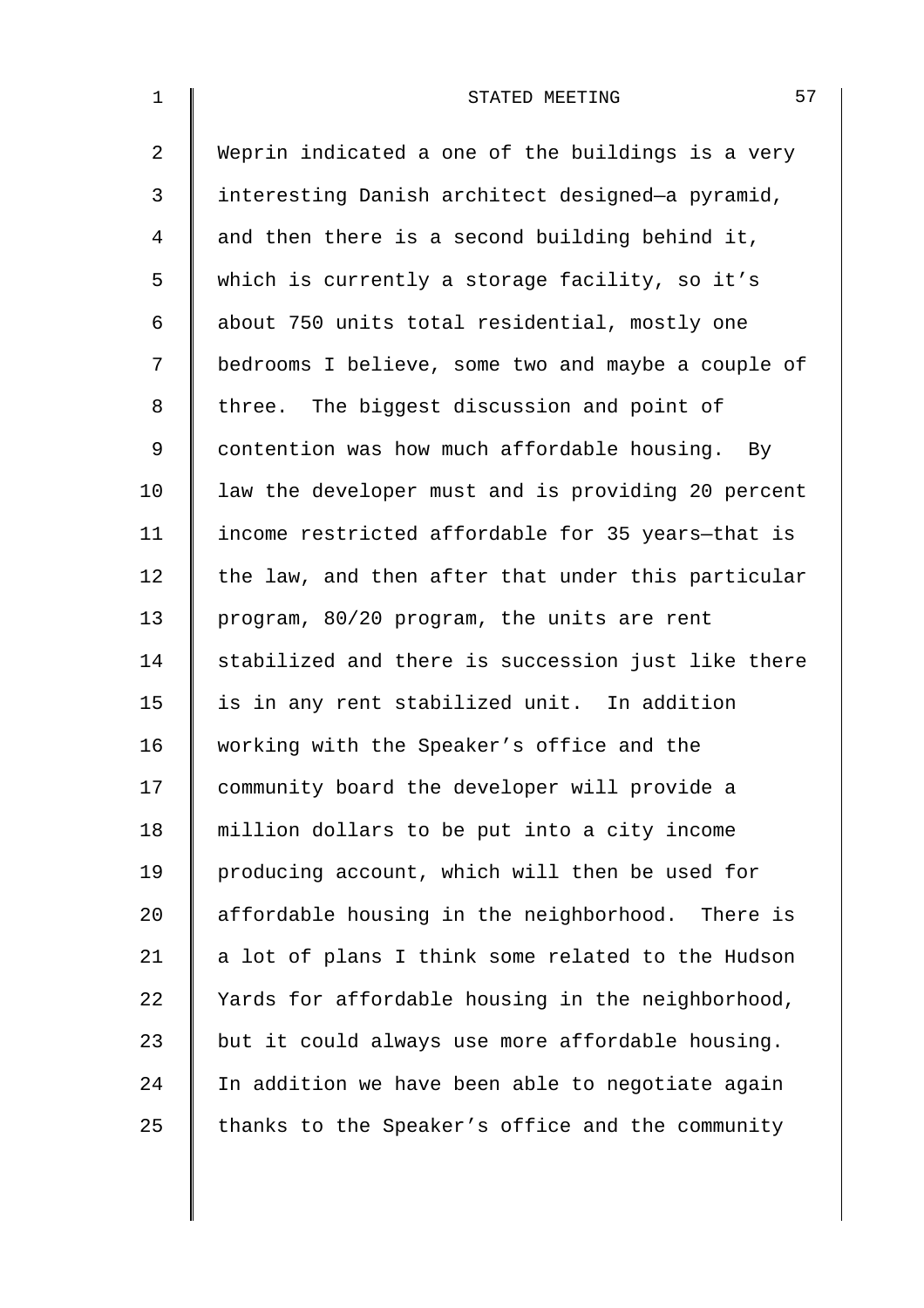| $\mathbf{1}$ | 58<br>STATED MEETING                                            |
|--------------|-----------------------------------------------------------------|
| 2            | board and the developer some extra streetscape                  |
| 3            | amenities along 58 <sup>th</sup> Street, which is right next to |
| 4            | the Con Edison building, the very large, quite                  |
| 5            | lovely structure, and we have also been able to                 |
| 6            | make more pedestrian friendly areas between the                 |
| 7            | buildings, one of the ones that is current and one              |
| 8            | of the ones that has been built previously, and we              |
| 9            | also have managed to make sure that any community               |
| 10           | facility space in the future that is built will go              |
| 11           | through the community board for their input, so                 |
| 12           | it's a long process. I think it was a good                      |
| 13           | process, and I thank everybody who participated.                |
| 14           | Thank you, Madam Chair.                                         |
| 15           | SPEAKER QUINN: Thank you very                                   |
| 16           | much. Mr. Majority Leader, and that concludes                   |
| 17           | communications from the Speaker.                                |
| 18           | MAJORITY LEADER RIVERA: Thank you                               |
| 19           | very much. We will now move on to discussion of                 |
| 20           | general orders. We will call on Council Member                  |
| 21           | Vann first.                                                     |
| 22           | COUNCIL MEMBER VANN: Thank you,                                 |
| 23           | Majority Leader. I request unanimous consent to                 |
| 24           | vote on all Land Use call ups coupled under                     |
| 25           | general orders and all resolutions.                             |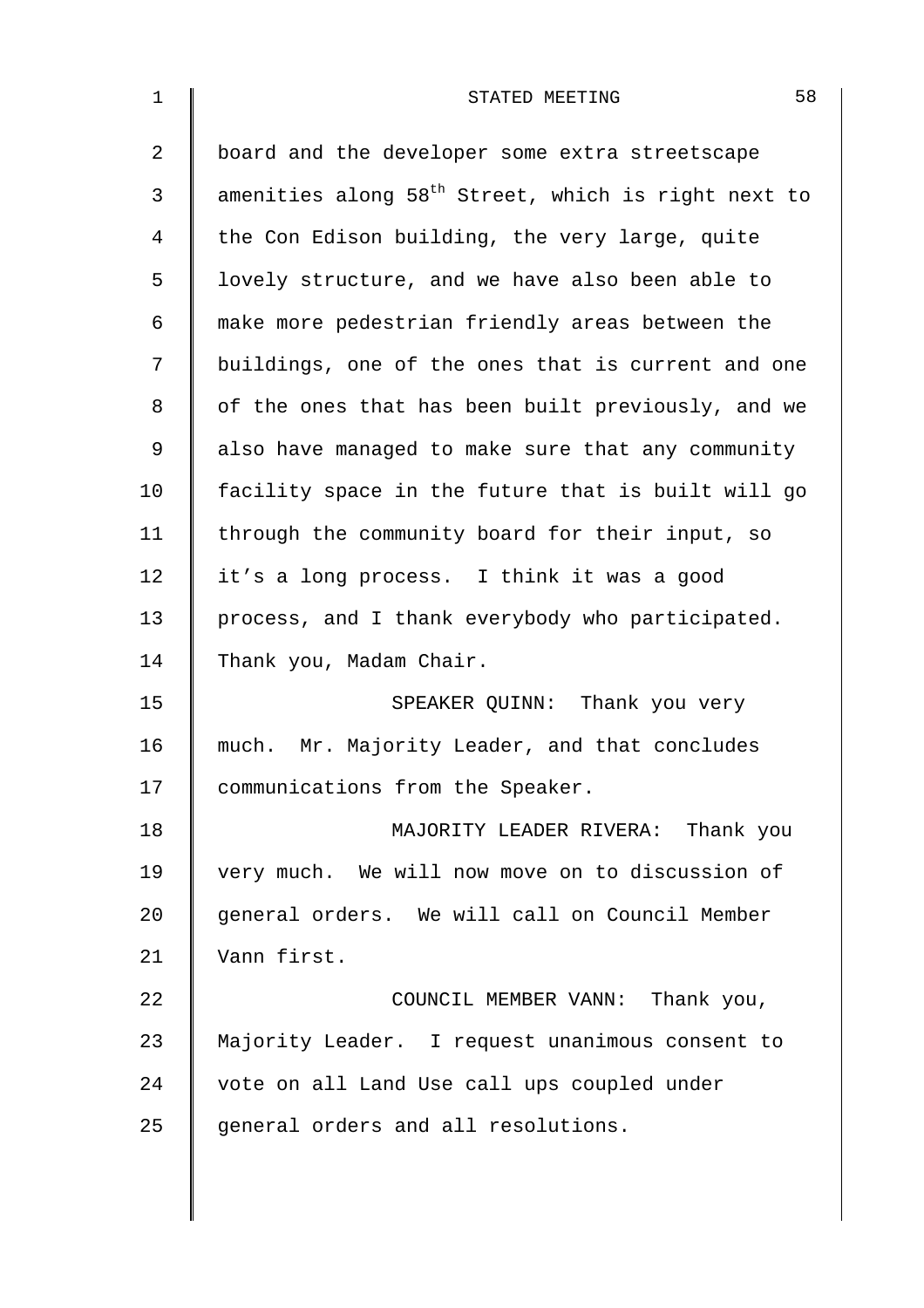| $\mathbf 1$    | 59<br>STATED MEETING                               |
|----------------|----------------------------------------------------|
| $\overline{2}$ | MAJORITY LEADER RIVERA: Yes.                       |
| 3              | COUNCIL MEMBER VANN: I vote aye on                 |
| 4              | all. Thank you.                                    |
| 5              | MAJORITY LEADER RIVERA: Thank you                  |
| 6              | very much. Seeing no others, we will now move on   |
| 7              | to reports of special committees.                  |
| 8              | MALE VOICE: None.                                  |
| 9              | MAJORITY LEADER RIVERA: Reports of                 |
| 10             | standing committees.                               |
| 11             | MALE VOICE: Report of the                          |
| 12             | Committee on Consumer Affairs, Intro 985-A,        |
| 13             | relation to underground power lines?               |
| 14             | SPEAKER QUINN: Amended and coupled                 |
| 15             | under general orders.                              |
| 16             | MALE VOICE: Report of the                          |
| 17             | Committee on Environmental Protection, Intro 75-A, |
| 18             | requiring city planting to be storm water          |
| 19             | tolerant.                                          |
| 20             | SPEAKER QUINN: Amended and coupled                 |
| 21             | on general orders.                                 |
| 22             | MALE VOICE: Intro 399-A,                           |
| 23             | increasing the native biodiversity of public       |
| 24             | landscapes.                                        |
| 25             | SPEAKER QUINN: Amended and coupled                 |
|                |                                                    |
|                |                                                    |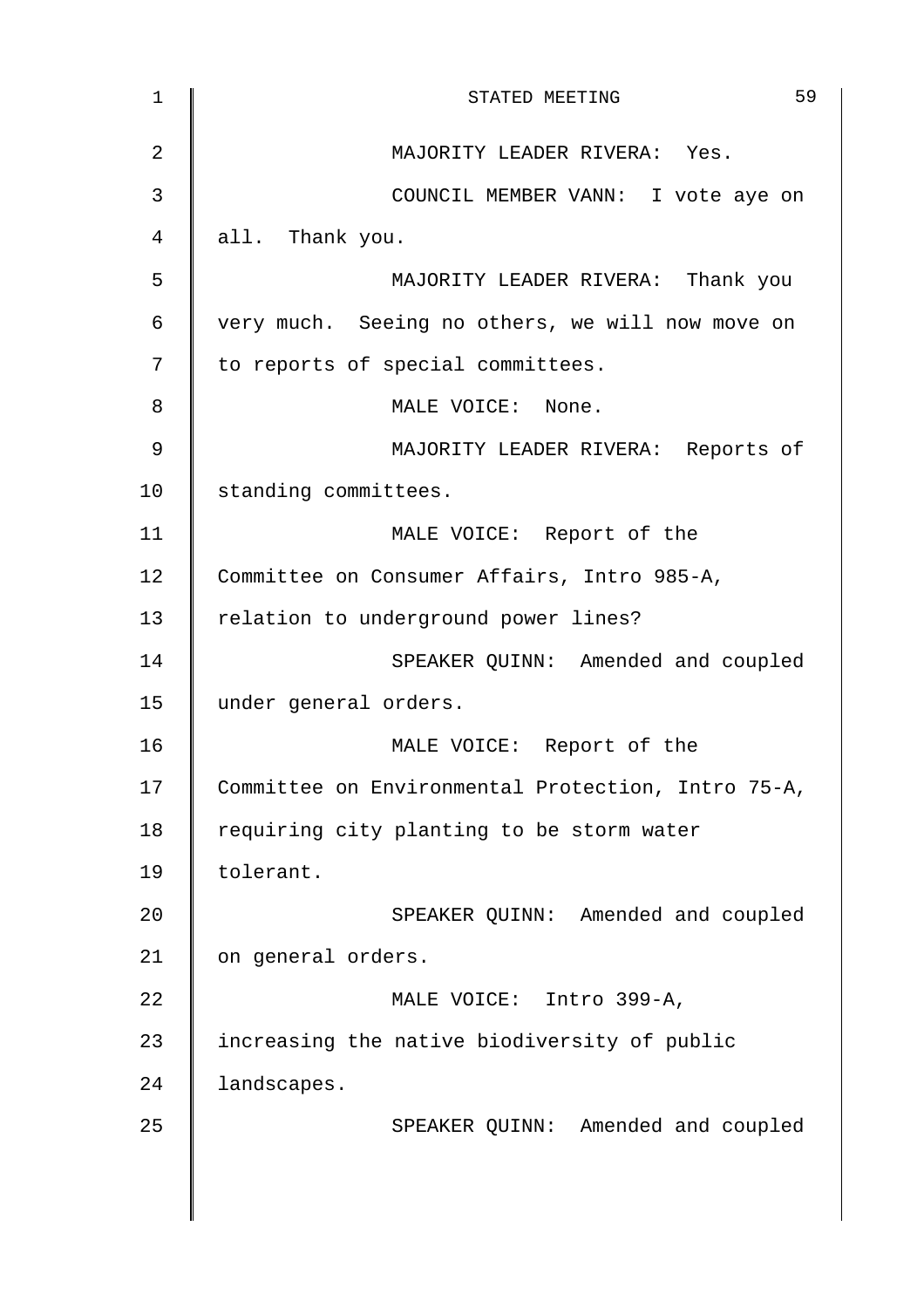1 **STATED MEETING** 60 2 | on general orders. 3 MALE VOICE: Intro 887-A, in 4 | relation to the creation of a renewable energy  $5 \parallel$  system web portal. 6 | SPEAKER QUINN: Amended and coupled 7 | on general orders. 8 || MALE VOICE: Report of the 9 Committee on Land Use, Intro 719 and Reso 1656, 10 Eastern Parkway extension. 11 | SPEAKER QUINN: Coupled on general 12 | orders. 13 MALE VOICE: L.U. 749 and Reso 14 1657 through L.Y. 751 and Reso 1759, Durst 15 development. 16 SPEAKER QUINN: Coupled on general 17 | orders. 18 | MALE VOICE: L.U. 752 and Reso 19 | 1660, Landmark Preservation Commission, East 20 Village. 21 | SPEAKER QUINN: Coupled on general 22 orders. 23 **MALE VOICE:** L.U. 753 and Reso 24 | 1661, unenclosed sidewalk café Manhattan. 25 | SPEAKER QUINN: Coupled on general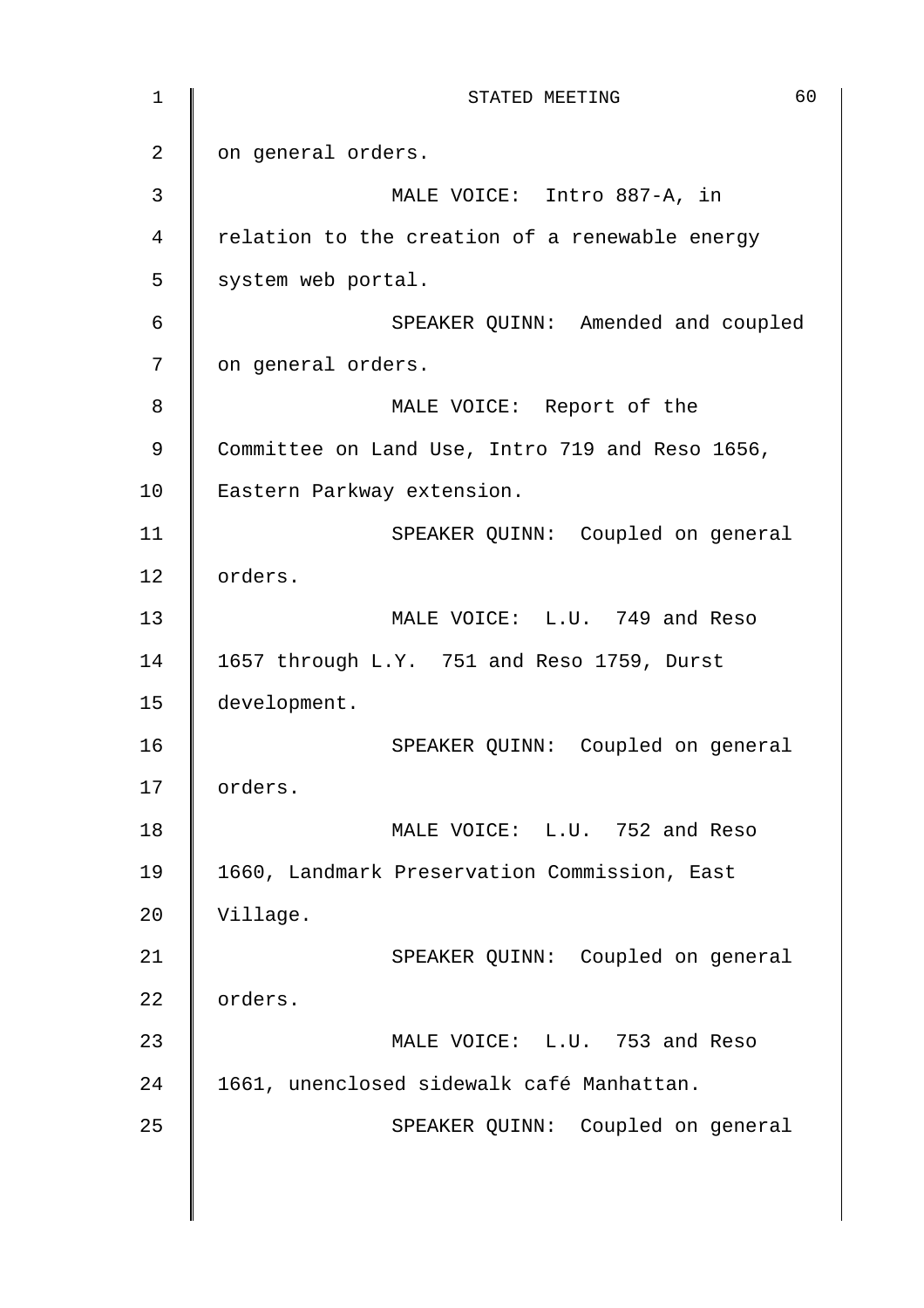| $1\,$          | 61<br>STATED MEETING                            |
|----------------|-------------------------------------------------|
| $\overline{2}$ | orders.                                         |
| $\mathbf{3}$   | MAJORITY LEADER RIVERA: General                 |
| 4              | order calendar.                                 |
| 5              | MALE VOICE: Resolution appointing               |
| 6              | various person commissioner of deeds.           |
| 7              | SPEAKER QUINN: Coupled on general               |
| 8              | orders, and at this time, I'd like to ask for a |
| 9              | roll call on all items that are coupled n the   |
| 10             | general order calendar please.                  |
| 11             | MAJORITY LEADER RIVERA: So                      |
| 12             | ordered.                                        |
| 13             | CLERK: Arroyo?                                  |
| 14             | COUNCIL MEMBER ARROYO: Aye.                     |
| 15             | CLERK: Brewer?                                  |
| 16             | COUNCIL MEMBER BREWER: Aye.                     |
| 17             | CLERK: Cabrera?                                 |
| 18             | COUNCIL MEMBER CABRERA: Aye.                    |
| 19             | CLERK: Chin?                                    |
| 20             | COUNCIL MEMBER CHIN: Aye.                       |
| 21             | CLERK: Comrie?                                  |
| 22             | COUNCIL MEMBER COMRIE: Aye.                     |
| 23             | CLERK: Crowley?                                 |
| 24             | COUNCIL MEMBER CROWLEY: Aye.                    |
| 25             | CLERK: Dickens?                                 |
|                |                                                 |
|                |                                                 |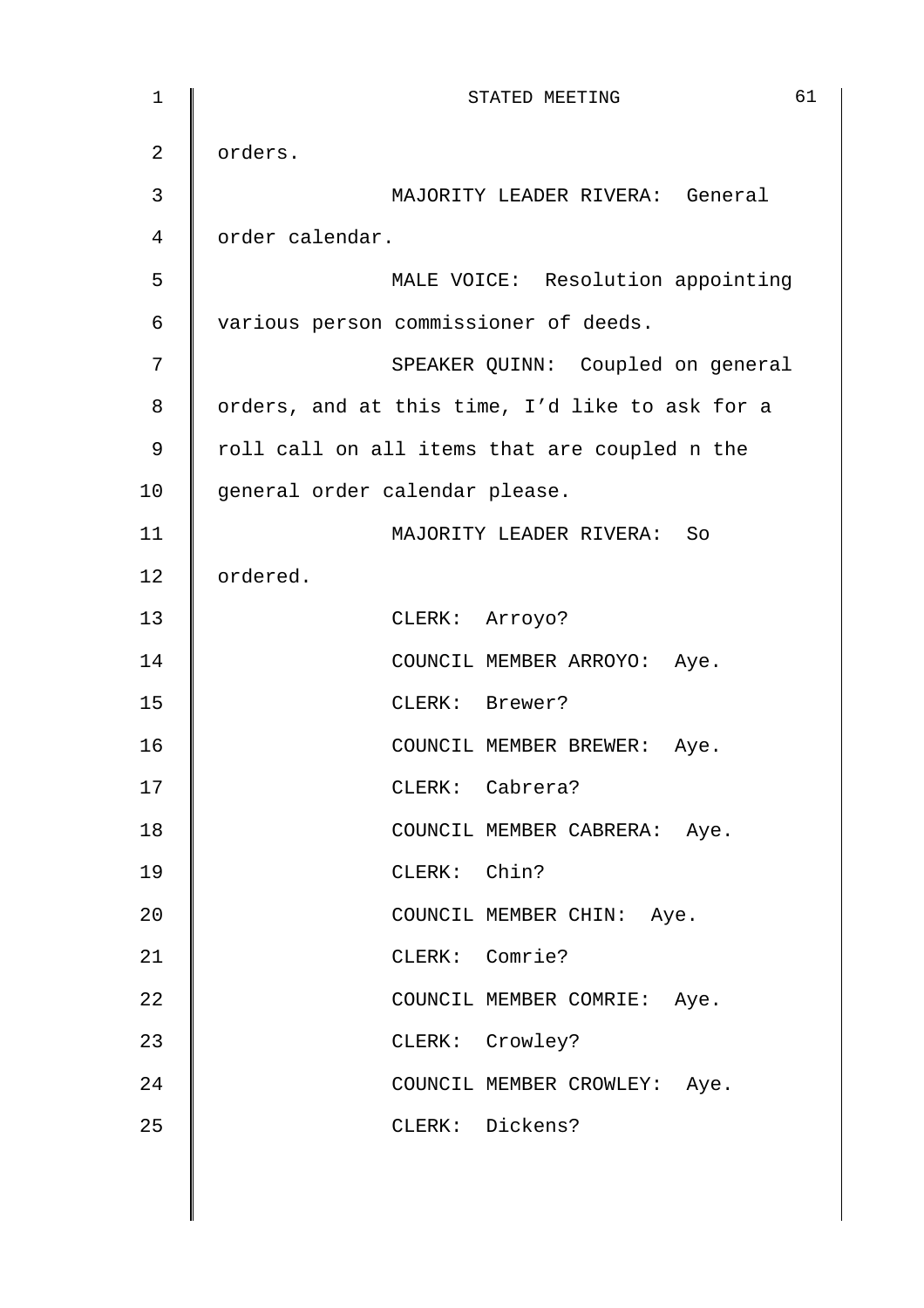| 1              |           |               | STATED MEETING                    | 62 |
|----------------|-----------|---------------|-----------------------------------|----|
| $\overline{2}$ |           |               | COUNCIL MEMBER DICKENS: Aye.      |    |
| 3              |           | CLERK: Dilan? |                                   |    |
| 4              |           |               | COUNCIL MEMBER DILAN: [no audible |    |
| 5              | response] |               |                                   |    |
| 6              |           | CLERK: Dromm? |                                   |    |
| 7              |           |               | COUNCIL MEMBER DROMM: Aye.        |    |
| 8              |           |               | CLERK: Eugene?                    |    |
| 9              |           |               | COUNCIL MEMBER EUGENE: Aye.       |    |
| 10             |           |               | CLERK: Ferreras?                  |    |
| 11             |           |               | COUNCIL MEMBER FERRERAS: Aye.     |    |
| 12             |           |               | CLERK: Fidler?                    |    |
| 13             |           |               | COUNCIL MEMBER FIDLER: Aye.       |    |
| 14             |           |               | CLERK: Foster?                    |    |
| 15             |           |               | COUNCIL MEMBER FOSTER: Aye.       |    |
| 16             |           |               | CLERK: Garodnick?                 |    |
| 17             |           |               | COUNCIL MEMBER GARODNICK: Aye.    |    |
| 18             |           |               | CLERK: Gennaro?                   |    |
| 19             |           |               | COUNCIL MEMBER GENNARO: Yes.      |    |
| 20             |           |               | CLERK: Gentile?                   |    |
| 21             |           |               | COUNCIL MEMBER GENTILE: Yes.      |    |
| 22             |           |               | CLERK: Gonzalez?                  |    |
| 23             |           |               | COUNCIL MEMBER GONZALEZ: Yes.     |    |
| 24             |           |               | CLERK: Greenfield?                |    |
| 25             |           |               | COUNCIL MEMBER GREENFIELD: [no    |    |
|                |           |               |                                   |    |
|                |           |               |                                   |    |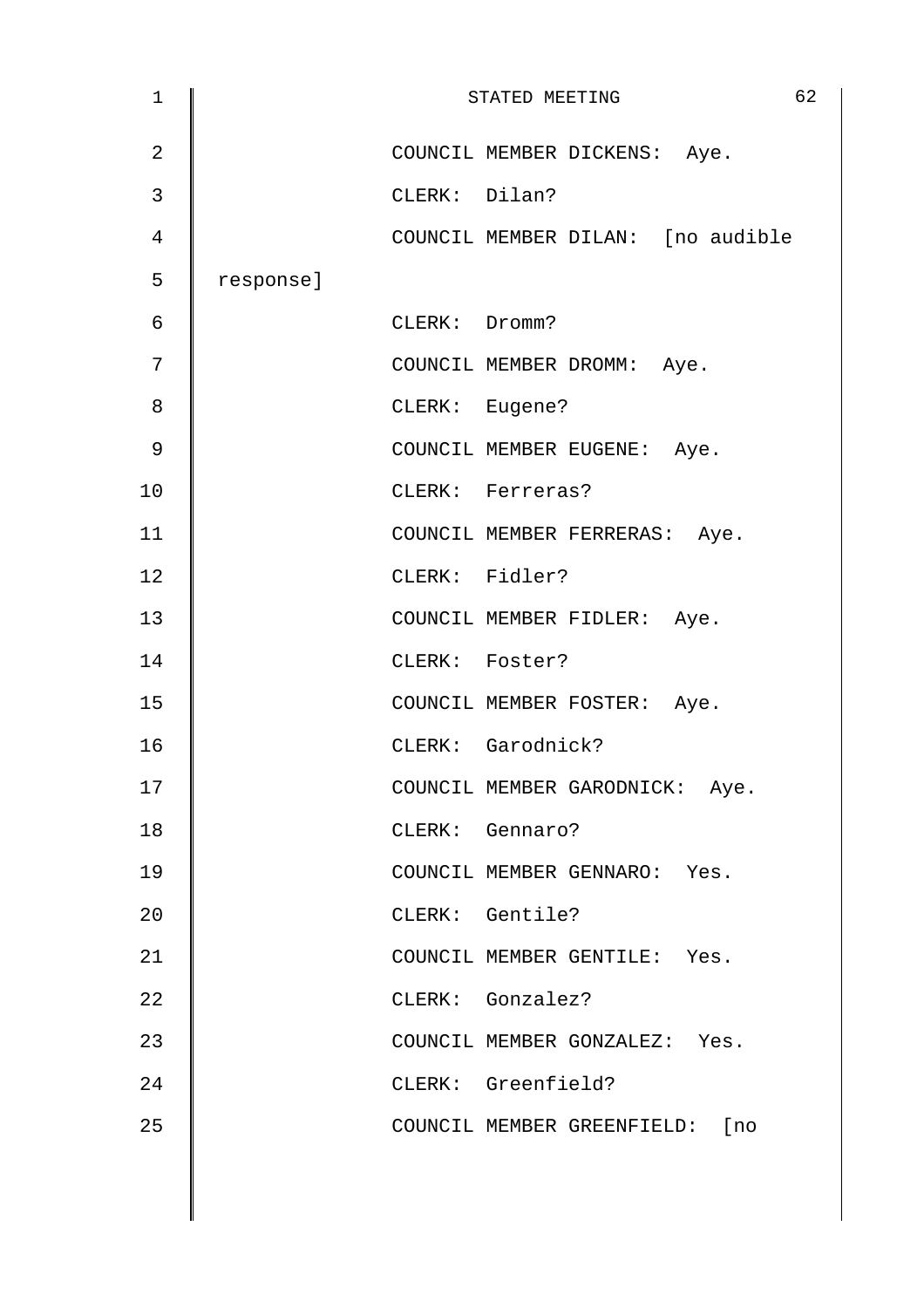| $\mathbf 1$    |                                |               | 63<br>STATED MEETING               |
|----------------|--------------------------------|---------------|------------------------------------|
| $\overline{2}$ | audible response]              |               |                                    |
| $\mathfrak{Z}$ |                                |               | CLERK: Ignizio?                    |
| $\overline{4}$ |                                |               | COUNCIL MEMBER IGNIZIO: No on Land |
| 5              | Use 752 and aye on all others. |               |                                    |
| $\epsilon$     |                                |               | CLERK: Jackson?                    |
| $\sqrt{ }$     |                                |               | COUNCIL MEMBER JACKSON: Aye on     |
| 8              | all.                           |               |                                    |
| 9              |                                | CLERK: James? |                                    |
| 10             |                                |               | COUNCIL MEMBER JAMES: Aye on all.  |
| 11             |                                | CLERK: King?  |                                    |
| 12             |                                |               | COUNCIL MEMBER KING: Aye on all.   |
| 13             |                                |               | CLERK: Lander?                     |
| 14             |                                |               | COUNCIL MEMBER LANDER: Aye on all. |
| 15             |                                |               | CLERK: Lappin?                     |
| 16             |                                |               | COUNCIL MEMBER LAPPIN: Aye.        |
| 17             |                                | CLERK: Levin? |                                    |
| 18             |                                |               | COUNCIL MEMBER LEVIN: Aye on all.  |
| 19             |                                |               | CLERK: Mark-Viverito?              |
| 20             |                                |               | COUNCIL MEMBER MARK-VIVERITO: Aye  |
| 21             | on all.                        |               |                                    |
| 22             |                                | CLERK: Mealy? |                                    |
| 23             |                                |               | COUNCIL MEMBER MEALY: Aye.         |
| 24             |                                |               | CLERK: Mendez?                     |
| 25             |                                |               | COUNCIL MEMBER MENDEZ: Aye.        |
|                |                                |               |                                    |
|                |                                |               |                                    |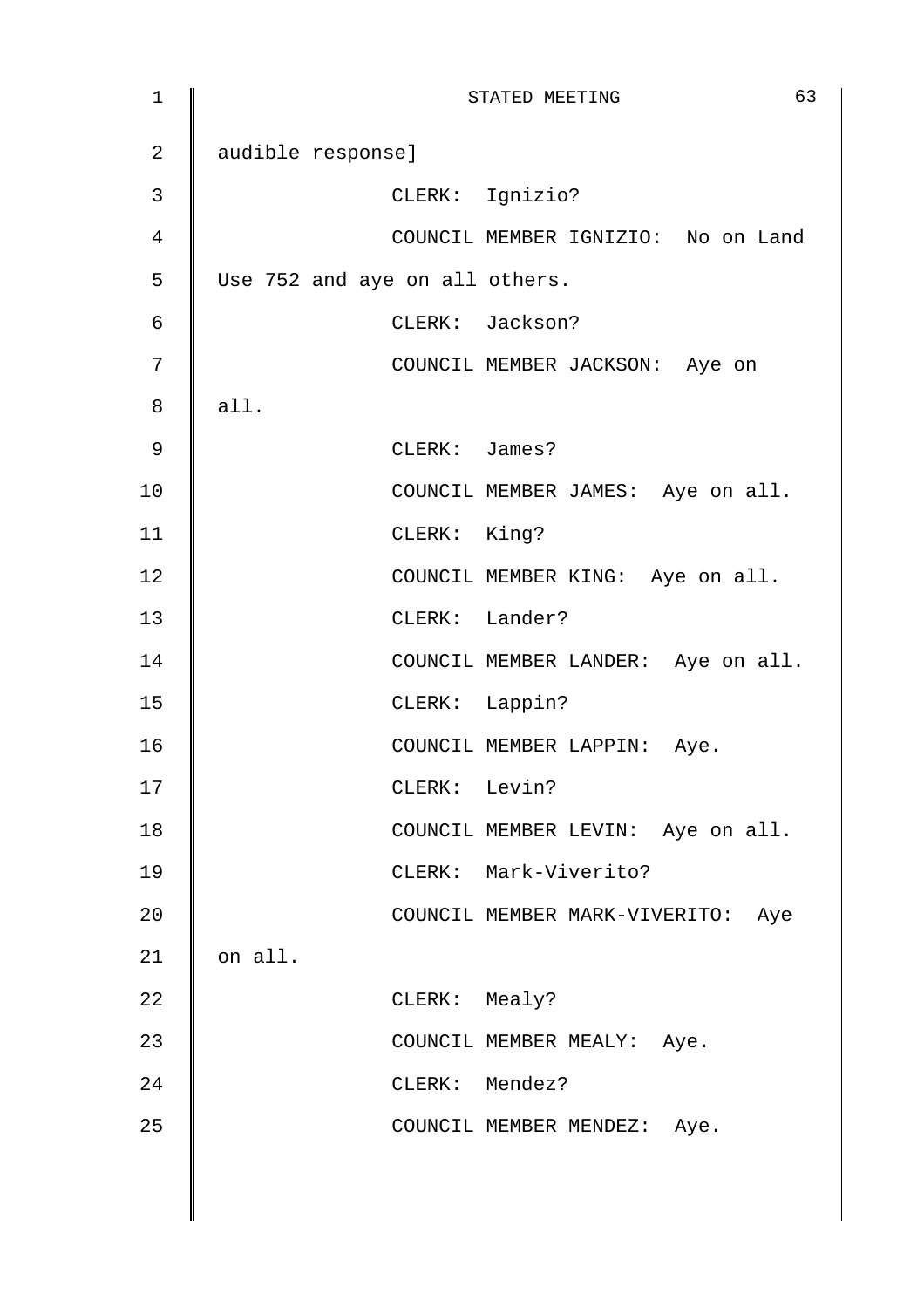| $\mathbf 1$    |                   |               | STATED MEETING                    | 64 |
|----------------|-------------------|---------------|-----------------------------------|----|
| $\overline{2}$ |                   |               | CLERK: Nelson?                    |    |
| $\mathfrak{Z}$ |                   |               | COUNCIL MEMBER NELSON: Aye.       |    |
| 4              |                   | CLERK: Palma? |                                   |    |
| 5              |                   |               | COUNCIL MEMBER PALMA: Aye.        |    |
| 6              |                   |               | CLERK: Recchia?                   |    |
| 7              |                   |               | COUNCIL MEMBER RECCHIA: [no       |    |
| 8              | audible response] |               |                                   |    |
| 9              |                   | CLERK: Reyna? |                                   |    |
| 10             |                   |               | COUNCIL MEMBER REYNA: [no audible |    |
| 11             | response]         |               |                                   |    |
| 12             |                   |               | CLERK: Koppell?                   |    |
| 13             |                   |               | COUNCIL MEMBER KOPPELL: Aye.      |    |
| 14             |                   | CLERK: Rose?  |                                   |    |
| 15             |                   |               | COUNCIL MEMBER ROSE: Aye.         |    |
| 16             |                   |               | CLERK: Recchia?                   |    |
| 17             |                   |               | COUNCIL MEMBER RECCHIA: Aye.      |    |
| 18             |                   |               | CLERK: Greenfield?                |    |
| 19             |                   |               | COUNCIL MEMBER GREENFIELD: Aye.   |    |
| 20             |                   | CLERK: Dilan? |                                   |    |
| 21             |                   |               | COUNCIL MEMBER DILAN: Aye.        |    |
| 22             |                   |               | CLERK: Ulrich?                    |    |
| 23             |                   |               | COUNCIL MEMBER ULRICH: Aye.       |    |
| 24             |                   | CLERK: Vacca? |                                   |    |
| 25             |                   |               | COUNCIL MEMBER VACCA: If I can    |    |
|                |                   |               |                                   |    |
|                |                   |               |                                   |    |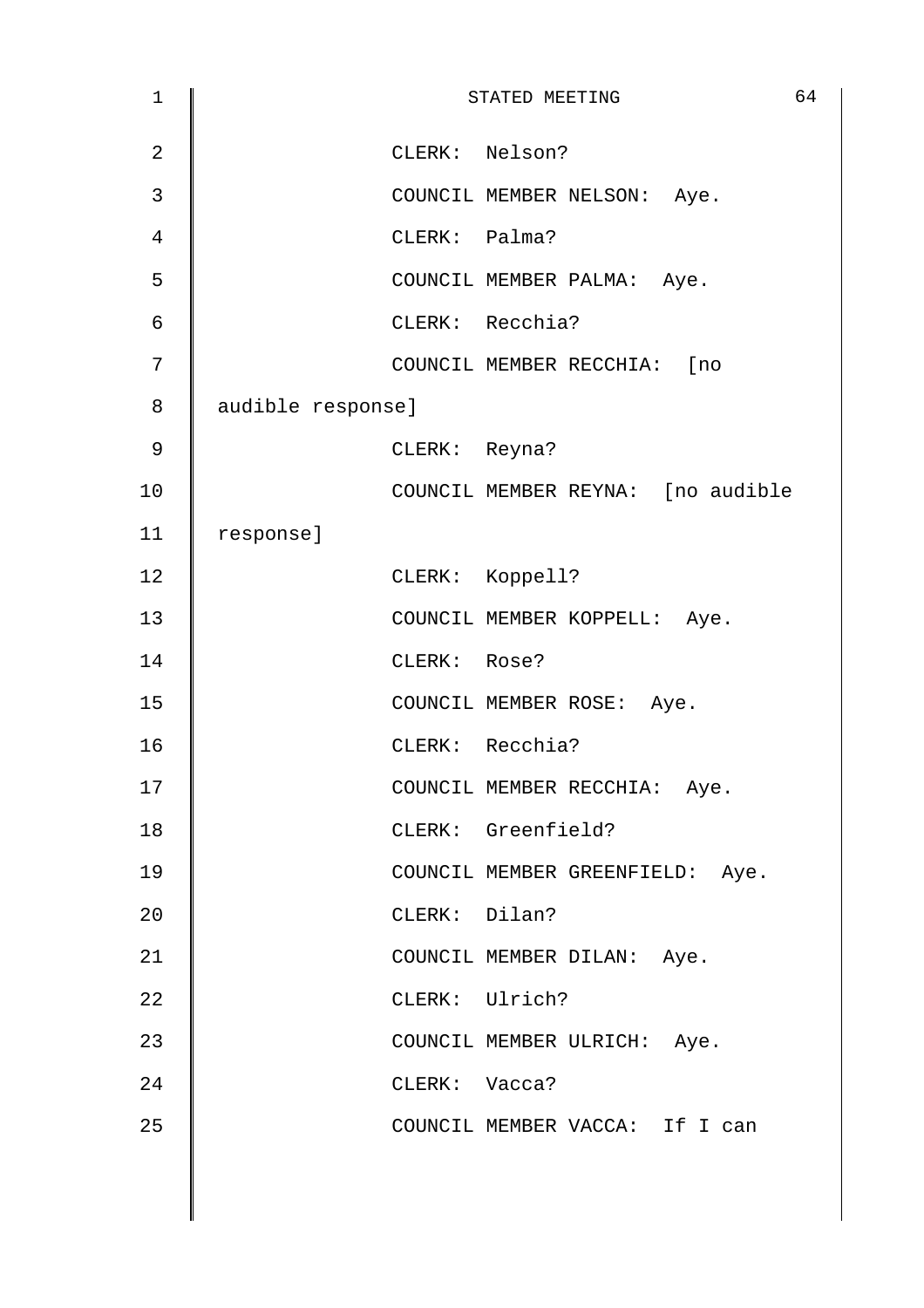| $\mathbf 1$    | 65<br>STATED MEETING                                 |
|----------------|------------------------------------------------------|
| $\overline{a}$ | explain my vote?                                     |
| 3              | MAJORITY LEADER RIVERA: Yes.                         |
| 4              | COUNCIL MEMBER VACCA: I vote aye                     |
| 5              | on all, but I did want to note that we cannot        |
| 6              | discuss the issue of underground wires without       |
| 7              | being aware that the tree pruning issue has to be    |
| 8              | front and center. Many of our neighborhoods were     |
| 9              | blacked out, but they were blacked out because       |
| 10             | trees that had not been pruned for years were        |
| 11             | falling onto the Con Ed wires that were overhead,    |
| 12             | so the issue remains that heavy branches brought     |
| 13             | down the Con Ed wires, and when the Parks            |
| 14             | Department goes there and they want to remove        |
| 15             | those branches from the wires, they won't touch      |
| 16             | the branches until the Con Edison people get there   |
| 17             | to deactivate the wires, and that makes sense.<br>Ιf |
| 18             | I worked for the Parks Department, I would not be    |
| 19             | able to touch or I would never touch the branches    |
| 20             | until I knew the wires were dead, so that is why     |
| 21             | neighborhoods in the city were blacked out for       |
| 22             | long periods of time, so while it's one thing to     |
| 23             | tell Con Edison to put the wires underground, they   |
| 24             | will tell you it's going to cost them a fortune.     |
| 25             | They have no choice, but to pass it on to the        |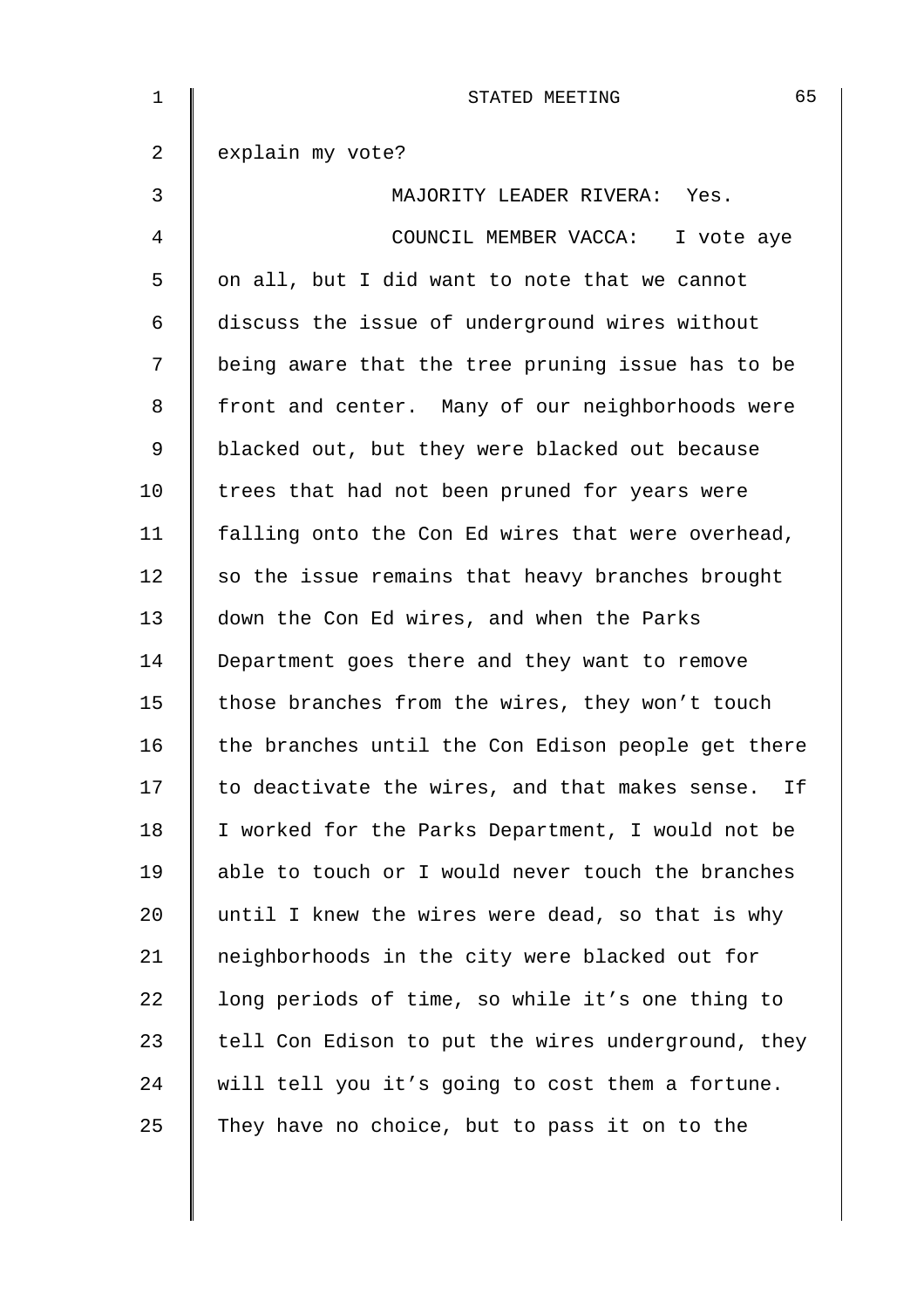| $\mathbf 1$ | 66<br>STATED MEETING                               |
|-------------|----------------------------------------------------|
| 2           | consumers, and our bills are already high enough,  |
| 3           | but the reality is that the city of New York has a |
| 4           | role to play. We have got to have a tree pruning   |
| 5           | program that works. We cannot wait eight to ten    |
| 6           | years cycles for a tree to be pruned in this city  |
| 7           | because Sandy can come at any time and hit any     |
| 8           | place. But with that note of caution, I vote yes.  |
| 9           | CLERK: Vallone?                                    |
| 10          | COUNCIL MEMBER VALLONE: Aye on                     |
| 11          | all.                                               |
| 12          | CLERK: Van Bramer?                                 |
| 13          | COUNCIL MEMBER VAN BRAMER: Aye on                  |
| 14          | all.                                               |
| 15          | CLERK: Weprin?                                     |
| 16          | COUNCIL MEMBER WEPRIN: Aye on all.                 |
| 17          | CLERK: Williams?                                   |
| 18          | COUNCIL MEMBER WILLIAMS: On this                   |
| 19          | fantastic mic, I say aye on all.                   |
| 20          | CLERK: Wills?                                      |
| 21          | COUNCIL MEMBER WILLS: Aye on all.                  |
| 22          | CLERK: Oddo?                                       |
| 23          | COUNCIL MEMBER ODDO: Aye on all.                   |
| 24          | I would just say to Council Member Vacca-Council   |
| 25          | Member Vacca, I would just say to you that         |
|             |                                                    |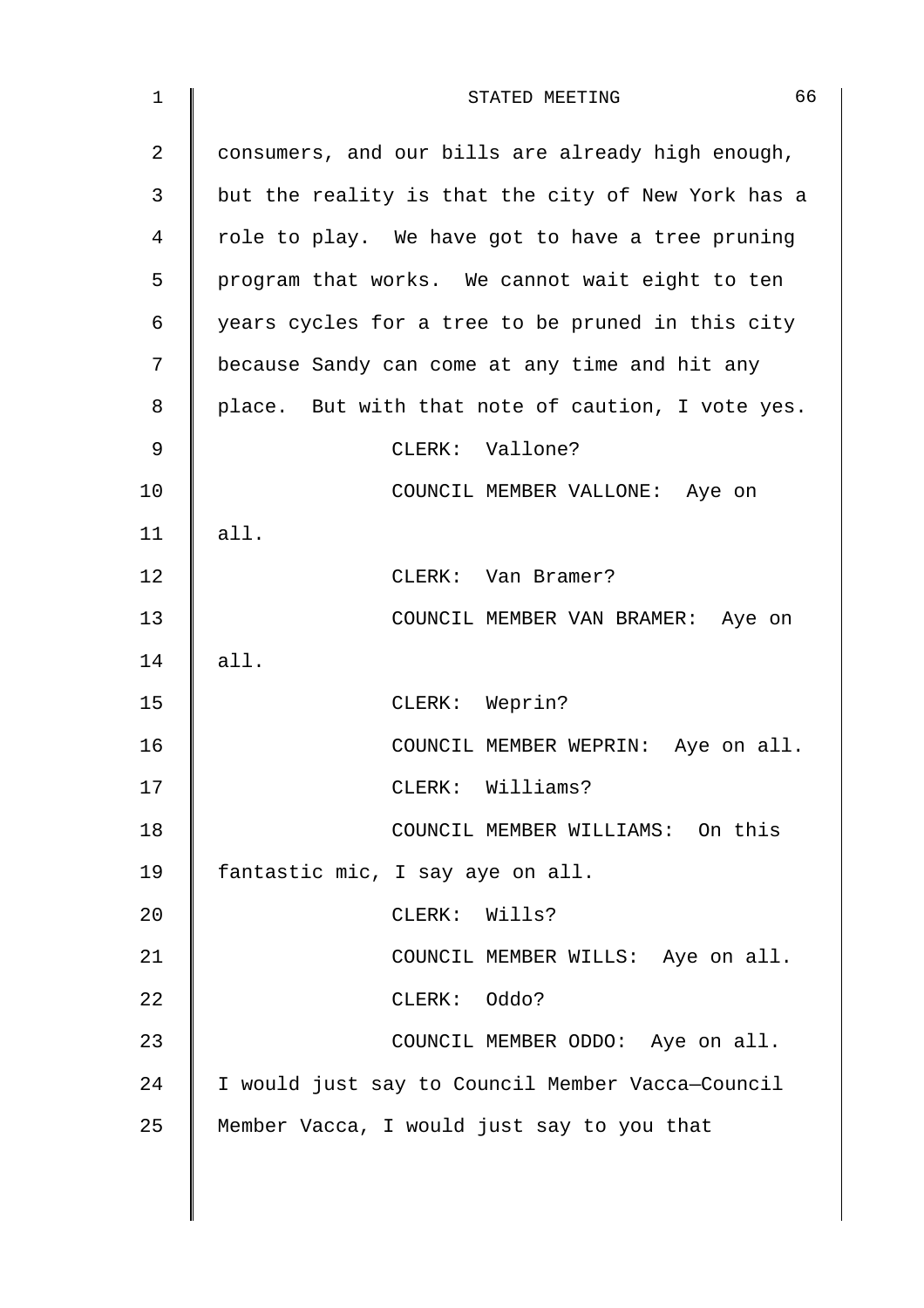| $\mathbf 1$ | 67<br>STATED MEETING                               |
|-------------|----------------------------------------------------|
| 2           | everything you said is true and that is why it is  |
| 3           | such a great thing, and it's a good thing that the |
| 4           | city of New York is not indiscriminately planting  |
| 5           | trees-oh, wait a second. That is exactly what      |
| 6           | they are doing. I'm sorry. I vote yes on all.      |
| 7           | CLERK: Rivera?                                     |
| 8           | MAJORITY LEADER RIVERA: I vote aye                 |
| 9           | on all.                                            |
| 10          | CLERK: Speaker Quinn?                              |
| 11          | SPEAKER QUINN: Aye on all.                         |
| 12          | MAJORITY LEADER RIVERA: All items                  |
| 13          | on today's general order were adopted by a vote of |
| 14          | 49 in the affirmative with zero in the negative    |
| 15          | and zero abstentions with the exception of L.U.    |
| 16          | 752 and Reso 1660, which was adopted by a vote of  |
| 17          | 48 in the affirmative with one in the negative and |
| 18          | zero abstentions and the revised Land Use call ups |
| 19          | were adopted by a vote of 49 in the affirmative.   |
| 20          | We now move on to introduction and reading of the  |
| 21          | bills.                                             |
| 22          | SPEAKER QUINN: All bills have been                 |
| 23          | referred to the committees as indicated on the     |
| 24          | agenda.                                            |
| 25          | MAJORITY LEADER RIVERA: Okay. We                   |
|             |                                                    |
|             |                                                    |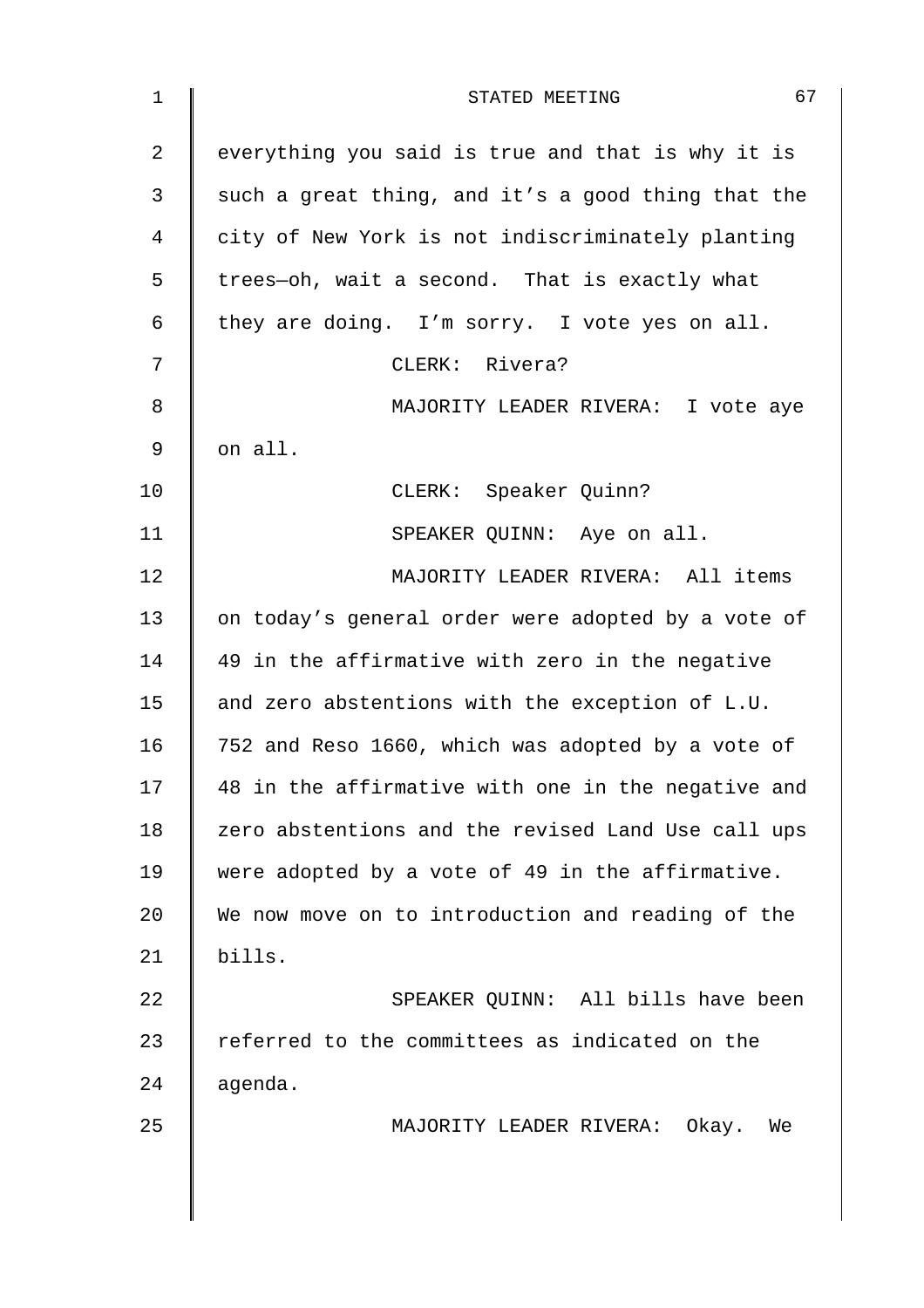| $\mathbf{1}$ | 68<br>STATED MEETING                                 |
|--------------|------------------------------------------------------|
| 2            | now move on to resolutions. We have two              |
| 3            | resolutions on today's calendar. The first one is    |
| 4            | Reso 982-A, an amended resolution calling upon the   |
| 5            | United States Congress and the President of the      |
| 6            | United States to increase funding for research on    |
| 7            | stroke prevention and treatment. Amended and         |
| 8            | adopted by the Committee on Health. We have          |
| 9            | Council Member Eugene to speak on this resolution.   |
| 10           | COUNCIL MEMBER EUGENE: Thank you                     |
| 11           | very much. Let me first thank Madam Speaker for      |
| 12           | her leadership and also her support addressing       |
| 13           | this issue, and I want to thank also - - and his     |
| 14           | staff and also my staff for working on this, and I   |
| 15           | want to thank also the Chairwoman of the Health      |
| 16           | Committee. This resolution would address a           |
| 17           | critical health issue facing our communities by      |
| 18           | requesting an increase of funding for research and   |
| 19           | treatment. This will lead to the development and     |
| 20           | implementation of better healthcare solutions.<br>As |
| 21           | we know, stroke is a serious life threatening        |
| 22           | condition that affects over 750,000 people           |
| 23           | nationwide each year and is often fatal. In          |
| 24           | purely monetary terms stroke costs our nation        |
| 25           | approximately \$54 billion a year. Stroke is the     |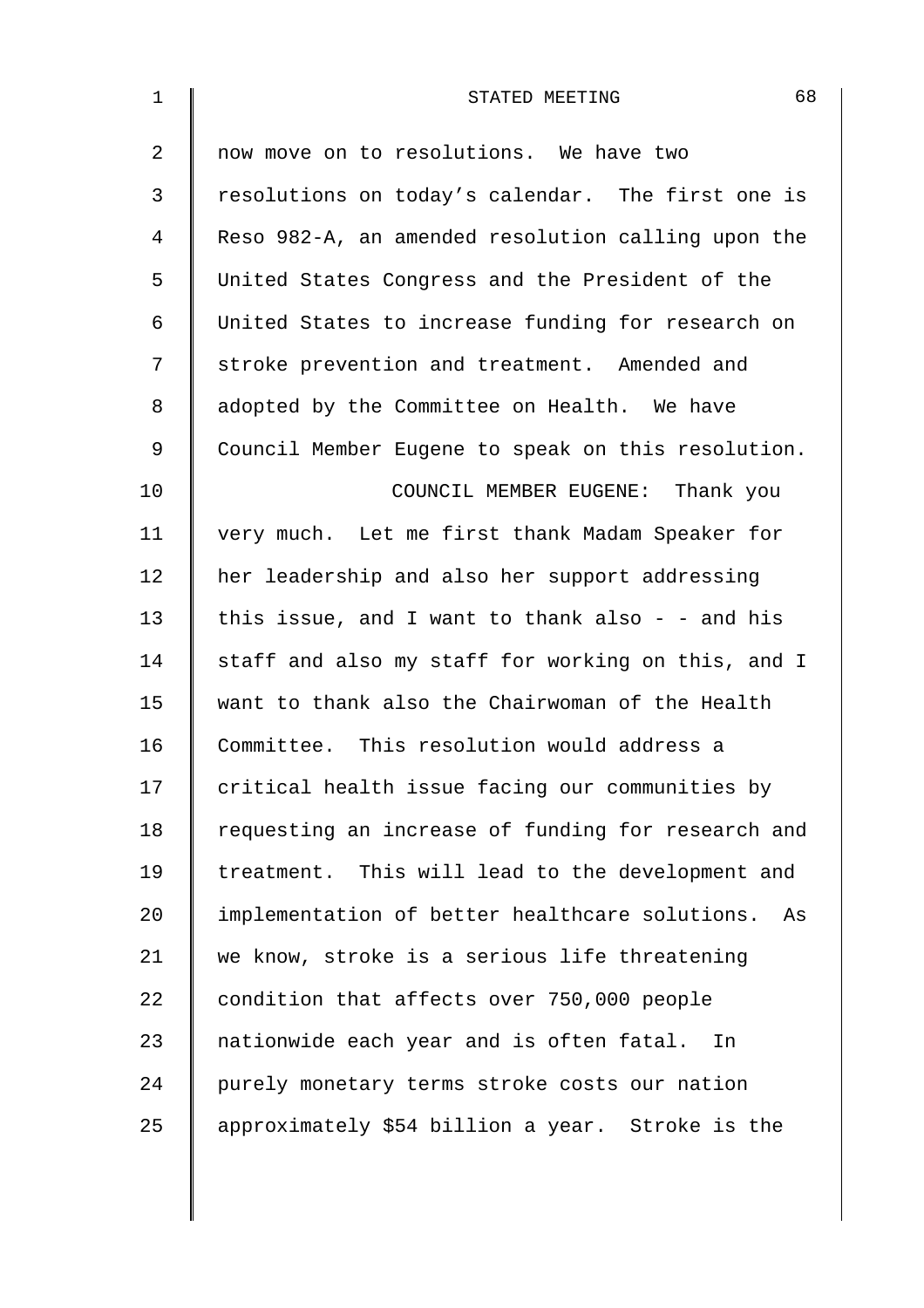| 1              | 69<br>STATED MEETING                               |
|----------------|----------------------------------------------------|
| $\overline{2}$ | fourth leading cause of death in the United        |
| 3              | States, and although not always fatal, it can      |
| 4              | often result is severe conditions such as          |
| 5              | paralysis, emotional - - and disability. It is a   |
| 6              | very important step, and I commend all of you who  |
| 7              | support this legislation because we have the       |
| 8              | obligation to improve the quality of life, and I   |
| 9              | am asking all of my colleagues to vote yes.        |
| 10             | MAJORITY LEADER RIVERA: Thank you                  |
| 11             | very much. Does anyone else want to speak on this  |
| 12             | resolution? So we will go to a voice vote on this  |
| 13             | reso, Reso 982-A. All in favor say aye.            |
| 14             | MULTIPLE VOICES: Aye.                              |
| 15             | MAJORITY LEADER RIVERA: All                        |
| 16             | opposed say nay. Any abstentions? The ayes have    |
| 17             | it. We now will talk about pre-considered          |
| 18             | Resolution 1647, a resolution commending Governor  |
| 19             | Cuomo and the New York State Legislature for       |
| 20             | enacting the New York Secure Ammunition and        |
| 21             | Firearms Enforcement (SAFE) Act of 2013 and urging |
| 22             | other states to pass similar gun control           |
| 23             | legislation adopted by the Committee on Finance.   |
| 24             | Anyone want to speak on this resolution? Council   |
| 25             | Member Gennaro?                                    |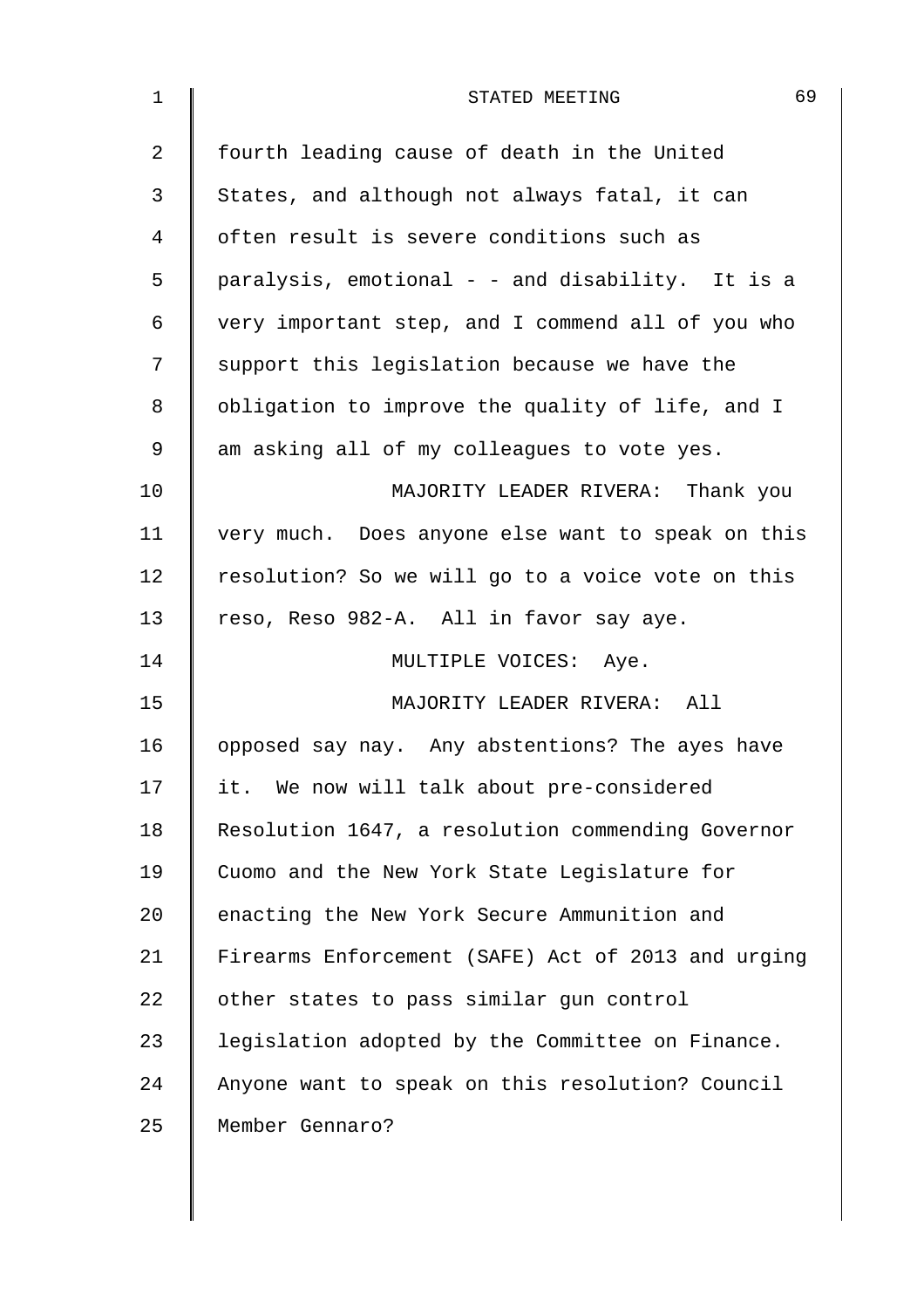| $\mathbf 1$    | 70<br>STATED MEETING                               |
|----------------|----------------------------------------------------|
| 2              | COUNCIL MEMBER GENNARO: Thank you,                 |
| $\mathfrak{Z}$ | Mr. Leader. I think it's important that we as a    |
| 4              | Council make our voices heard to support what      |
| 5              | Governor Cuomo did to pass this needed             |
| 6              | legislation. When I see that there are some parts  |
| 7              | of this state that circulating petitions saying    |
| 8              | this piece of legislation that the state put       |
| 9              | forward is not a good idea, I think it's important |
| 10             | for all local governments and all citizens to      |
| 11             | speak out. In the wake of the horrible tragedy     |
| 12             | that took place at Sandy Hook, I think we have to  |
| 13             | make our voices known. I'm running out of time     |
| 14             | here, but people know the basic elements of the    |
| 15             | bill, and I think it's very important that we not  |
| 16             | only make our voices heard to the people in this   |
| 17             | state, but to call upon other cities and other     |
| 18             | states to do likewise, and I urge my colleagues to |
| 19             | vote yes on this important resolution. I want to   |
| 20             | thank Speaker Quinn and Chairman Vallone for       |
| 21             | moving this forward. Thank you, Mr. Majority       |
| 22             | Leader.                                            |
| 23             | MAJORITY LEADER RIVERA: Thank you                  |
| 24             | very much, Council Member. Next we move to         |
| 25             | Council Member Williams?                           |
|                |                                                    |

 $\overline{\phantom{a}}$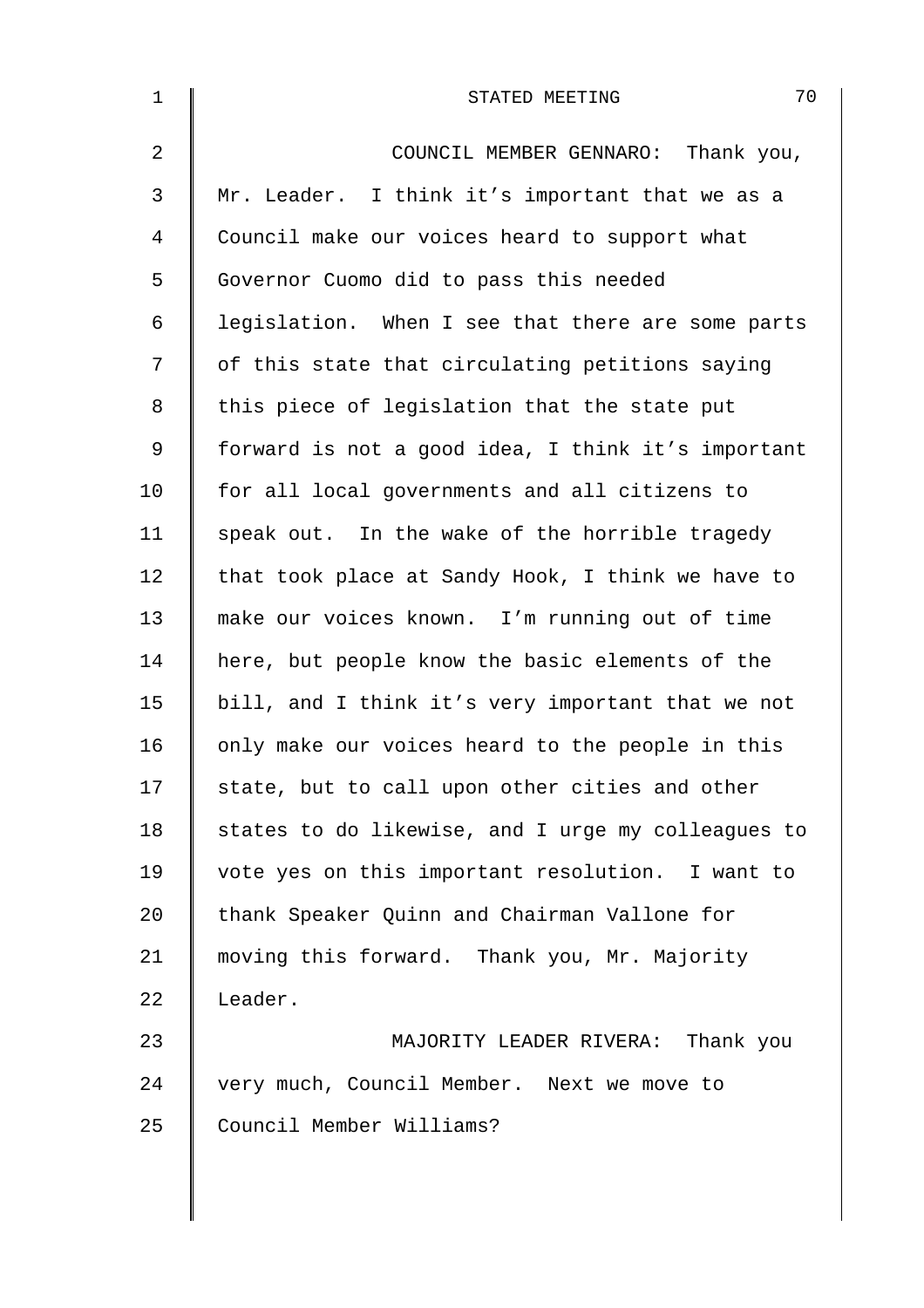| $\mathbf{1}$ | 71<br>STATED MEETING                               |
|--------------|----------------------------------------------------|
| 2            | COUNCIL MEMBER WILLIAMS: Thank                     |
| 3            | you, Mr. Majority Leader. I am proud of all the    |
| 4            | support this bill. I thank the Speaker and         |
| 5            | Council member Gennaro, but I do want to make sure |
| 6            | we mention that while this was a very laudable     |
| 7            | act, there is still a lot more work that needs to  |
| 8            | be done, and a lot of the things that are in the   |
| 9            | SAFE Act do not get to the gun violence that       |
| 10           | happens in New York City so hopefully we can still |
| 11           | move forward to reach the type of handgun gun      |
| 12           | violence that seek as well as getting to the       |
| 13           | demand side in addition to the supply side of the  |
| 14           | problem. Thank you.                                |
| 15           | MAJORITY LEADER RIVERA: Thank you                  |
| 16           | very much, Council Member. Seeing no others, we    |
| 17           | will now take a vote on this resolution,           |
| 18           | Resolution 1647. All in favor say aye.             |
| 19           | MULTIPLE VOICES: Aye.                              |
| 20           | MAJORITY LEADER RIVERA: All                        |
| 21           | opposed say nay. Any abstentions? The ayes have    |
| 22           | it. We now move on to general discussion. We       |
| 23           | have Council Member Jackson first up followed by   |
| 24           | Council Member Comrie.                             |
| 25           | COUNCIL MEMBER JACKSON: Thank you,                 |
|              |                                                    |
|              |                                                    |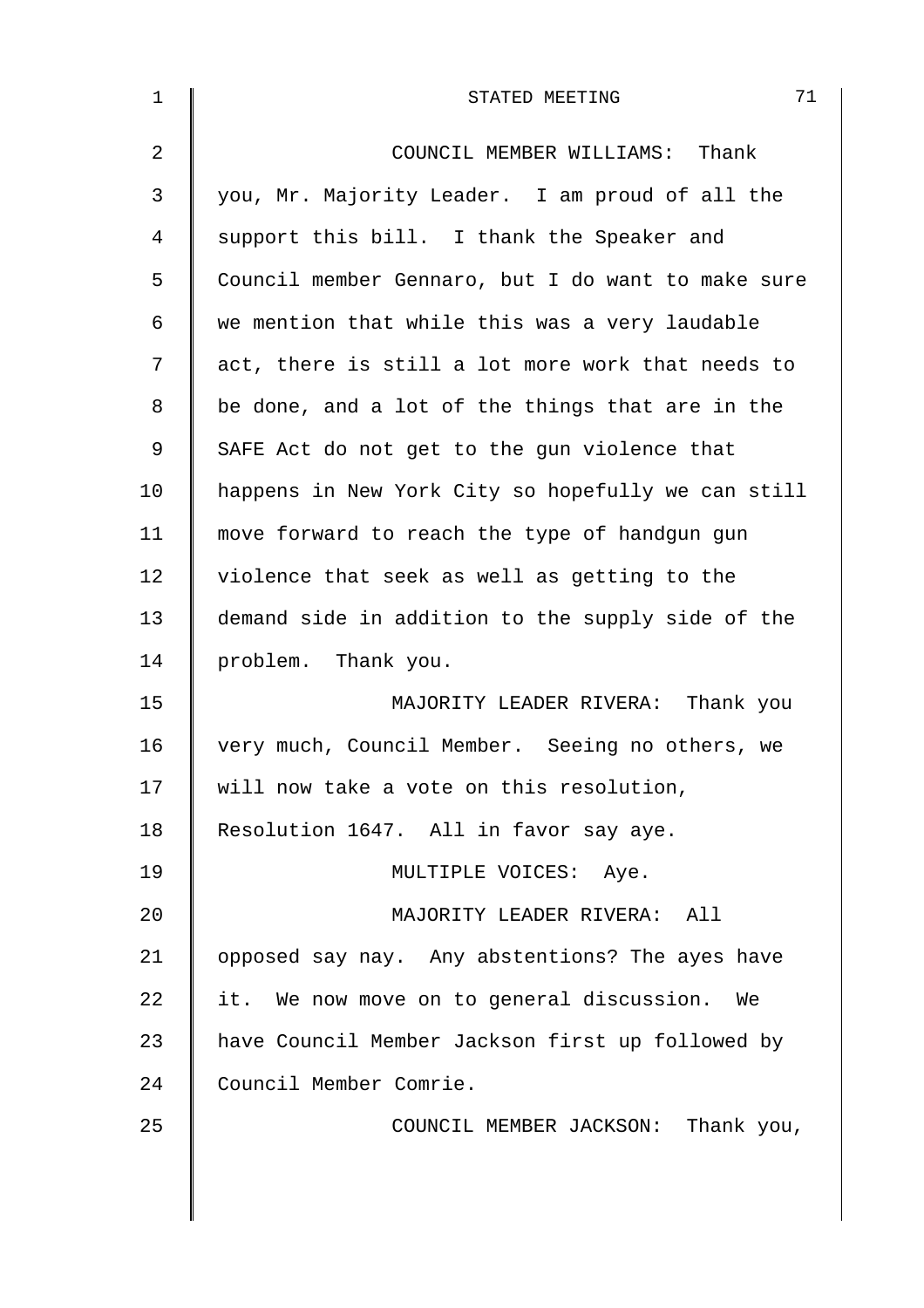| $\mathbf 1$    | 72<br>STATED MEETING                                        |
|----------------|-------------------------------------------------------------|
| $\overline{2}$ | Majority Leader and my colleagues. I rise in                |
| 3              | order to communicate with you on several things.            |
| 4              | First, our colleague, Margaret Chin, along with             |
| 5              | the Confucius Institute at Pace University and the          |
| 6              | New York Chinese Opera Society held the lunar new           |
| 7              | year celebration 4,711, the year of the snake at            |
| 8              | Pace University and it was an excellent affair.             |
| 9              | So Margaret Chin, I thank you as a leader along             |
| 10             | with everyone else in putting that together. I              |
| 11             | really enjoyed it. We were joined by at least a             |
| 12             | half a dozen of our colleagues at that event. But           |
| 13             | also I wanted to let everyone know that Domenic             |
| 14             | Recchia, the chair of the Finance Committee, and            |
| 15             | myself will be holding an oversight hearing on the          |
| 16             | cost of pupil transportation and obviously as you           |
| 17             | know, there is a bus strike that is currently               |
| 18             | pending, and that oversight hearing will be held            |
| 19             | this Friday at 10 a.m. on the 16 <sup>th</sup> floor at 250 |
| 20             | Broadway, so I am asking all of you to come to be           |
| 21             | involved in that particular oversight. But also             |
| 22             | as you know, yesterday Michael Rebell, who was the          |
| 23             | attorney for the Campaign for Fiscal Equity, we             |
| 24             | went into court and filed a lawsuit asking order            |
| 25             | to show cause trying to stop the state from                 |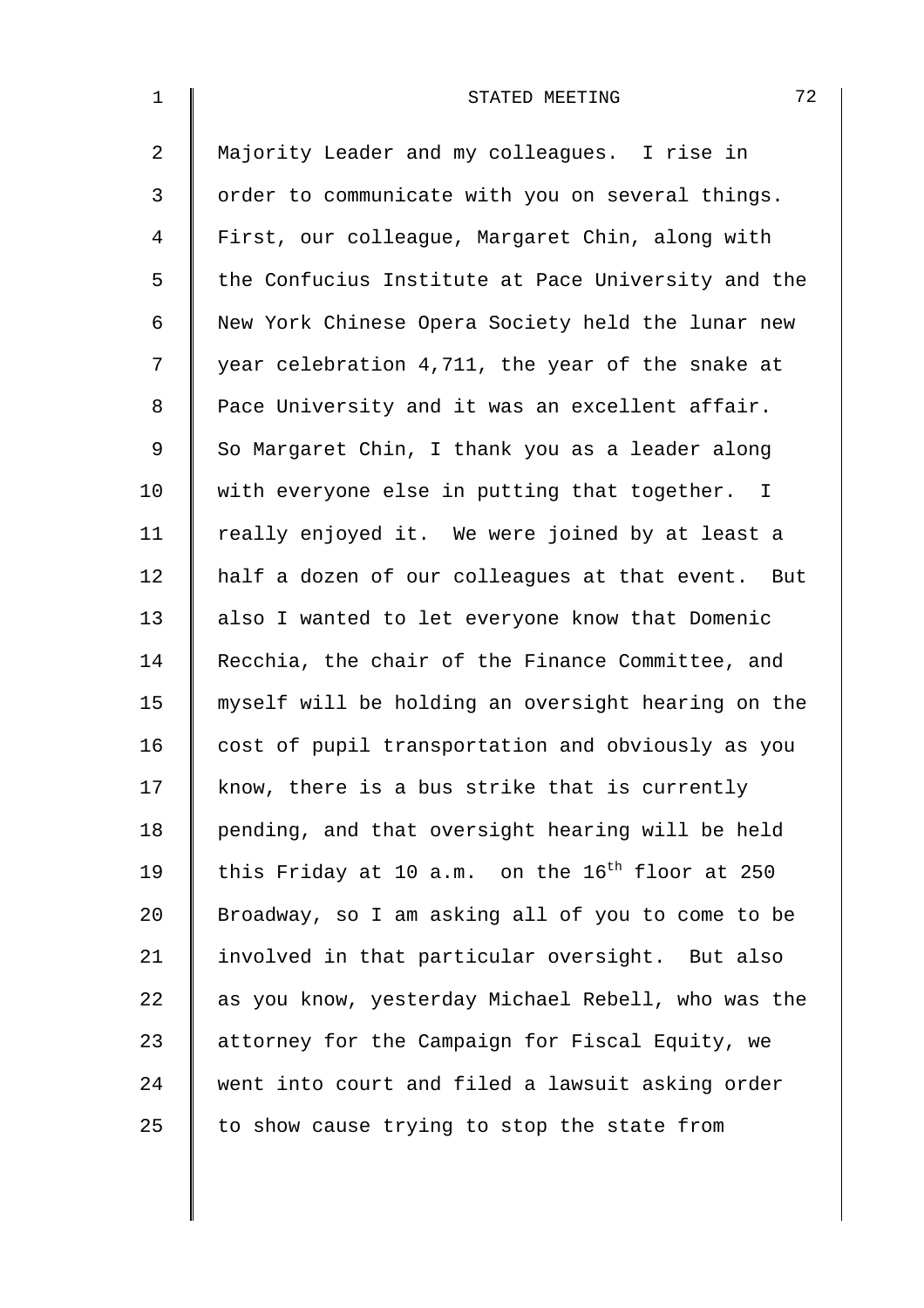| $\mathbf 1$    | 73<br>STATED MEETING                                |
|----------------|-----------------------------------------------------|
| $\overline{2}$ | holding back \$250 million that our children are    |
| 3              | entitled to, and in fact, Michael spoke to me       |
| 4              | today, and Justice Manuel Mendez will be hearing    |
| 5              | our oral arguments this coming Wednesday, February  |
| 6              | $13th$ at 11:30 a.m. at his courthouse at 71 Thomas |
| 7              | Street, Room 210. So you should let your parents    |
| 8              | and other know that we will be fighting to ensure   |
| 9              | that we don't lose that money and that the state    |
| 10             | is obligated to give it to us with respect to a     |
| 11             | CFE [phonetic], so I wanted to share that with      |
| 12             | you. Thank you very much.                           |
| 13             | MAJORITY LEADER RIVERA: Thank you                   |
| 14             | very much. We now move on to Council Member         |
| 15             | Comrie followed by Council Member Koppell.          |
| 16             | COUNCIL MEMBER COMRIE: Thank you,                   |
| 17             | Majority Leader. I just want to rise to note the    |
| 18             | passing of State Committeeman Elmer Griffin in the  |
| 19             | 33rd Assembly District part B in my area and also   |
| 20             | Lucille Hill, the owner of Theater of Dance         |
| 21             | Movement. I want to just note that for the          |
| 22             | record, but I wanted to ask my colleagues to look   |
| 23             | at my new introduction, Intro 999, which would      |
| 24             | create parking permits for poll workers. Many       |
| 25             | poll workers that are already struggling to get to  |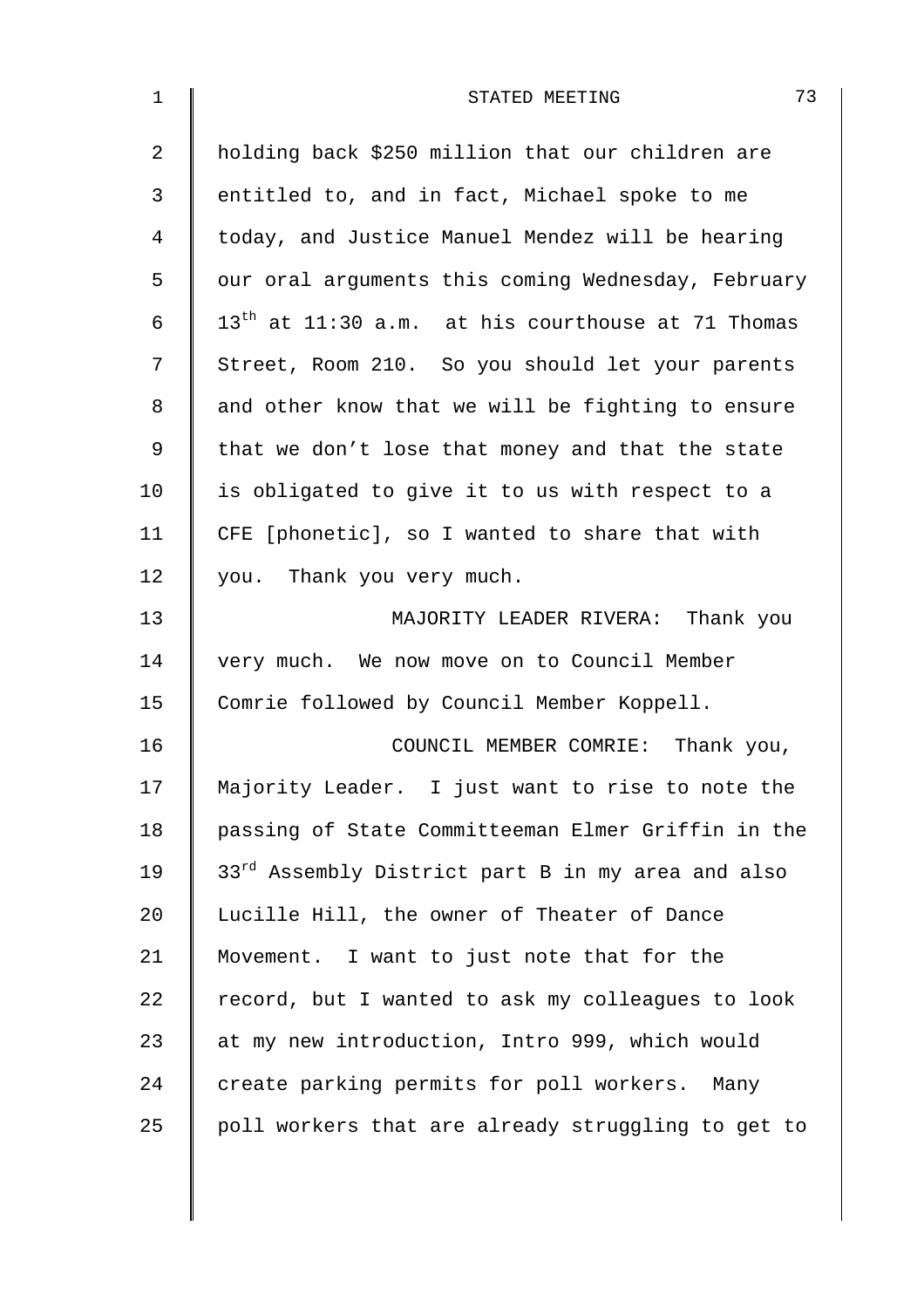| $\mathbf 1$    | 74<br>STATED MEETING                               |
|----------------|----------------------------------------------------|
| $\overline{2}$ | locations around the city find that they cannot    |
| 3              | have parking access because invariably they are    |
| 4              | schools or in locations that they wind up not      |
| 5              | being able to park to and having to go to a local  |
| 6              | at 5:30 in the morning, it only makes sense that   |
| 7              | they get temporary permits to park that day. I     |
| 8              | hope that our colleagues would look at that Intro  |
| 9              | and that we try to get it passed as quickly as     |
| 10             | possible. I would ask people to sign on to Intro   |
| 11             | 999 and if you have any further questions to reach |
| 12             | out to me directly. Thank you.                     |
| 13             | MAJORITY LEADER RIVERA: Thank you                  |
| 14             | very much. Council Member Koppell?                 |
| 15             | COUNCIL MEMBER KOPPELL: Thank you,                 |
| 16             | Majority Leader and Madam Speaker and colleagues.  |
| 17             | Many of you know Jamon Sul [phonetic], who has     |
| 18             | acted as my counsel for the last nine years and    |
| 19             | who has been active not only in advancing my work  |
| 20             | here personally, but also particularly active in   |
| 21             | supporting the work of the Mental Health           |
| 22             | Committee-I won't say the whole title, but         |
| 23             | essentially working for the benefit of the         |
| 24             | disabled in the city of New York both those with   |
| 25             | mental disabilities and physical disabilities, and |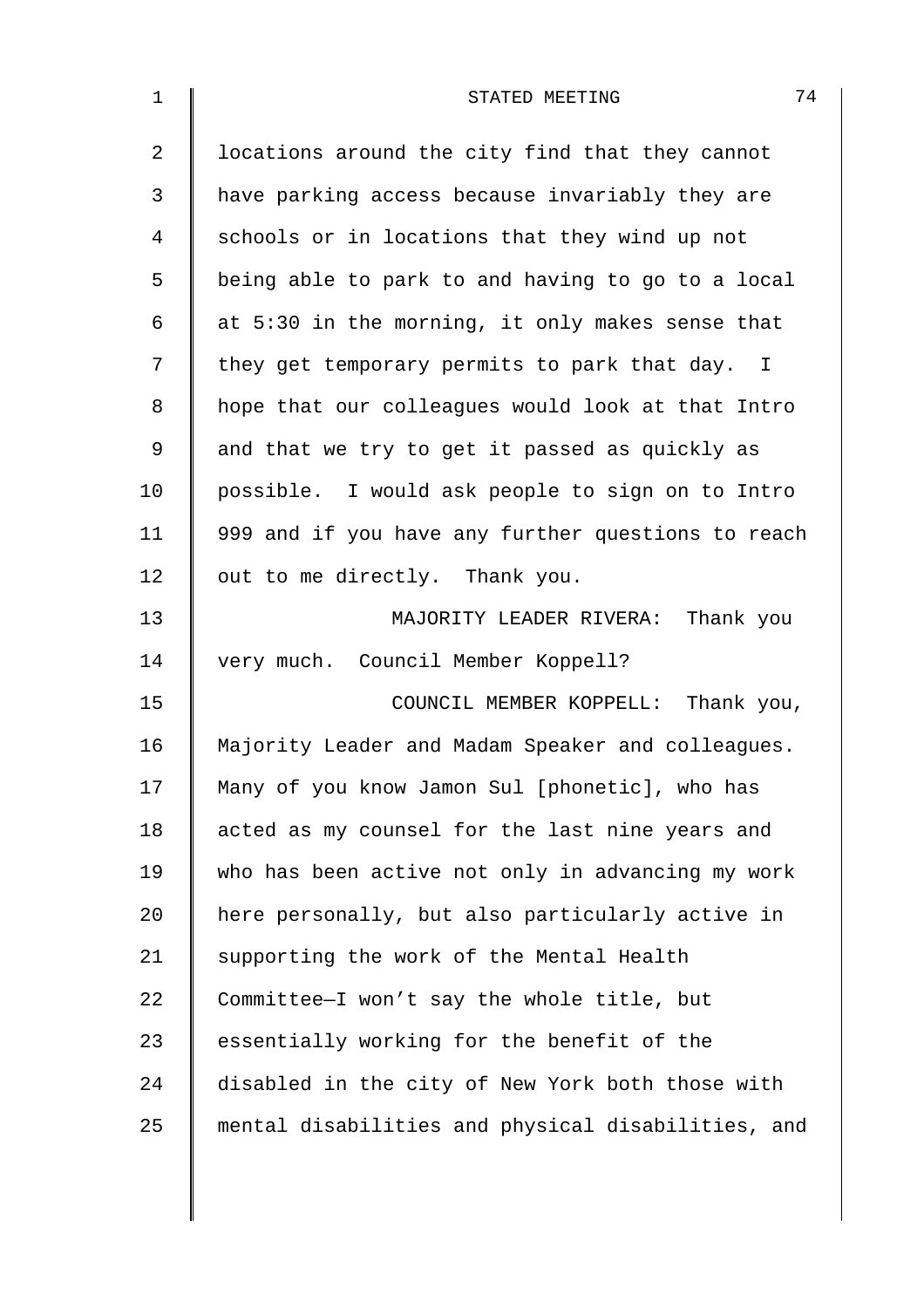| $\mathbf 1$    | 75<br>STATED MEETING                               |
|----------------|----------------------------------------------------|
| $\overline{2}$ | I think that the disabled community I know that    |
| 3              | the community that represents the disabled is very |
| 4              | grateful for Jamon's service and I am very         |
| 5              | grateful for his help to me over nine years. He    |
| 6              | is going to be leaving in about a week. He is      |
| 7              | joining the private sector, but still working with |
| 8              | government, which is a good thing, and I do want   |
| 9              | to thank him on my behalf, on behalf of the entire |
| 10             | Council and the people of the city for his very    |
| 11             | good service over these nine years.                |
| 12             | Congratulations, Jamon and thank you.              |
| 13             | [applause]                                         |
| 14             | MAJORITY LEADER RIVERA: Okay.                      |
| 15             | Seeing no others, I'll conclude the comment        |
| 16             | period. I just wanted to join in the Speaker's     |
| 17             | remarks about Emerson Sykes, who is the right hand |
| 18             | man in Rules Committee, my committee. He has done  |
| 19             | a stellar job over the past few months, almost a   |
| 20             | year that we have been together, and it is going   |
| 21             | to be a heavy loss for us on the Rules Committee   |
| 22             | and on the Council, but I am sure that his         |
| 23             | expansion and his moving forward in his career is  |
| 24             | going to be a great move, and I wish him much,     |
| 25             | much success. Our loss is his next endeavor's      |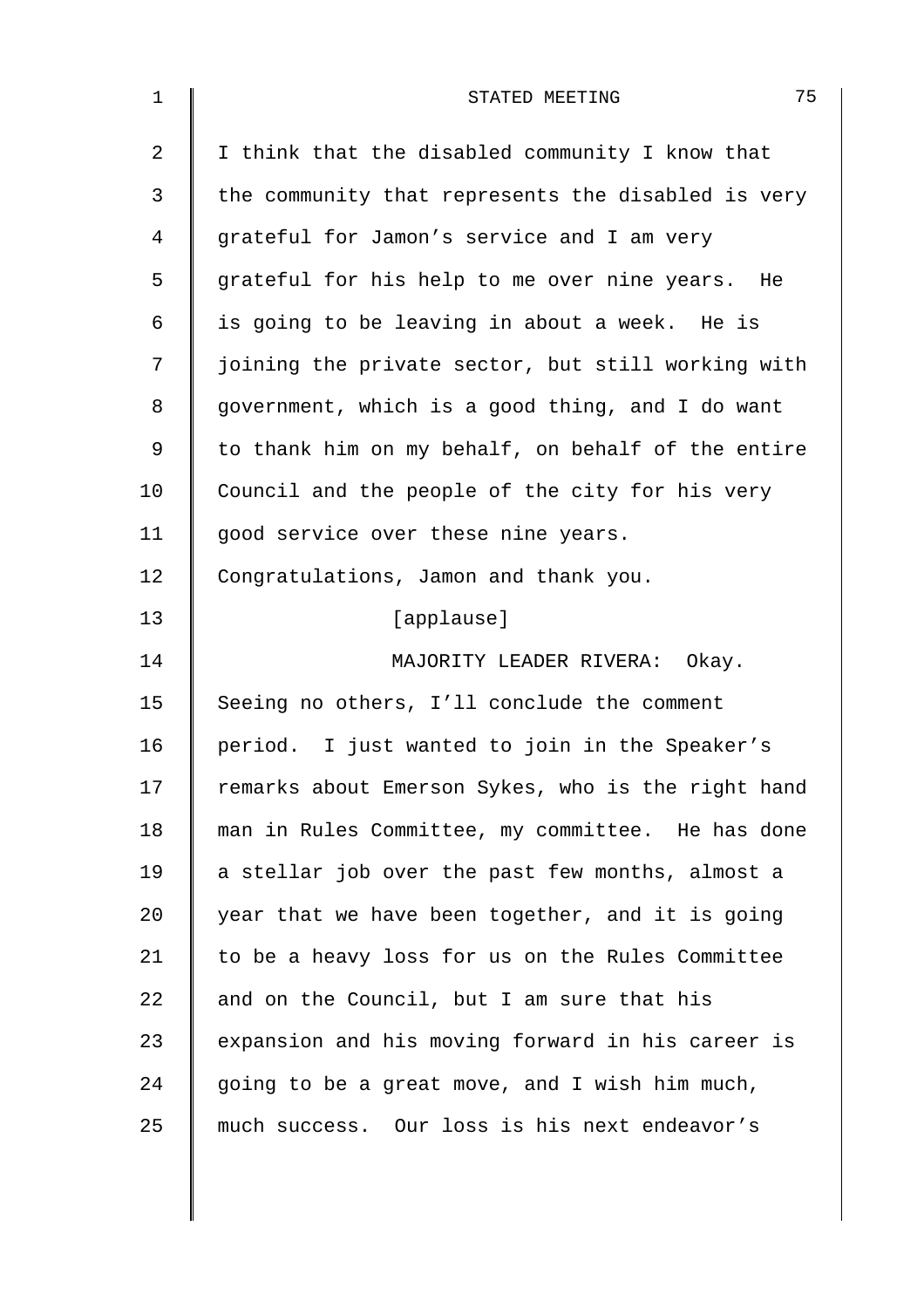| $1\,$       | STATED MEETING                            | 76 |
|-------------|-------------------------------------------|----|
| $\mathbf 2$ | gain. Thank you.                          |    |
| 3           | [applause]                                |    |
| 4           | MAJORITY LEADER RIVERA: And that          |    |
| 5           | concludes today's Stated Council meeting. |    |
| $\epsilon$  | [gavel]                                   |    |
|             |                                           |    |
|             |                                           |    |
|             |                                           |    |
|             |                                           |    |
|             |                                           |    |
|             |                                           |    |
|             |                                           |    |
|             |                                           |    |
|             |                                           |    |
|             |                                           |    |
|             |                                           |    |
|             |                                           |    |
|             |                                           |    |